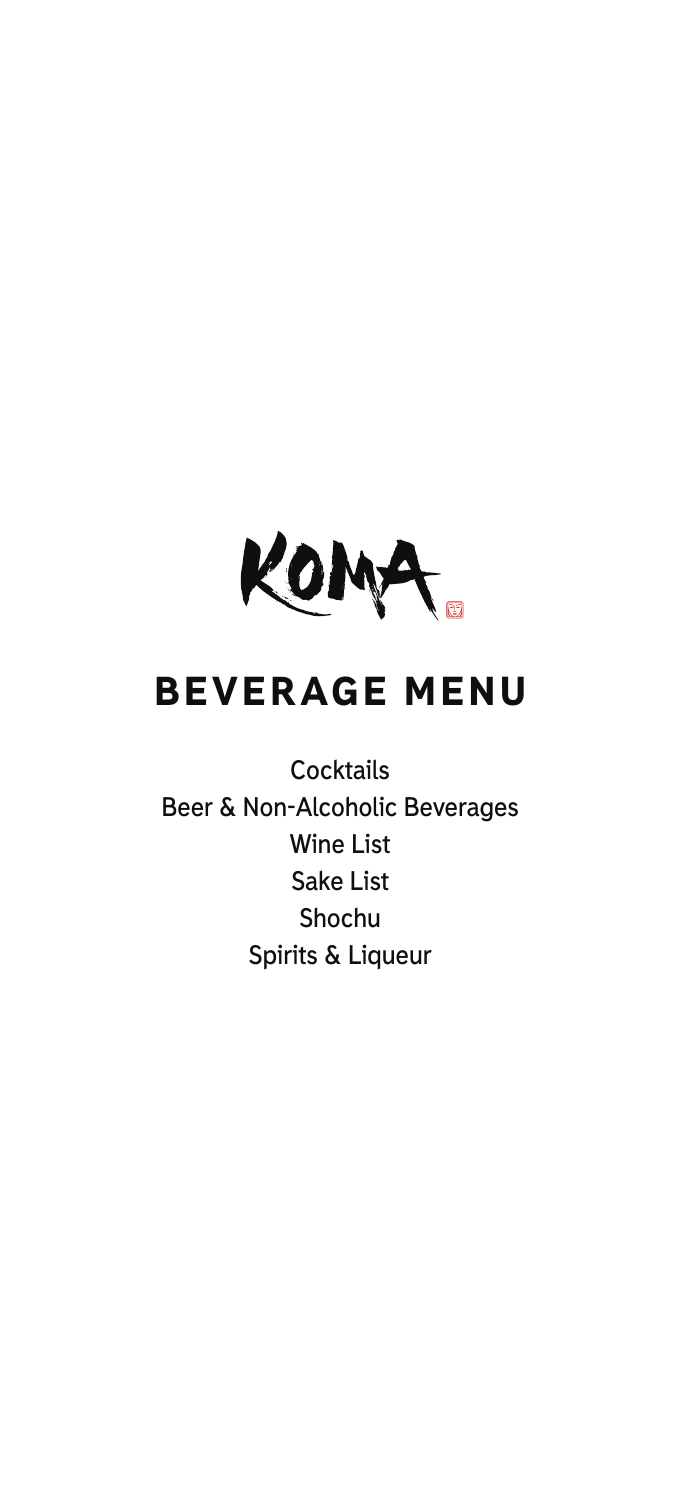### Cocktails *24*

#### **SIGNATURE**

**KOMA CANARY** *Tanqueray Flor de Sevilla Gin, Lemon Juice, Saffron Syrup*

**KOMA PHOENIX** *Ocho Tequila Blanco, Chili Umeshu, Lime Juice*

### **KOMA MARTINI SERIES**

**SAKURA** *Sakurao Gin Limited Edition, Tried and True Vodka, Distilled Ume Spirit (Kayuki), Mancino Sakura Vermouth*

> **LYCHEE** *Ketel One Citroen, Giffard "Lichi-li" Liqueur, Crème de Pêche, Sakura Vermouth*

### **ESPRESSO**

*Plantation Dark & Over Proof Rum, Illy Espresso Classico, Cognac & Coffee Liqueur, Dark Chestnut Beer Syrup*

**KOMA NEGRONI SERIES**

**MIKAN** *Cirka Gin 375, Asterly Bros*

*Dispense Amaro, Campari*

### **SHIITAKE**

*Shiitake Infused Del Maguey Mezcal "Vida", Pio Cesare Vermouth, Amaro Averna, Campari*

**UMAMI**

*Kozue Gin, Aged Sake, Mancino Chinato Vermouth, Campari*

**LIGHT & REFRESHING**

**SAKAKI BREEZE** *Sakaki (Evergreen) Gin XV, Graham's Blend No.5 White Port, Lime Juice, "Burma" Tonic, Yuzu Bitters*

> **KOMASA GIN & TONIC** *Komasa Gin, Grape Fruit Tonic, Grapefruit Bitters*

**PUREMALT HIGHBALL** *Nikka Taketsuru Pure Malt Whisky, Soda, Mint*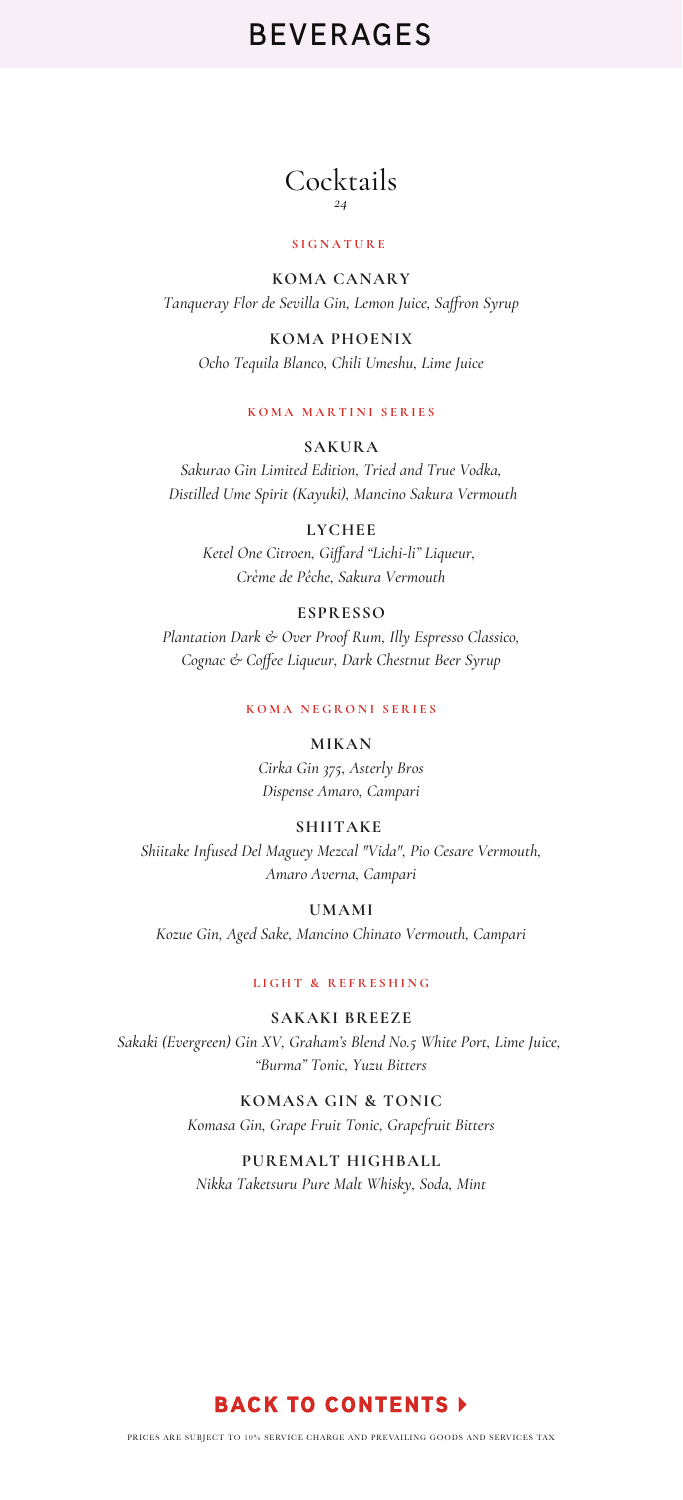### Cocktails *24*

### **SAVORY & SHARP**

**SUNSET OF OSAKA** *Umiki "Ocean Fused" Whisky, Sweet Potato Shochu, Antica Formula Vermouth, Umami Bitters*

**RECALLING EDO** *Johnny Walker Black Label Scotch, Sherry Cask Aged Shochu, Aged Sake, Frangelico, Amaretto*

#### **SWEET & SOUR**

**ICHIGO SOUR** *Strawberry Sake, Lychee Tea Infused Syrup, Lemon Juice*

**UMESHU SUNRISE** *Komasa Umeshu, Yuzu Sake, Hailan Citron Tea infused Syrup, Grapefruit Soda, Tōgarashi*

**SAWAYAKA SAKE** *Shiso Infused Vodka, Yuzu Sake, Japanese Cucumber infused Syrup, Lemon Juice*

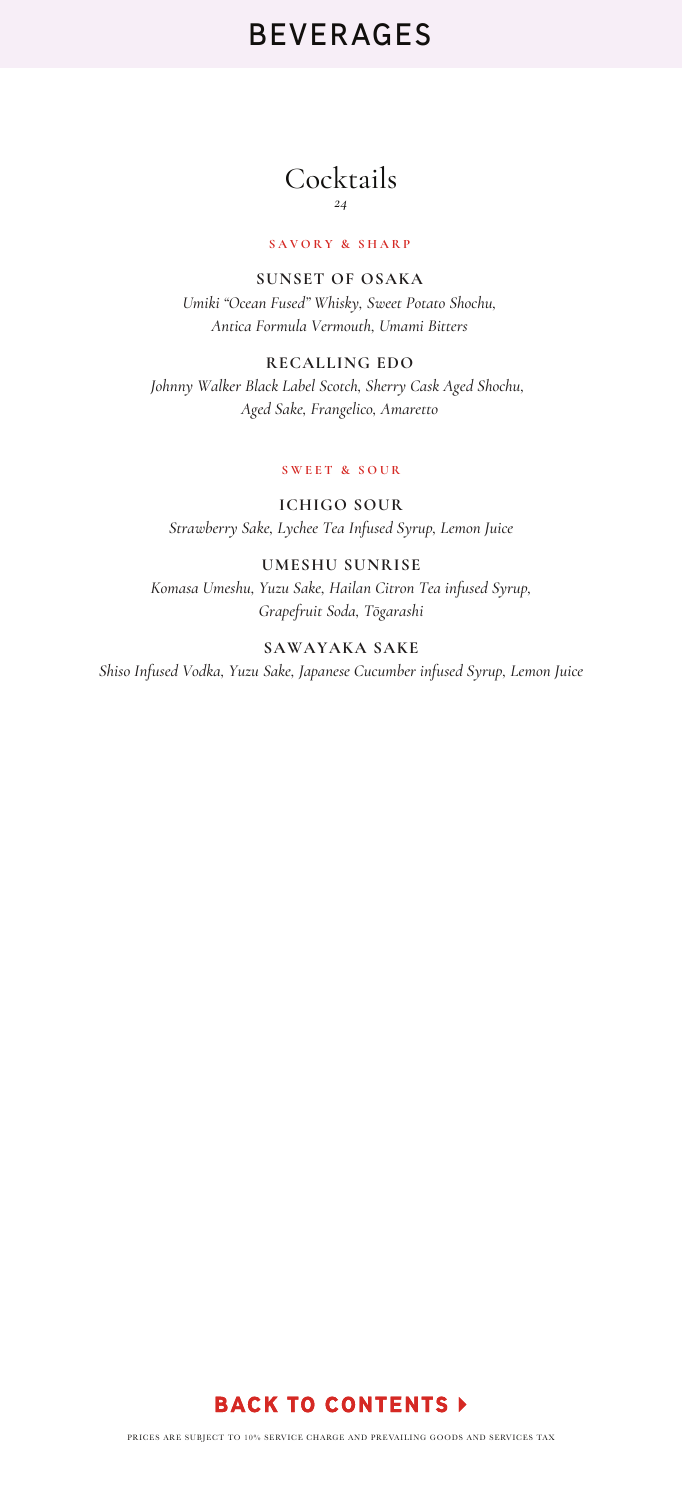## Beer

STYLE • REGION • COUNTRY

| <b>DRAFT</b>                                                                                                                                                      |    |
|-------------------------------------------------------------------------------------------------------------------------------------------------------------------|----|
| <b>SUNTORY, PREMIUM MALT</b>                                                                                                                                      | 20 |
| German Pilsner • Kyoto, Japan                                                                                                                                     |    |
| <b>SUNTORY, MASTER'S DREAM</b>                                                                                                                                    | 22 |
| Czech Style Pilaner • Osaka, Japan                                                                                                                                |    |
| <b>BOTTLE</b>                                                                                                                                                     |    |
| YOUNG MASTER, "CLASSIC PALE ALE"                                                                                                                                  | 18 |
| Pale Ale • Hong Kong<br>Floral, delicate beer from Hong Kong                                                                                                      |    |
| ASAHI, "SUPER DRY"                                                                                                                                                | 16 |
| Lager · Tokyo<br>Clean, Crisp, Refreshing                                                                                                                         |    |
| <b>SUNTORY, NON ALCOHOL BEER</b>                                                                                                                                  | 16 |
| Lager · Tokyo, Japan<br>Clean, Crisp, Refreshing                                                                                                                  |    |
| MIYAZAKI HIDEJI, "KURI KURO" Serve Room Temperature                                                                                                               | 25 |
| Dark Chestnut Ale · Miyazaki, Japan<br>Kuri (chestnut) Kuro (black) beer brewed with Miyazaki chestnuts<br>Dark, chocolaty and nutty beer that can pair with beef |    |
| <b>BAIRD, "RISING SUN"</b>                                                                                                                                        | 20 |
| American Style Pale Ale · Shuzenji, Japan<br>Hoppy, Brisk and Refreshing                                                                                          |    |
| COEDO, BENIAKA RED                                                                                                                                                | 21 |
| Imperial Sweet Potato Amber · Saitama, Japan<br>The beer brewed with roasted Beniaka sweet potatoes. Rich and smooth beer                                         |    |

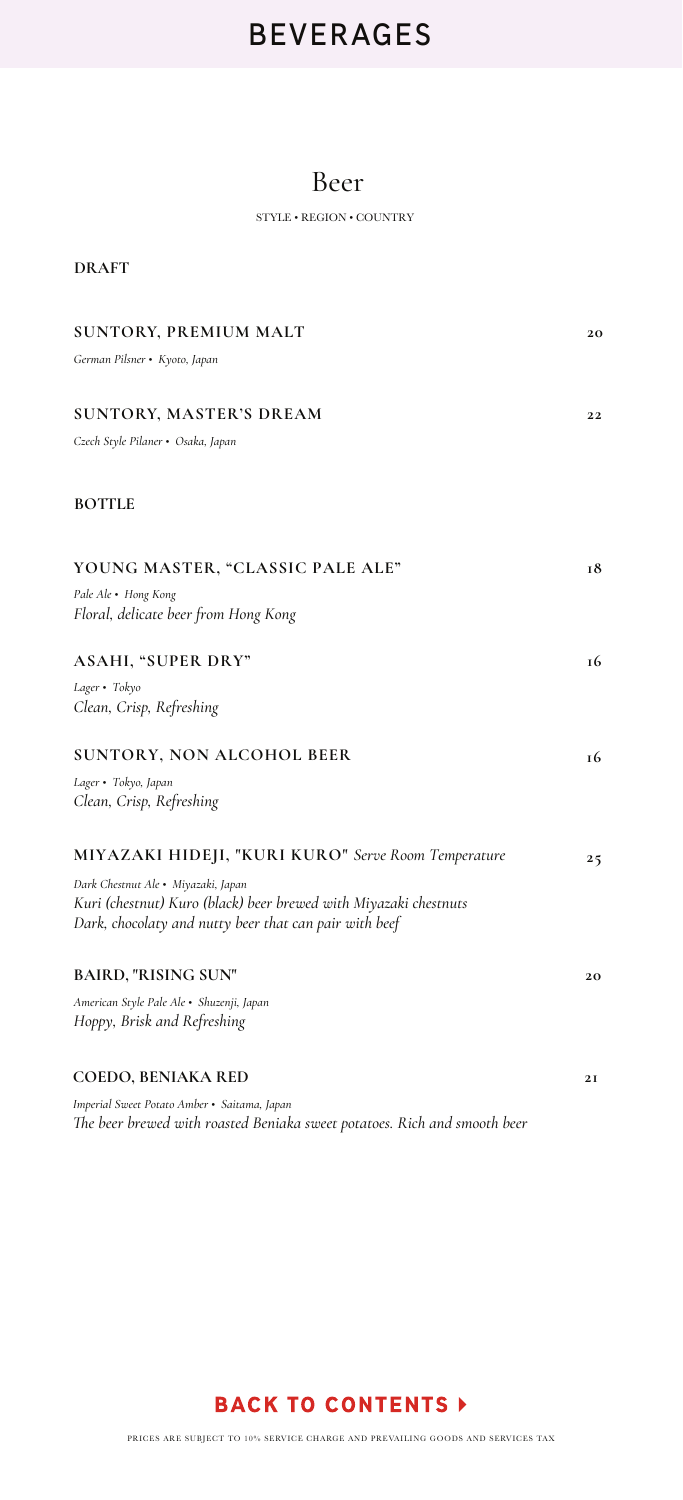| Non-alcoholic Beverages                                                                                                                                                                  | $GLS$ / $BTL$ |
|------------------------------------------------------------------------------------------------------------------------------------------------------------------------------------------|---------------|
| COPENHAGEN "BLÅ" (NON ALCOHOL SPARKLING TEA)<br>Delicate Aromas of Jasmine, Chamomile and a hint of citrus.<br>Made from hand picked organic tea, in a combination of 13 different teas. | 15/70         |
| "NON", SALTED RASPBERRY & CHAMOMILE<br>(NON ALCOHOL WINE)                                                                                                                                | 15/70         |
| Whole Raspberries & Chamomile, Murray River Salt, Organic Cane Sugar, Verjus                                                                                                             |               |
| <b>ICHIGO COOLER</b><br>Muddled Strawberry, Melati Non Alcholic Liqueur, Lychee Tea Infused Syrup,<br>Yuzu Tonic, Lemon Juice                                                            | 18            |
| LYCHEE BLOSSOM<br>Muddled Lychee with Mint Leaves, Organic Lychee Juice, Sparkling Tea,<br>Lime Juice                                                                                    | 18            |
| <b>BABY CANARY</b><br>LYRE'S Aperitif Rosso & Italian Orange, Ginger Syrup, Orange / Lemon Juice                                                                                         | 18            |
| <b>GARDEN OF KYOTO</b><br>Cucumber Tonic, Japanese Cucumber Infused Syrup, Lime Juice                                                                                                    | 16            |
| <b>MIKAN SODA</b><br>Orange Juice, Ginger Ale, Lemon Juice                                                                                                                               | 16            |
| <b>JUICES</b>                                                                                                                                                                            |               |
| ALAIN MILLAT, "LYCHEE & NECTAR"                                                                                                                                                          | 18            |
| FRESH SQUEEZED ORANGE JUICE                                                                                                                                                              | 10            |
| <b>RASPBERRY / PINEAPPLE JUICE</b>                                                                                                                                                       | 10            |
| <b>SODA</b><br>Soda / Grapefruit Soda / Ginger Ale                                                                                                                                       | 8             |
| <b>TONIC</b><br>Classic / Grapefruit / Yuzu / Cucumber                                                                                                                                   | 8             |
| <b>SOFT DRINKS</b><br>Coke, Coke Light, Coke Zero, Sprite                                                                                                                                | 8             |
| WATER [1L]<br>Acqua Panna, San Pellegrino                                                                                                                                                | 10            |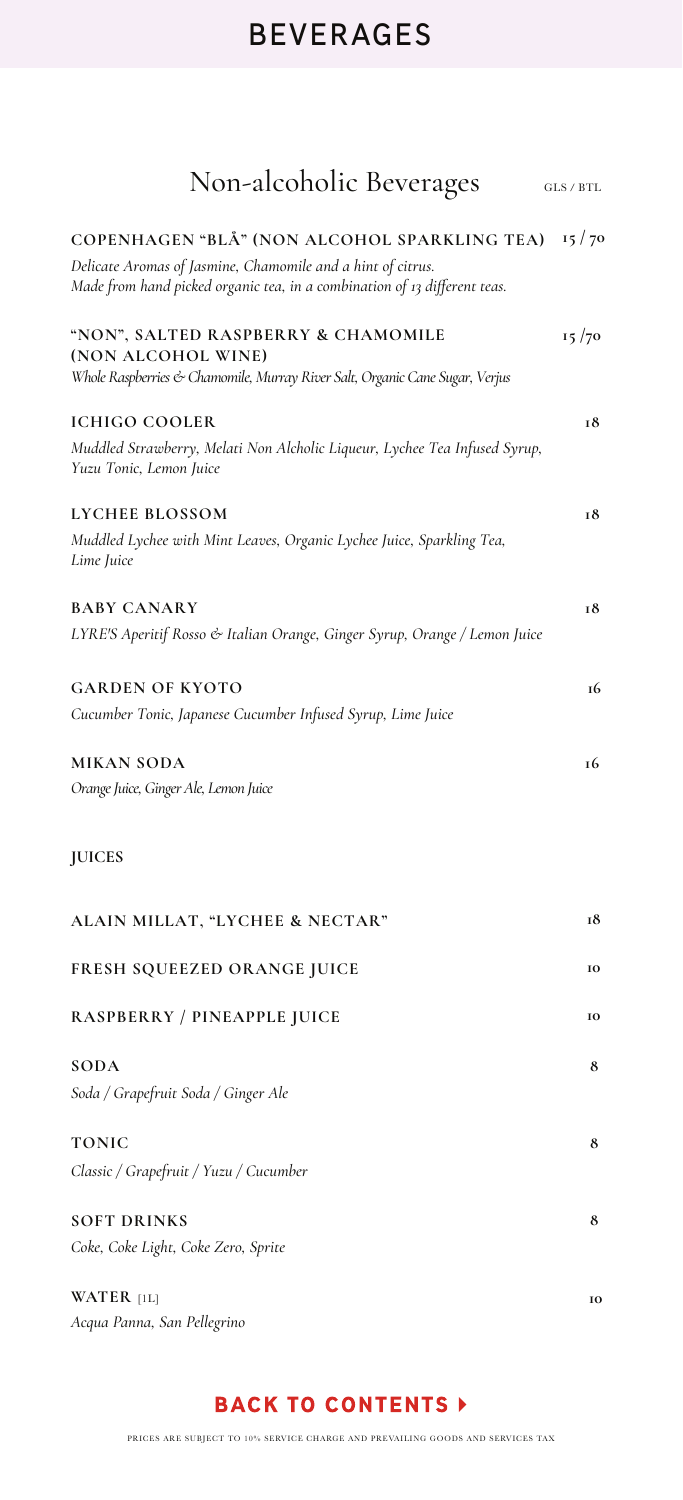# Wines by the Glass

|                                                                                                   | <b>VINTAGE</b> | GLS / BTL             |
|---------------------------------------------------------------------------------------------------|----------------|-----------------------|
| <b>BUBBLES</b>                                                                                    |                |                       |
| Champagne Veuve Clicquot, "La Grande Dame"                                                        | 2012           | 88/398                |
| Champagne Forget-Brimont, Premier Cru, Brut                                                       | NV             | 30 / 150 / 295 (1.5L) |
| Champagne Rosé Devaux, "Cuvée D", Brut                                                            | NV             | 30/150                |
| Prosecco di Valdobbiadene Sorella Bronca, Extra Dry                                               | NV             | $22/98/195$ (1.5L)    |
| Moscato d'Asti Saracco                                                                            | 2020           | 20/100                |
| WHITE                                                                                             |                |                       |
| Riesling Blend Josmeyer, "Fleur de Lotus"<br>Alsace • France                                      | 2020           | 24/120                |
| Sauvignon Blanc Folium<br>Marlborough • New Zealand                                               | 2021           | 26/128                |
| <b>Etna Bianco</b> Graci<br>Sicily . Italy                                                        | 2019           | 22/98                 |
| Chenin Blanc Aperture Cellars, "Barrel Fermented<br>Chenin Blanc"<br>North Coast California . USA | 2020           | 27 / 130              |
| Chardonnay Hamilton Russell Vineyards<br>Western Cape · South Africa                              | 2020           | 29/145                |
| <b>SWEET &amp; FORTIFIED WINES</b>                                                                |                |                       |
| Pedro Ximénez Sherry Bodegas Lustau, "San Emilio"<br>Jerez • Spain                                | NV             | 20/160                |
| Port Niepoort, Colheita<br>Porto · Portugal                                                       | 2007           | 22/140                |
| Riesling Eiswein (Ice Wine) Sitzius [375ML]<br>Nahe • Germany                                     | 2010           | 275                   |
| Sauterne Chateau d'Yquem [375ML]                                                                  | 2015           | 688                   |

*Bordeaux • France* 

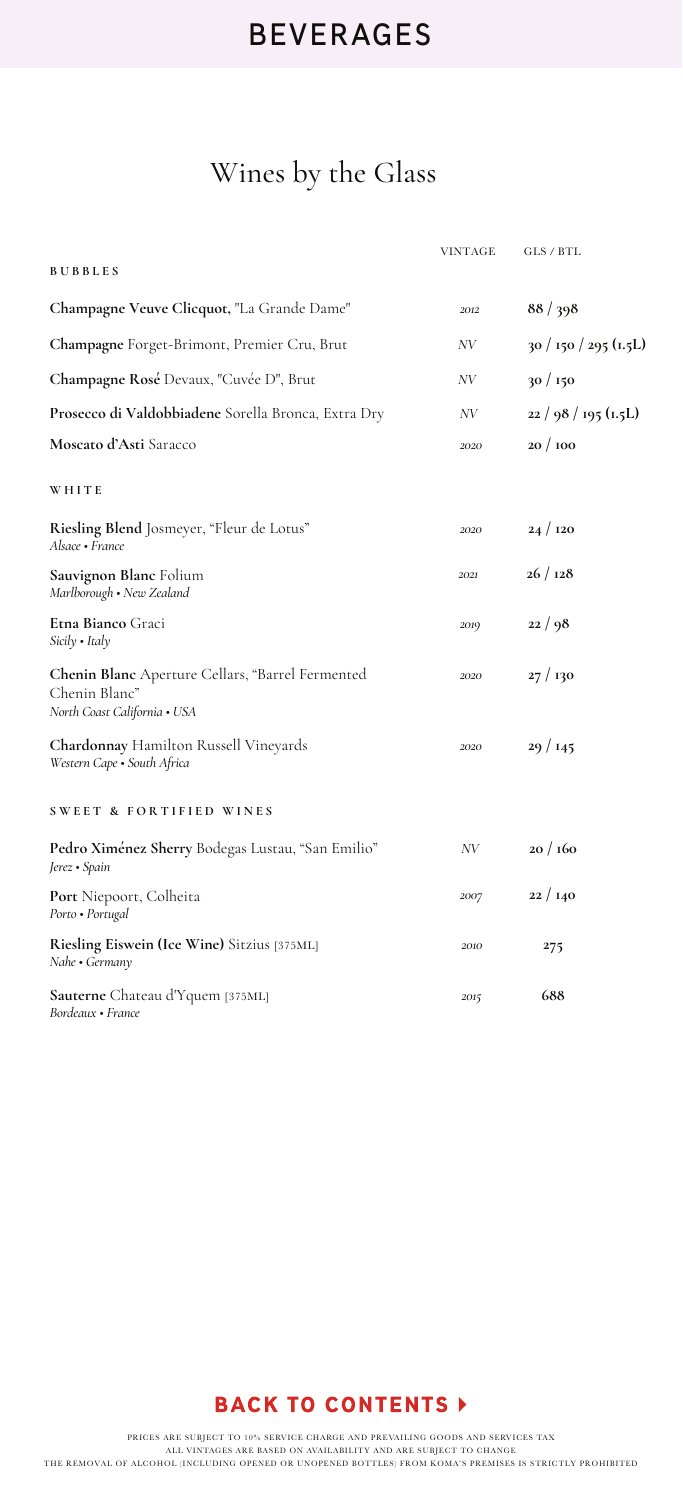# Wines by the Glass

|                                                                                    | <b>VINTAGE</b> | GLS / BTL  |
|------------------------------------------------------------------------------------|----------------|------------|
| ROSÉ & ROSATO                                                                      |                |            |
| Aladasturi Rosé Baia<br>Obcha Village · Georgia                                    | 2021           | 25/125     |
| Provence Rosé Domaine Ott, "Clos Mirielle"                                         | 2020           | 135        |
| <b>RED</b>                                                                         |                |            |
| <b>Pinot Noir</b> Domaine Ninot, Mercurey Vielles Vignes<br>Burgundy • France      | 2019           | 28/140     |
| Malbec Mas del Périé, "Les Escures" (Clean, elegant)<br>Cahors • France            | 2020           | 25/125     |
| Syrah, Carmenere, Cabernet Sauvignon Emiliana, "Coyam"<br>Colchagua Valley • Chile | 2019           | 26/130     |
| Chianti Classico Riserva Castello di Monsanto<br>$Tuscany \cdot Italy$             | 2018           | 30/150     |
| Steuben / Niagara Grape Republic, Rosso                                            | 2020           | <b>140</b> |

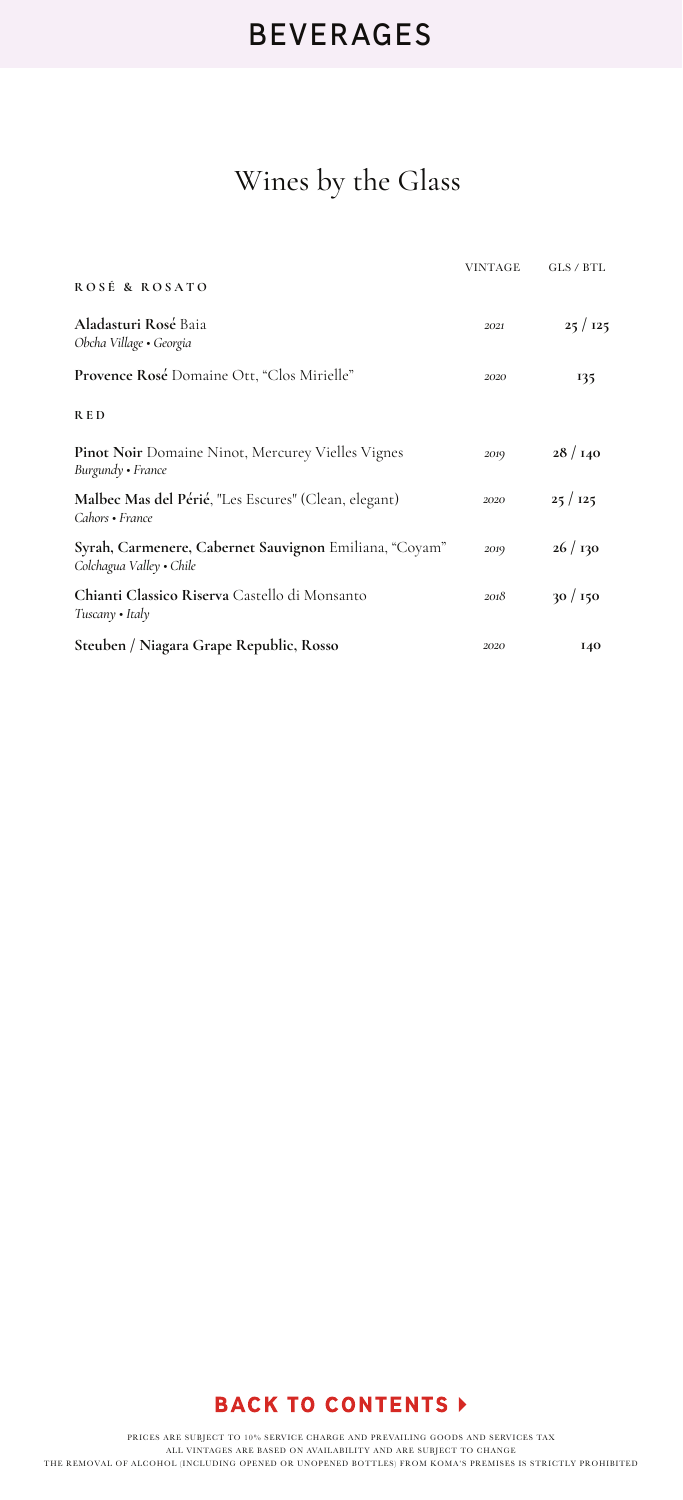# Sake by the Carafe

STYLE. • RICE. • PREFECTURE. • SMV

|                                                                                                                                                                                                        | CARAFE<br>(180ML) | BTL<br>(720ML/1.8L) |
|--------------------------------------------------------------------------------------------------------------------------------------------------------------------------------------------------------|-------------------|---------------------|
| Taiheikai, "Origami" [Spring Sake, Serve in Wine Glass]                                                                                                                                                | 34                | 135                 |
| Junmai • Gohyakumangoku • Ibaraki • +3<br>Sake like breeze of Spring. Aromatic, fresh, fizzy, delicate!                                                                                                |                   |                     |
| Kokuryu, "Crystal Dragon"                                                                                                                                                                              | 45                | 175                 |
| Daiginjo • Yamada Nishiki • Fukui • +4<br>Slow Fermented sake made with Brewer's own yeast, resulting clean and<br>graceful aromas                                                                     |                   |                     |
| Ryujin, "Oze no Yukidoke", Aiyama 1.8L                                                                                                                                                                 | 48                | 190 / 450           |
| Junmai Daiginjo • Aiyama & Yamadanishiki • Gunma • +1<br>Made from extremely soft & feminine underground water from brewery, resulting<br>ultimate balance between citrus & floral sweetness.          |                   |                     |
| Asahi, Dassai 23 1.8L                                                                                                                                                                                  | 50                | 320/500             |
| Junmai Daiginjo • Yamada Nishiki • Yamaguchi • +3<br>One of the world's most famous sakes. Made with a combination of traditional and modern<br>methods, resulting in ultimate complexity and elegance |                   |                     |
| Shiraiwa, "IWA 5: Assemblage #2"                                                                                                                                                                       | 88                | 350/                |
| Yamadanishiki & Gohyaku Mangoku & Omachi • Tateyama • N/A •<br>Sake with touch of French Elegance. Fulfilling 5 sensory experience on your palette, designed<br>by Cave master of Dom Pérignon         |                   |                     |
| Goto, "Benten, Dewasansan", Genshu                                                                                                                                                                     | 43                | 170/                |
| Junmai Daiginjo • Dewasansan • Yamagata • N/A<br>Flagship sake made with local rice from Yamagata. Great balance between smooth textures,<br>generous fruit and a mild structure                       |                   |                     |
| Kokuryu, "Kuzuryu" · SERVE WARM                                                                                                                                                                        | 38                | 150/                |
| Junmai • Gohyaku Mangoku • Fukui • +4<br>A sake that can be served warm, courtesy of a legendary sake brewer.<br>An earthy, structured, savory sake with lots of flavors                               |                   |                     |

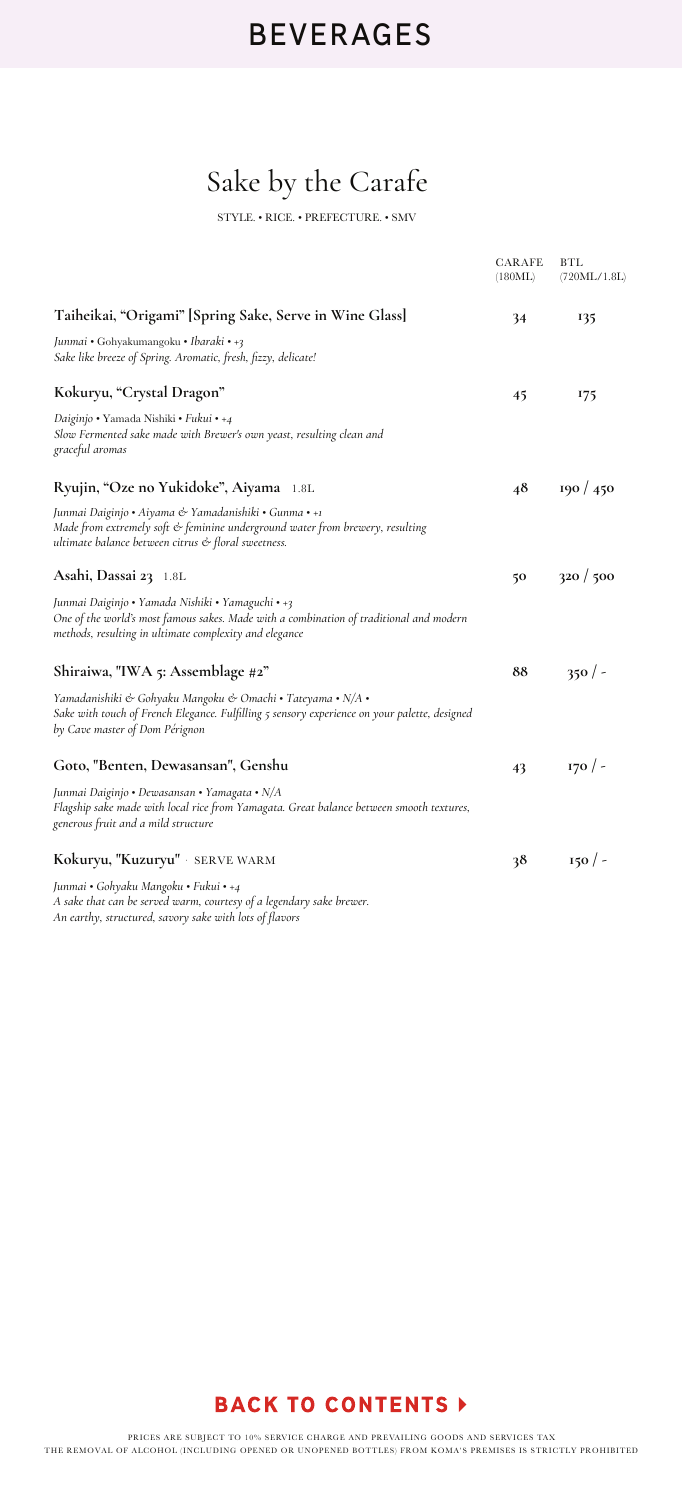# Sparkling Sake

STYLE • RICE • PREFECTURE • SMV

|                                                                                                                                                                  | BTL |
|------------------------------------------------------------------------------------------------------------------------------------------------------------------|-----|
| Hamakawa, Bijoufu, "Schuwa!" 500ML                                                                                                                               |     |
| Ginjo (Sparkling) • Yamada Nishiki • Kōchi • +5<br>Entry level Sparkling Sake, followed by bit of fruit and refreshing acidity.                                  |     |
| Hachinohe, "Mutsu Hassen 8000", Dry Sparkling, Brut Nature, 2019 750ML                                                                                           | 288 |
| Daiginjo (Sparkling) • Gin Eboshi • Aomori • +0<br>Ultimate Sparkling Sake made with Champagne method, leaving clean but extreme floral, lingering fruit finish. |     |

## Ume & Yuzu Shu

*Ume (plum) or Yuzu Shu is a type of Japanese liqueur that is only produced in Japan, using local fruits. Locally harvested fruits are submerged in sake and give unique sweetness and flavors. Generally, these types of beverages considered as liqueur and can be drunk on the rocks, with soda, or neat (especially suitable for more complex umeshu).* 

|        |                                                                                                                                                                                                                                                           | GLS (45ML) | BTL     |
|--------|-----------------------------------------------------------------------------------------------------------------------------------------------------------------------------------------------------------------------------------------------------------|------------|---------|
|        | 240010 Komasa, Umeshu                                                                                                                                                                                                                                     | 15         | II5     |
|        | Shochu-based umeshu with rich, savory mandarin notes                                                                                                                                                                                                      |            |         |
| 240007 | Miyakanbai, Yuzu Sake "Hi no Shizuku<br>(Drop of Sunshine)"                                                                                                                                                                                               | 15         | 115/285 |
|        | Umaji village in Kochi Prefecture is renowned for cultivating some of<br>Japan's best Yuzu, given its climate. Yuzu for this liqueur is farmed<br>organically without pesticides and its juice, hand squeezed to avoid<br>over extraction and bitterness. |            |         |
| 240008 | Miyakanbai, Ichigo (Strawberry) Sake<br>"Hi no Shizuku (Drop of Sunshine)"                                                                                                                                                                                | 18         | 125/298 |
|        | Lavish amounts of strawberries from old vines cultivated in Miyagi<br>are used for this strawberry liquor. Base of this liquor is Junmai Ginjo<br>grade sake.                                                                                             |            |         |
| 240000 | Sawanotsuru, "KoshuJikomi"                                                                                                                                                                                                                                | 2I         | 205     |
|        | Rich, full umeshu made using plums from Wakayama. Aged for three<br>years and blended with sake brewed in the year of 1999.                                                                                                                               |            |         |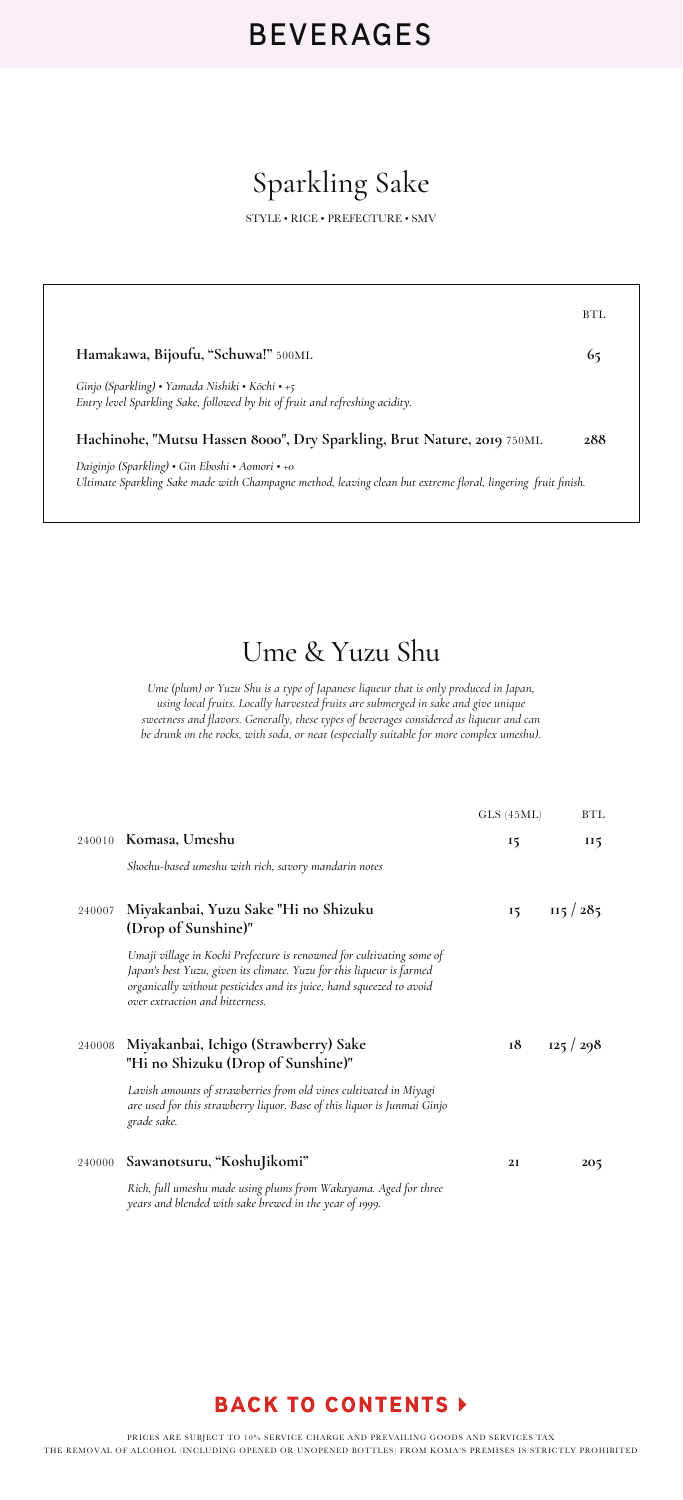## Shochu

*Shochu is a distilled spirit from Japan primarily made from sweet potato, barley, and rice. These spirits are usually produced in a warm, humid area such as the southern part of Japan; Kagoshima and Kumamoto are the most famous regions. Generally, Shochu made from Imo (sweet potato) is the most popular and flavorful, often expressing herbal and sharp flavor notes and is paired with Robata dishes. Mugi (barley) shochu shows more mineral, protein structures and is usually paired with Tempura. Lastly, Kome (Rice) shochu expresses the most delicate and sweet flavors in comparison to the other types of Shochu. Try with Sashimi or small savory dishes. Shochu can be drunk on the rocks, neat or even warm.* 

#### INGREDIENT. • PREFECTURE

|        |                                                                                                                                                                                | GLS / BTL<br>(45ML) |
|--------|--------------------------------------------------------------------------------------------------------------------------------------------------------------------------------|---------------------|
| 235002 | Shiratama, "No Tsuyu"                                                                                                                                                          | 13/135              |
|        | Sweet Potato • Kagoshima<br>Earthy, herbal shochu that is a good example of sweet potato shochu.<br>Enjoy either neat, on the rocks, with soda, even warm or hot               |                     |
| 235003 | Mitake, "Honkaku"                                                                                                                                                              | 16/170              |
|        | Sweet Potato • Kagoshima<br>Traditional shochu made using pure spring water from Okuno Island.<br>Rich, aromatic mouthfeel from using the single distillation method (Honkaku) |                     |
| 235000 | Komaki, "Issho Bronze"                                                                                                                                                         | 14/150              |
|        | Sweet Potato • Kagoshima<br>"Shochu for next 100 years". Unique shochu made with Hefeweizen beer yeast that results<br>in a clear, savory flavor. Great pre-dinner drink       |                     |
| 235001 | Shiratama, "Genroin"                                                                                                                                                           | 14/145              |
|        | Barley • Kagoshima<br>Made with gently-pressured barley. Smooth, round shochu that has the fragrance of whisky                                                                 |                     |
| 235005 | Sengetsu                                                                                                                                                                       | 14/150              |
|        | Rice • Kumamoto<br>Standard shochu made with pure riverbed water from Kuma River.<br>Mild, subtle shochu that can be enjoyed on the rocks                                      |                     |
| 235004 | Sengetsu, "Kawabe"                                                                                                                                                             | 15/170              |
|        | Rice • Kumamoto<br>Made with water from Kawabe River; considered as the finest water of Japan.<br>Delicate, pure shochu best enjoyed neat                                      |                     |
| 235006 | Sengetsu, "Mugon"                                                                                                                                                              | 31/350              |
|        | Rice • Kumamoto<br>Ambitious shochu that has been aged ten years in an oak cask.<br>Beautifully balanced between banana, vanilla and rice flavors                              |                     |
| 235007 | Toyonaga, "Okokuma"                                                                                                                                                            | 2I / 225            |
|        | Rice • Kumamoto<br>Unique shochu that has been aged in a sherry cask for seven years.                                                                                          |                     |

*Produced from volcanic soil, which contributes to a mild minerality. For serious connoisseurs*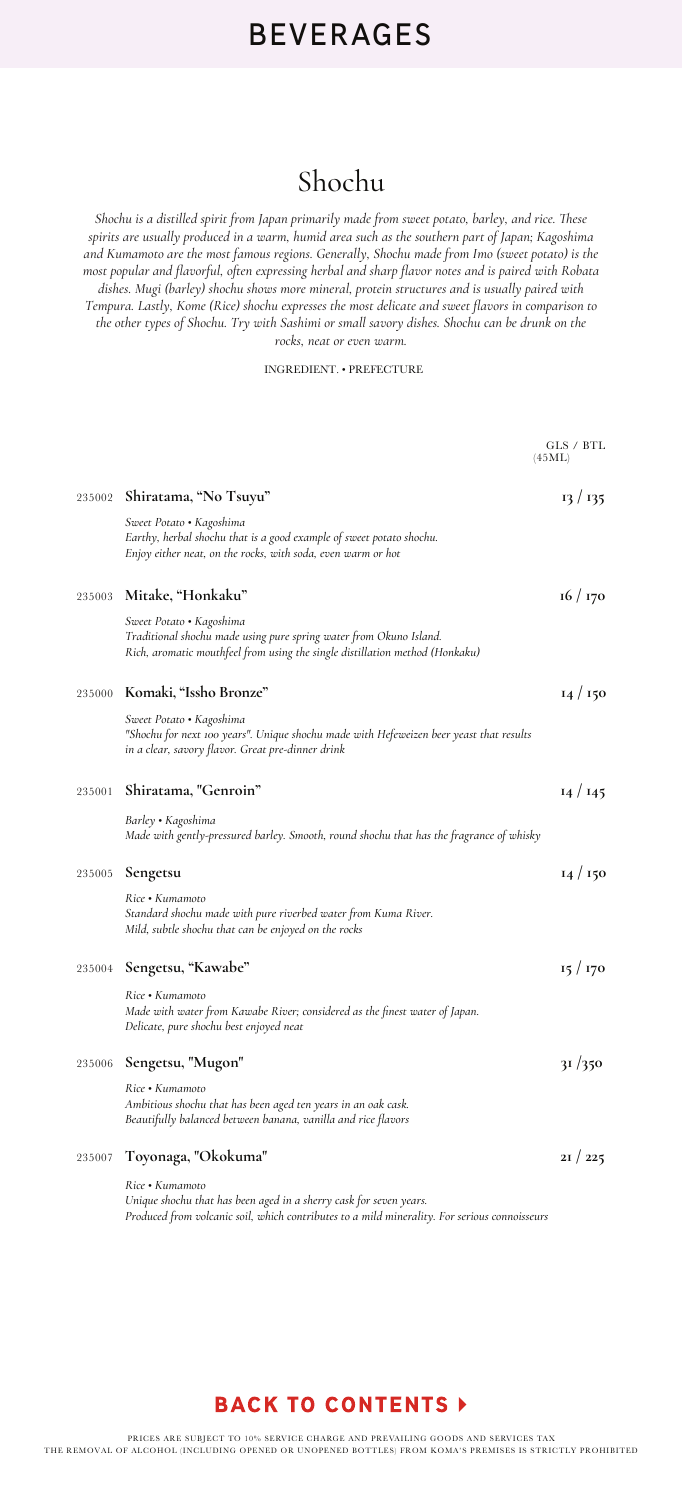# Special Format

|        | <b>CHAMPAGNE</b>                                                               |      |       |
|--------|--------------------------------------------------------------------------------|------|-------|
| 101523 | Piper Heidsieck 375ML                                                          | NV   | 65    |
| 101520 | Krug, "Grande Cuvée" 375ML                                                     | NV   | 335   |
| 180008 | Charles Heidsieck 1.5L                                                         | NV   | 325   |
| 101521 | Louis Roederer 1.5L                                                            | N V  | 385   |
| 101526 | Louis Roederer, "Cristal" 1.5L                                                 | NV   | 2,000 |
| 180006 | Ruinart, Blanc de Blancs 1.5L                                                  | N V  | 485   |
| WHITE  |                                                                                |      |       |
| 112100 | <b>Domaine du Nozay, Sancerre</b><br>Loire Valley • France                     | 2017 | 95    |
| R E D  |                                                                                |      |       |
| 152018 | Château Léoville Las Cases, "Clos du Marquis" 375ML<br>Saint Julien • Bordeaux | 2008 | 225   |
| 161003 | Opus One 375ML<br>Napa Valley • USA                                            | 2016 | 425   |
| 150151 | Jean Foillard, Beaujolais, Morgon, "Côte du Py" 1.5L<br>Morgon • Beaujolais    | 2016 | 330   |
| 157010 | Tenuta Cucco, Barolo, "Cerrati" 1.5L<br>Langhe · Piemonte                      | 2014 | 315   |
| 152014 | Château Simard 1.5L<br>Saint-Émilion · Bordeaux                                | 2005 | 345   |
| 181001 | Silver Oak, Cabernet Sauvignon 1.5L<br>Alexander Valley • Sonoma County        | 2012 | 585   |
| 155019 | Castello di Volpaia, Chianti Classico Riserva 3L<br>Chianti Classico • Toscana | 2016 | 800   |

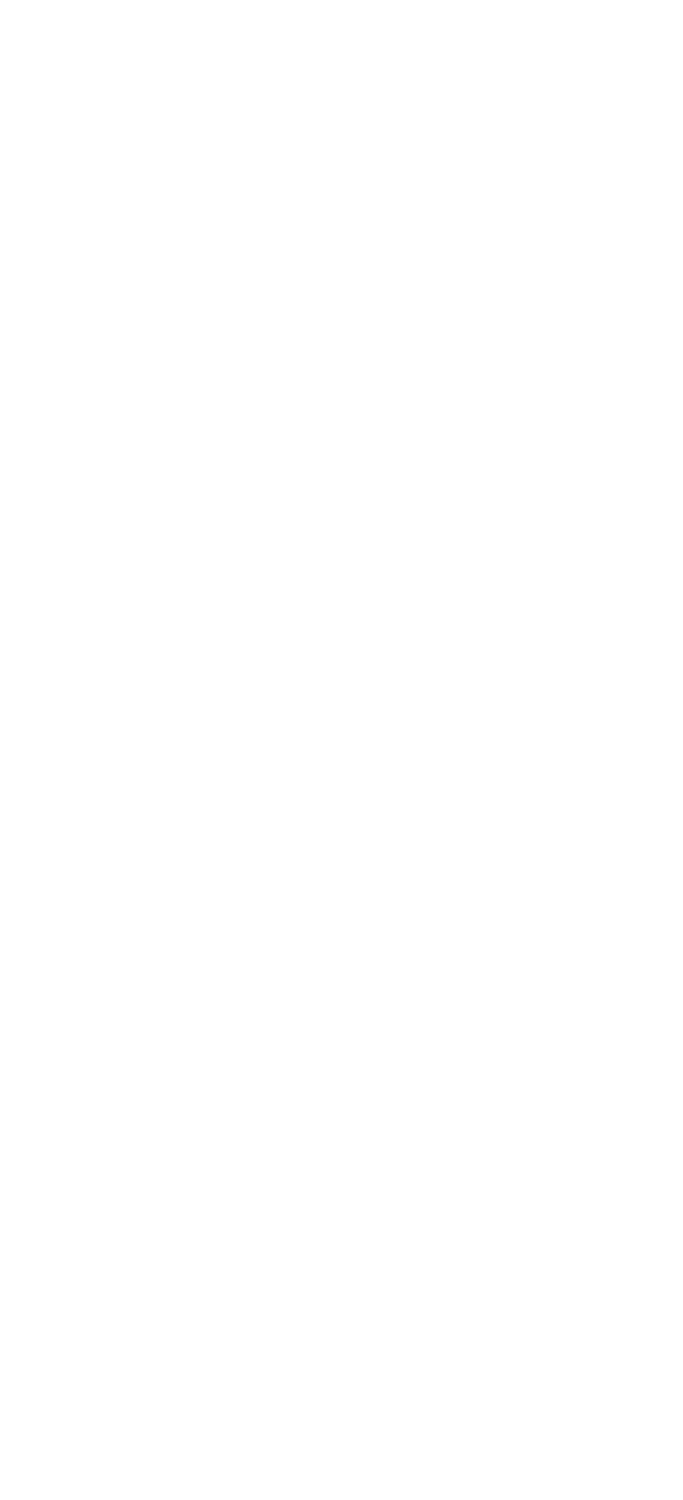## Champagne

*All champagnes listed are Brut unless otherwise stated*

|        | ARMAND DE BRIGNAC                                |      |       |
|--------|--------------------------------------------------|------|-------|
|        | 150026 Armand de Brignac                         | NV   | 1,088 |
| 150025 | Armand de Brignac Rosé                           | NV   | 1,288 |
| 150024 | Armand de Brignac, "Silver" Blanc de Blancs      | N V  | 1,888 |
| 150023 | Armand de Brignac, "Silver" Blanc de Blancs 1.5L | N V  | 3,688 |
|        |                                                  |      |       |
|        | DOM PÉRIGNON                                     |      |       |
| 101512 | Dom Pérignon                                     | 2012 | 495   |
| 101508 | Dom Pérignon, "Luminous"                         | 2008 | 688   |
| 101518 | Dom Pérignon, "Luminous" 1.5 L                   | 2009 | 1,388 |
| 101541 | Dom Pérignon, "Luminous" 3.0L                    | 2009 | 2,888 |

<sup>101516</sup> **Dom Pérignon Rosé 888** <sup>101519</sup> **Dom Pérignon Rosé** 1.5L **2,088**

**1,088**

*2002*

*2005 2005*

|  | <b>DÉCOLTANT MANIDIHANT (CDOWED CHAMDACNE)</b> |
|--|------------------------------------------------|

**Dom Pérignon, "P2"** 101513

**RÉCOLTANT-MANIPULANT (GROWER CHAMPAGNE)** *Grower Champagne generally made by small producer who has full control of their vineyards. Hence it often reflects Growers' Character, Philosophy more transparent way. It might not have long history as big champagne house but it is worthy discover these "other faces" of Champagne.*

| 150133 | Agrapart, "Les 7 Crus"                                                                                                           | N V    | 200 |
|--------|----------------------------------------------------------------------------------------------------------------------------------|--------|-----|
| 150134 | Agrapart, "Minéral", Millésime, Blanc de Blancs, Extra Brut<br>[GRAND CRU]                                                       | 2014   | 310 |
| 150135 | Agrapart, "Terroirs", Blanc de Blancs, Extra Brut<br>[GRAND CRU]                                                                 | $N\!V$ | 310 |
| 150136 | Agrapart, "Terroirs", Blanc de Blancs, Extra Brut<br>1.5L [GRAND CRU]                                                            | $N\!V$ | 550 |
| 150137 | Agrapart, "Complantée", Extra Brut [GRAND CRU]<br>Field blend with Pinot Blanc/Arbanne/Petit Meslier. Savory, gastronomic style" | N V    | 288 |
| 102014 | Egly Ouriet, "Les Vignes de Vrigny" Premier Cru<br>(100% Pinot Meunier)                                                          | N V    | 235 |
| 101515 | Egly Ouriet, "Les Prémices" Premier Cru                                                                                          | N V    | 240 |
| 102015 | Egly Ouriet, "Tradition" [GRAND CRU]                                                                                             | N V    | 305 |
| 150053 | Eric Rodez, Blanc de Blancs [GRAND CRU]                                                                                          | NV     | 235 |
| 150054 | Eric Rodez, Blanc de Noirs [GRAND CRU]                                                                                           | N V    | 255 |
| 150105 | Forget-Brimont, Premier Cru                                                                                                      | N V    | 150 |
| 100101 | Forget-Brimont, Premier Cru [1.5L]                                                                                               | N V    | 295 |
| 103000 | Henri Giraud, "Blanc de Craie" Blanc de Blancs                                                                                   | $N\!V$ | 180 |
| 103001 | Henri Giraud, "Dame Jane" Rosé                                                                                                   | N V    | 220 |
| 102006 | Henri Giraud, "Hommage à François Hémart" [GRAND CRU]                                                                            | N V    | 235 |
| 101530 | Henri Giraud X KOMA, "Fût de Chêne" [GRAND CRU]                                                                                  | NV     | 490 |
| 101514 | Jérôme Prévost, "La Closerie", Extra Brut                                                                                        | NV     | 258 |
| 102005 | José Lievens, "Le Chapitre" Rosé                                                                                                 | N V    | 175 |
| 101600 | Tarlant, "Zero", Brut Nature                                                                                                     | NV     | 170 |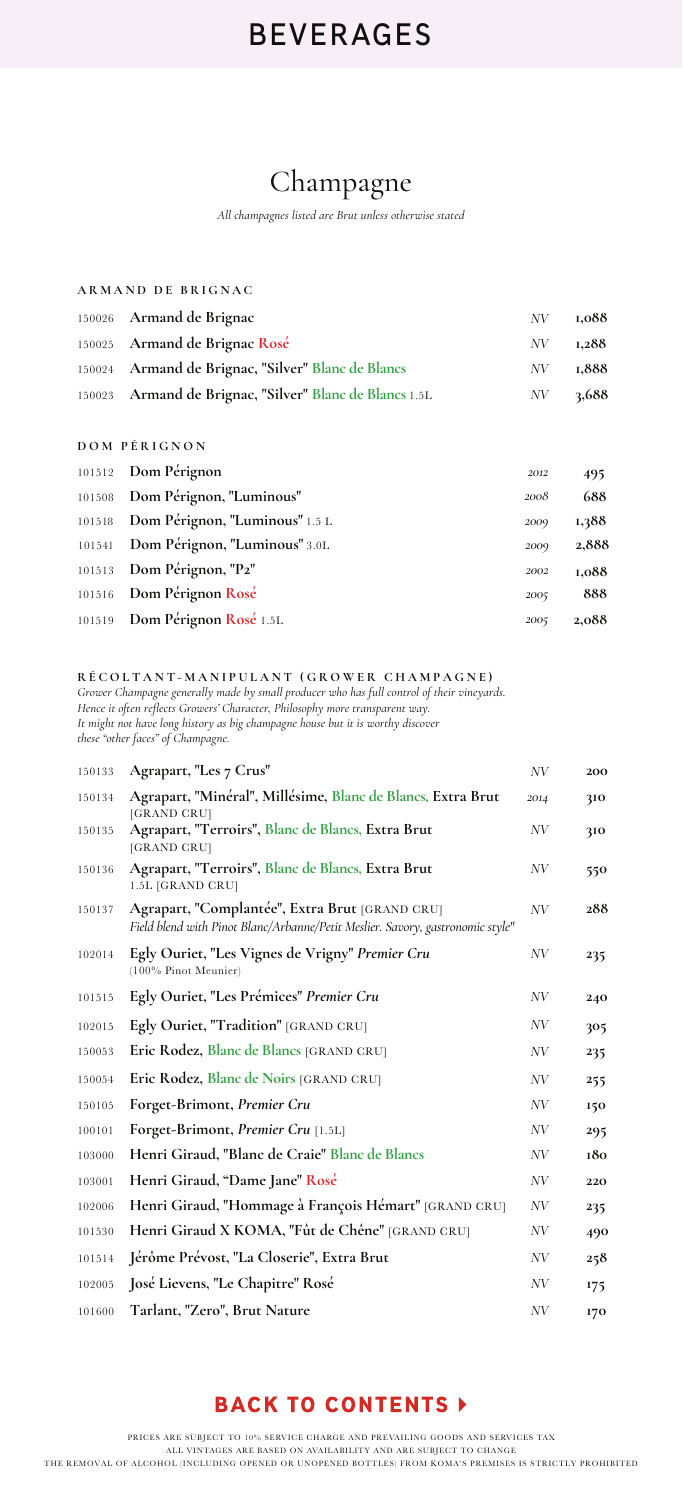**NÉGOCIANT-MANIPULANT(MAJOR CHAMPAGNE HOUSES)** *Major Champagne houses are the one who has long history (even some houses are from 19th century). Producing consistent quality of Champagne is definitely key. Often Major Champagne houses are well marketed, easily recognizable than Grower Champagnes.*

| 101502 | Bollinger, "Special Cuvée"                               | NV   | 260   |
|--------|----------------------------------------------------------|------|-------|
| 102018 | Bollinger, Le Grande Anne                                | 2007 | 388   |
| 102012 | <b>Charles Heidsieck</b>                                 | NV   | 170   |
| 180008 | Charles Heidsieck 1.5L                                   | NV   | 325   |
| 102008 | Devaux, "Cuvée D"                                        | NV   | 175   |
| 102009 | Devaux, "Ultra D"                                        | NV   | 180   |
| 102011 | Devaux, Millésime                                        | 2008 | 245   |
| 150106 | Henriot, "Souverain"                                     | NV   | 125   |
| 150107 | Henriot, Blanc de Blancs                                 | NV   | 155   |
| 101504 | Krug, "Grande Cuvée"                                     | NV   | 665   |
| 102013 | Krug, Millésime                                          | 2008 | 888   |
| 101501 | Laurent-Perrier                                          | NV   | 215   |
| 102016 | Laurent-Perrier, Rosé                                    | NV   | 225   |
| 101542 | Louis Roederer, "Collection 242"                         | NV   | 175   |
| 101521 | Louis Roederer 1.5L                                      | N V  | 385   |
| 101524 | Louis Roederer, "Carte Blanche", Demi-Sec                | NV   | 215   |
| 101525 | Louis Roederer, Millésime, Blanc de Blancs               | 2014 | 235   |
| 101509 | Louis Roederer, Millésime, "Cristal"                     | 2008 | 830   |
| 101526 | Louis Roederer, Millésime, "Cristal" 1.5L                | 2009 | 2,000 |
| 110102 | Philipponnat, Royale Réserve                             | NV   | 155   |
| 110103 | Philipponnat, "Clos des Goisses", Extra Brut             | 2011 | 650   |
| 101522 | Piper Heidsieck                                          | NV   | 125   |
| 101510 | Piper Heidsieck, Millésime, "Rare"                       | 2002 | 300   |
| 101540 | Ruinart, Blanc de Blancs                                 | NV   | 288   |
| 180006 | Ruinart, Blanc de Blancs 1.5L                            | NV   | 525   |
| 102004 | Ruinart, Rosé                                            | NV   | 250   |
| 150138 | Salon, "Le Mesnil", Millésime, Blanc de Blancs (Cuvée S) | 1997 | 2,188 |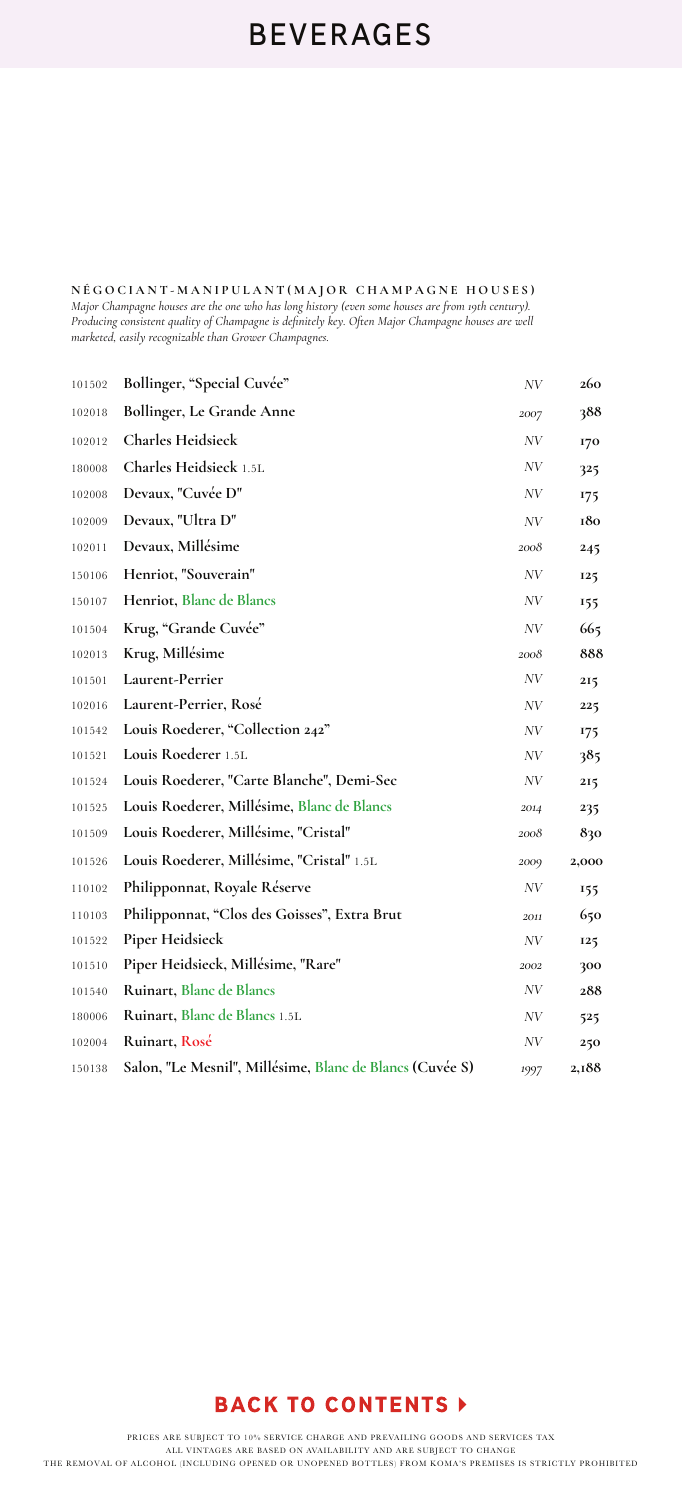## White

# *Riesling*

|                | ALSACE, FRANCE                                                        |             |            |
|----------------|-----------------------------------------------------------------------|-------------|------------|
|                | 150067 Albert Boxler, "Réserve"                                       | 2017        | 155        |
|                | 150068 Albert Boxler, "Réserve" [GEWÜRZTRAMINER]                      | 2016        | 150        |
|                | 113003 Dom. Schlumberger, "Kitterié" [GEWÜRZTRAMINER, GRAND CRU] 2012 |             | 225        |
|                | 150113 Ostertag, "Heissenberg"                                        | 2017        | 140        |
|                | 150114 Trimbach, "Cuvée Frédéric Émile"                               | <b>20II</b> | 170        |
|                | 150141 Trimbach, "Clos Ste Hune"                                      | 2009        | 398        |
| <b>GERMANY</b> |                                                                       |             |            |
| MOSEL          |                                                                       |             |            |
|                | 150099 J.J Prüm, Sonnenuhr, Kabinett                                  | 2018        | 180        |
|                | 150100 J.J Prüm, Sonnenuhr, Spätlese                                  | 2018        | 190        |
|                | 150101 J.J Prüm, Sonnenuhr, Auslese                                   | 2003        | 220        |
|                | 150102 Kesselstatt, "Nakama"                                          | 2018        | <b>IIO</b> |
|                | 134010 Kesselstatt, "Scharzhofberger"                                 | 2000        | 225        |
| <b>SAAR</b>    |                                                                       |             |            |
|                | 134013 Van Volxem, "Saar Riesling"                                    | <b>20II</b> | <b>140</b> |
|                | 134014 Van Volxem, "Volz Riesling"                                    | 2016        | 245        |
|                | 134015 Van Volxem, "Alte Reben Riesling"                              | 2014        | 195        |
|                | 134016 Van Volxem, "Gottesfuß Alte Reben Riesling GG"                 | 2015        | 345        |
| NAHE           |                                                                       |             |            |
|                | 134000 Diel de Diel, "Goldloch", Spätlese                             | 2012        | 135        |
|                | 134017 Dönnhoff, "Oberhäuser Brücke Riesling Auslese"                 | 2020        | 175        |
|                | OTHER COUNTRY                                                         |             |            |
|                | 140005 Pikes, "Traditional"<br>Australia • Clare Valley               | 2020        | II5        |

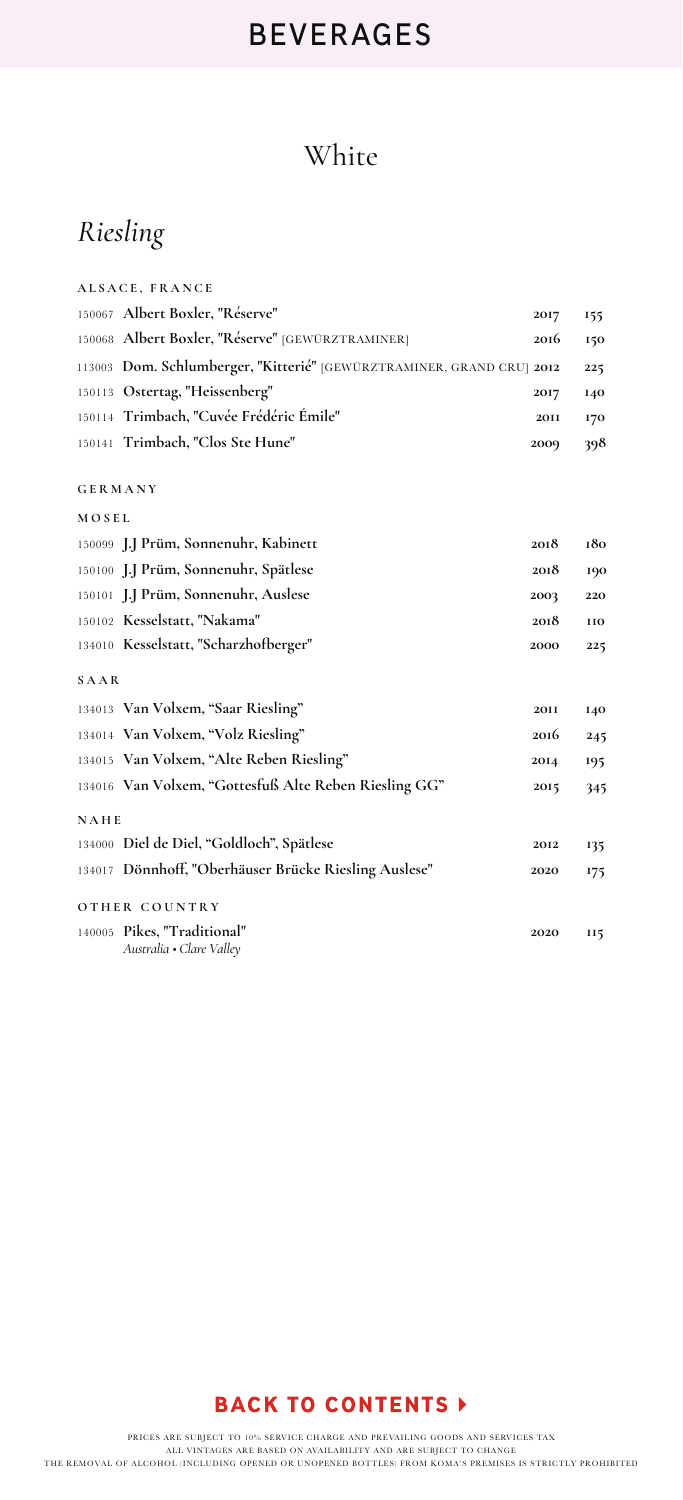# *Italy*

| 150108 Rivetto, Nascetta<br>Piemonte                                              | <b>20II</b> | 180 |
|-----------------------------------------------------------------------------------|-------------|-----|
| 150041 Cantina Terlan, "Nova Domus"<br>Alto Adige                                 | 2018        | 155 |
| 150036 Pietracupa, Greco di Tufo<br>Campagna                                      | 2018        | 125 |
| 130002 Pinot Grigio, Nals Margrieid, "Hill"<br>Alto Adige                         | 2020        | 100 |
| 132008 Antinori, Cervaro della Sala<br>Umbria                                     | 2019        | 240 |
| 150110 Sono Montenidoli, Vernaccia di San Gimignano, "Carato"<br>Toscana          | 2010        | 155 |
| 132200 Cantina Gallura, Vermendino di Gallura, "Canayli"<br>Sardegna              | 2018        | 105 |
| 131000 Gaja, "Ca'Marcanda : Vistamare"<br>Toscana                                 | 2017        | 160 |
| 150109 Belisario, Verdicchio di Castelli di Matelica<br>Marche                    | 2016        | 100 |
| 132005 Pievalta, Verdicchio dei Castelli di Jesi Superiore, "San Paolo"<br>Marche | 2016        | 135 |
| 150139 Graci, Etna Bianco<br>Sicila                                               | 2019        | 98  |

## *Slovenia - Skin Contact Wine (Orange Wine)*

| 150046 Movia, Rebula    | 2019 | 125 |
|-------------------------|------|-----|
| 150047 Movia, Sauvignon | 2017 | 130 |
| 150045 Movia, Lunar     | 2007 | 225 |
| 150044 Movia, Veiko     | 2007 | 225 |

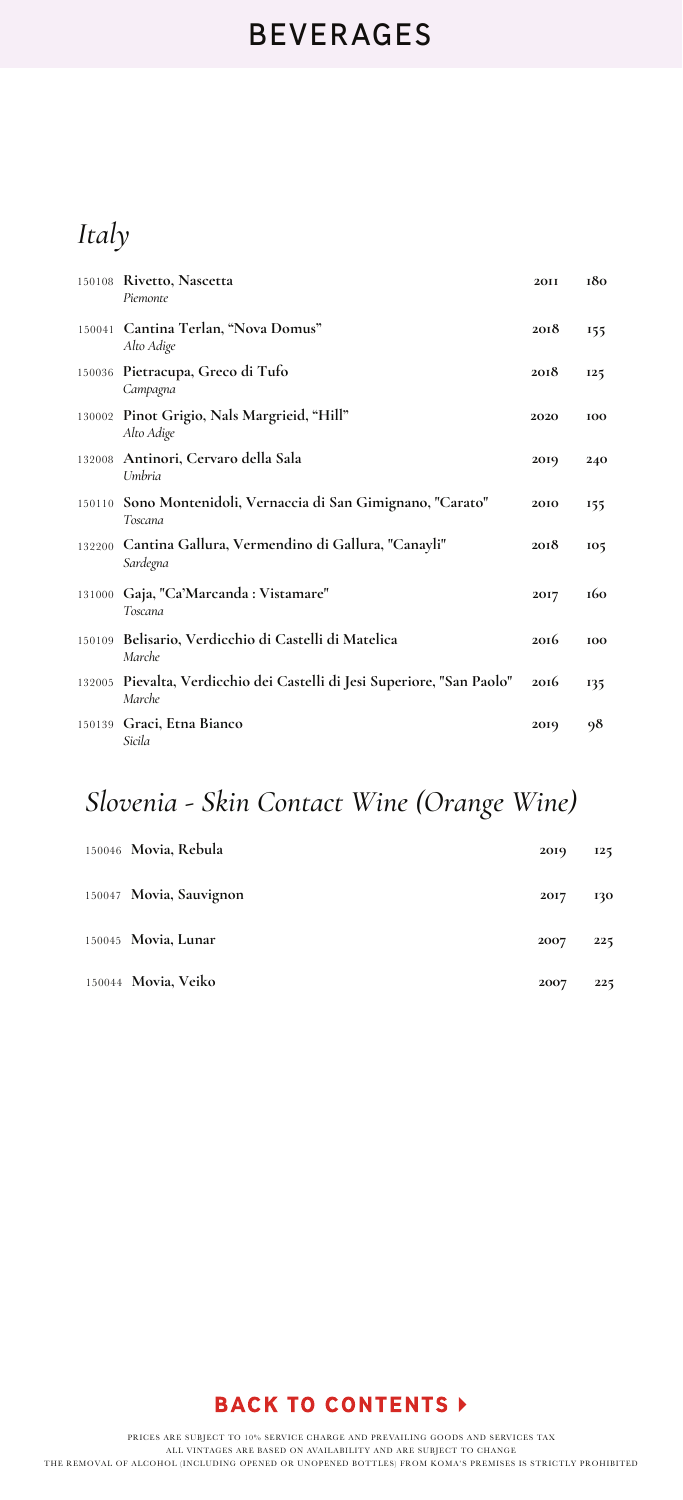## *Sauvignon Blanc*

### **FRANCE, LOIRE VALLEY**

#### **DIDIER DAGUENEAU**

*Didier is one of the iconic producer from Pouilly-Fumé appellation. Inspired by great producers from Burgundy such as Edmond Vatan and Henri Jayer, his bold approach to produce great Sauvignon Blanc from one single parcel, produce powerful, the most age worthy Sauvignon Blanc.*

| 112007 Didier Dagueneau, "Blanc etc"                                                | 2018 | 200 |
|-------------------------------------------------------------------------------------|------|-----|
| 112008 Didier Dagueneau, "Pur Sang"                                                 | 2018 | 225 |
| 112009 Didier Dagueneau, "Buisson Renard"                                           | 2018 | 250 |
| 112013 Didier Dagueneau, "Silex"                                                    | 2018 | 295 |
| <b>SANCERRE</b>                                                                     |      |     |
| 112004 Domaine Vacheron (Classic)                                                   | 2019 | 130 |
| 150103 Domaine Gerard Boulay (Modern, with Lees Contact, Savory)                    | 2020 | 140 |
| 150104 Domaine Gérard Boulay, "Les Monts Damnés"                                    | 2018 | 160 |
| OTHER COUNTRIES                                                                     |      |     |
| 144008 Duckhorn (Sauvignon Blanc & Sémillon) (Rich, Flavorful)<br>Napa Valley • USA | 2019 | 135 |

## *Viognier & Others*

| FRANCE, RHÔNE VALLEY                                      |      |            |  |  |
|-----------------------------------------------------------|------|------------|--|--|
| 150031 Yves Cuilleron, Viognier                           | 2020 | <b>I2O</b> |  |  |
| 150143 Tardieu-Laurent, "Hermitage" (Marsanne & Rousanne) | 2013 | 190        |  |  |
| 150164 Pierre Gonon, Saint-Joseph Blanc, "Les Oliviers"   | 2019 | 298        |  |  |

## *Chenin Blanc*

| FRANCE, LOIRE VALLEY                                                                  |      |            |
|---------------------------------------------------------------------------------------|------|------------|
| 154014 Dom. de la Taille Aux loups,<br>"Remus" (Jacky Blot; King of Dry Chenin Blanc) | 2019 | <b>I2O</b> |
| 154015 Dom. de la Taille Aux loups,<br>"Clos de Mosny"                                | 2019 | 155        |
| 154016 Dom. de la Taille Aux loups,<br>"Cuvée des Loups"                              | 2018 | 190        |

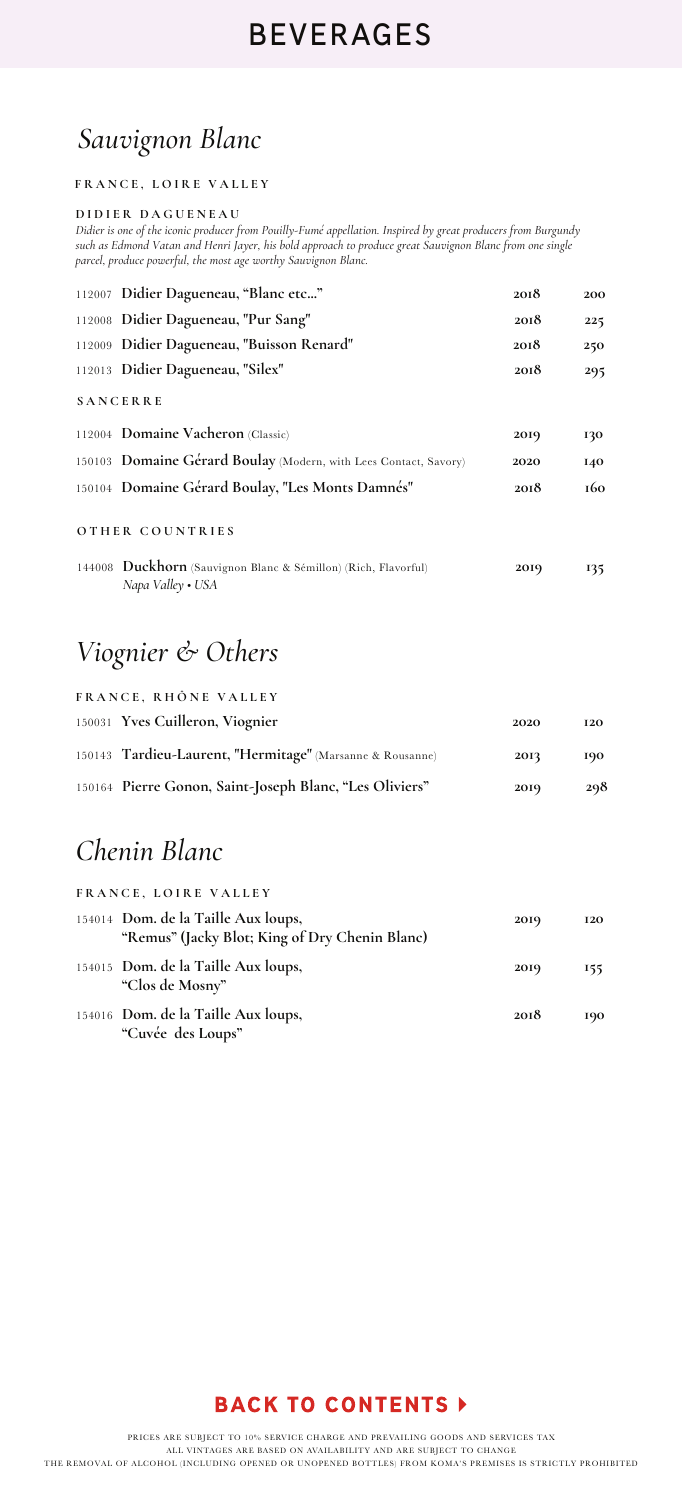# *Chardonnay*

| CHABLIS |                                                                                       |             |       |
|---------|---------------------------------------------------------------------------------------|-------------|-------|
| VILLAGE |                                                                                       |             |       |
|         | 150085 Moreau Naudet (lees Contact, Harmonious style)                                 | 2019        | 130   |
|         | 150090 Vincent Dauvissat                                                              | 2017        | 250   |
|         | PREMIER CRU                                                                           |             |       |
|         | 150051 J&S Dauvissat, "Vaillon"                                                       | 2015        | 198   |
|         | 110040 Louis Moreau, "Les Fourneaux" 1.5L                                             | 2008        | 320   |
|         | 150083 William Fèvre, "Fourchaume"                                                    | 2014        | 220   |
|         | 150091 Dauvissat-Camus, "La Forest" (Made by Vincent Dauvissat)                       | <b>20II</b> | 388   |
|         | <b>GRAND CRU</b>                                                                      |             |       |
|         | 110002 Domaine Laroche, "Les Blanchots"                                               | 2012        | 345   |
|         | 150148 Louis Moreau, "Les Clos" 1.5L                                                  | <b>20II</b> | 600   |
|         | 150250 Louis Moreau, Clos des Hospices ,"Les Clos"                                    | 2013        | 300   |
|         | 150150 Louis Moreau, Clos des Hospices ,"Les Clos"                                    | <b>2011</b> | 310   |
|         | 150084 William Fevre, Bougros,"Côte Bouguerots"                                       | 2009        | 368   |
|         | 150092 Vincent Dauvissat, "Les Clos"                                                  | 2012        | 988   |
|         | CÔTE D'OR                                                                             |             |       |
|         | <b>BOURGOGNE BLANC</b>                                                                |             |       |
|         | 150088 Antoine Jobard                                                                 | 2018        | 160   |
|         | 150082 François Mikulski                                                              | 2017        | 155   |
|         | 150089 Roulot                                                                         | 2010        | 398   |
|         | 150093 Yann Durieux, "Love and Pif" (Natural Aligoté)                                 | 2017        | 170   |
|         | CÔTE DE BEAUNE                                                                        |             |       |
|         | 150065 Saint-Romain, Alain Gras                                                       | 2016        | 165   |
|         | 146000 Saint-Aubin, Joseph Colin, "En Remilly Premier Cru                             | 2018        | 195   |
| 150146  | Saint-Aubin, Vincent Girardin, "En Remily" Premier Cru                                | 2018        | 188   |
|         | 110032 Saint-Aubin, Paul Pillot                                                       | 2017        | 165   |
|         | 150147 Saint-Aubin, Vincent Girardin, "les Murgers des<br>Dents de Chien" Premier Cru | 2018        | 240   |
|         | 146003 Lucien le Moine, Bâtard-Montrachet                                             | 2014        | 1,385 |
|         | 146002 Vincent Girardin, Bâtard-Montrachet                                            | 2005        | 1,888 |
|         | 146006 Baron Thénard, Montrachet                                                      | <b>20II</b> | 1,688 |
|         | MÃCONNAIS                                                                             |             |       |
|         | 110017 Héritiers du Comtes Lafon, "Saint-Véran"                                       | 2016        | 180   |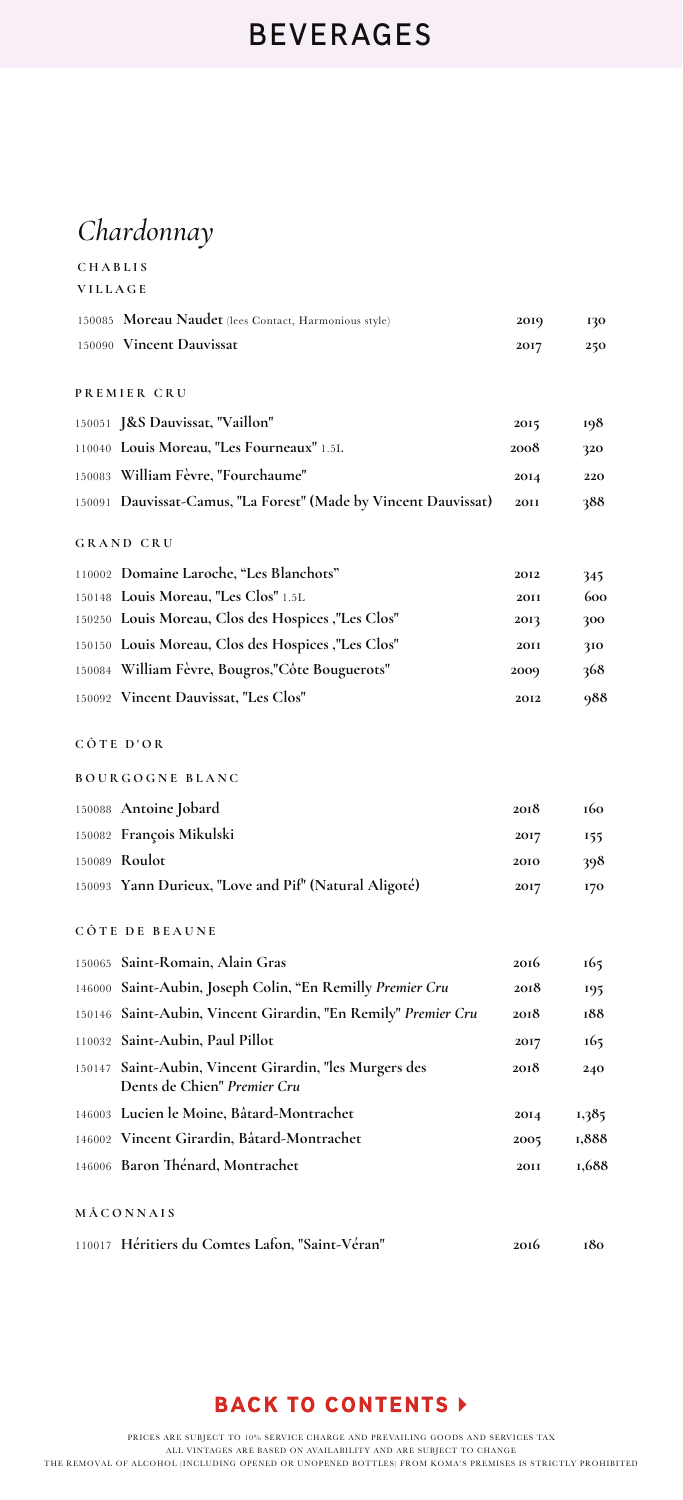|        | <b>CHASSAGNE MONTRACHET</b>                                       |             |       |
|--------|-------------------------------------------------------------------|-------------|-------|
|        | 110025 Joseph Pascal                                              | 2019        | 170   |
|        | 150097 Lucien le Moine, "Morgeot" Premier Cru                     | 2008        | 298   |
|        | 110026 Bernard Moreau                                             | 2018        | 200   |
|        | 146001 Bernard Moreau, "La Maltroie" Premier Cru                  | 2019        | 325   |
|        | 146005 Philippe Colin, "Les Chaumées" Premier Cru                 | 2019        | 335   |
|        | 148003 Joseph Drouhin, "Marquis de Laguiche" Premier Cru          | 2019        | 410   |
|        | PULIGNY MONTRACHET                                                |             |       |
|        | 150061 Paul Pernot                                                | 2017        | 200   |
|        | 146004 François Carillon, "Les Champs-Gain" Premier Cru           | 2018        | 365   |
|        | MEURSAULT                                                         |             |       |
|        | 150080 Antoine Jobard, "En La Barre"                              | 2018        | 270   |
|        | 150081 Antoine Jobard, "Les Tillets"                              | 2018        | 265   |
|        | 150075 Cochey Dury                                                | <b>20II</b> | 2,088 |
|        | 150078 Latour Giraud, "Les Charmes" Premier Cru                   | <b>20II</b> | 338   |
|        | 150079 Lucien le Moine, "Les Charmes" Premier Cru                 | <b>20II</b> | 260   |
|        | OTHER COUNTRIES                                                   |             |       |
|        | 150144 Walter Hansel, "North Slope"<br>USA • Russian River Valley | 2019        | 175   |
|        | 150145 Far Niente<br>USA Napa • Valley                            | 2019        | 250   |
|        | 150167 Niew Vineyards<br>USA · Oregon                             | 2019        | 180   |
|        | 143003 Arnot-Roberts, "Watson Ranch Vineyards"<br>USA • Oregon    | 2019        | 170   |
|        | 132002 Pio Cesare, "Piodilei"<br>Italy • Piedmont                 | 2016        | 170   |
| 132008 | Antinori, "Cervaro della Sala"<br>Italy • Umbria                  | 2019        | 240   |
|        | 142004 Te Mata, "Elston"<br>New Zealand . Hawkes Bay              | 2018        | 155   |
|        | 142006 Kumeu River, "Estate Chardonnay"<br>New Zealand • Auckland | 2018        | 140   |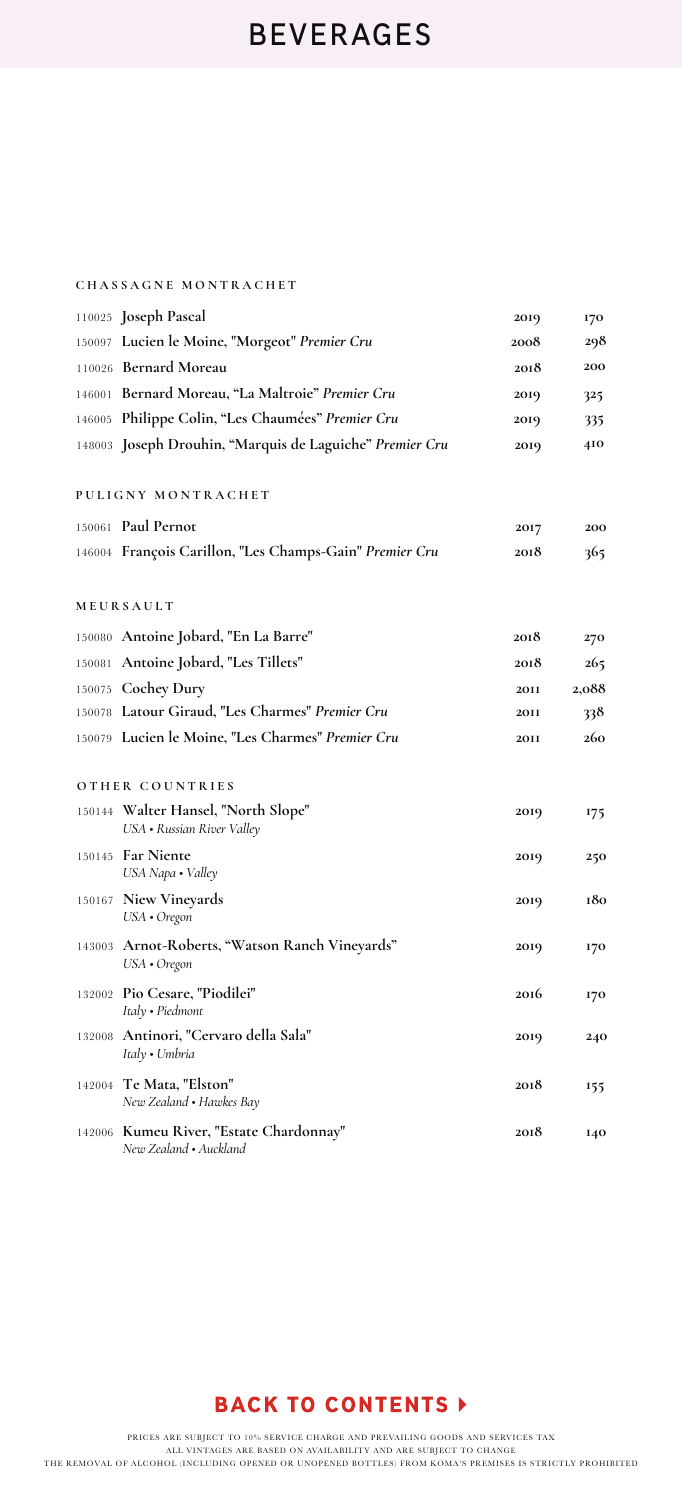# Red

# *Italy*

|                | PIEMONTE                                                                         |             |            |
|----------------|----------------------------------------------------------------------------------|-------------|------------|
|                | 150149 Cantalupo Ghemme, "Collis Breclemae"                                      | 2004        | 215        |
|                | 150152 G.B Burlotto, Verduno Pelaverga                                           | 2019        | <b>II5</b> |
|                | 150032 Pecchenino, Dolcetto di Dogliani Superiore, "Siri d'Jermu"                | 2015        | <b>I20</b> |
|                | 150123 Scarpa, Barbera d'Asti, "I Bricchi"                                       | 2007        | 140        |
|                | 157021 Tenuta Cucco, Barolo "Cerrati"                                            | 2013        | 200        |
|                | 150165 Chionetti, Barolo Bussia, "Vigna Pianpolvere"                             | 2017        | 225        |
|                | 157019 Bruno Rocca, Barbaresco, "Rabaja"                                         | 1998        | 425        |
|                | 157025 Nada Fiorenzo, Barbaresco                                                 | 2016        | 150        |
|                | 157016 Nada Fiorenzo, Barbaresco, "Rombone"                                      | 2012        | 185        |
|                | 157017 Nada Fiorenzo, Barbaresco, "Manzola"                                      | 2012        | 175        |
|                | 150071 Gaja, "Sito Moresco"<br>(Blend of Nebbiolo / Merlot / Cabernet Sauvignon) | 2018        | 175        |
|                | 157018 Cigliuti, Langhe Nebbiolo                                                 | 2020        | 125        |
|                | 157022 Cigliuti, Barbaresco, "Serra Boella"                                      | 1980        | 580        |
|                | 157019 Lorenzo Accomasso, Barolo, "Rocche dell<br>Annunziata Riserva"            | 2013        | 870        |
|                | 157020 Luciano Sandrone, Barolo, "Le Vigne"                                      | 2010        | 850        |
|                | LOMBARDIA                                                                        |             |            |
|                | 150058 Ar.Pe.Pe, Valtellina Superiore, "Il Pettirosso"                           | 2016        | 155        |
|                | 150057 Ar.Pe.Pe, Valtellina Superiore,"Sassella Stella Retica"                   | 2017        | 175        |
| VENETO         |                                                                                  |             |            |
|                | 150127 Stefano Accordini, Amarone della Valpolicella Classico,<br>"Acinatico"    | 2018        | 155        |
| <b>TOSCANA</b> |                                                                                  |             |            |
| 155051         | San Giusto a Rentennano, Chianti Classico Riserva,<br>"Le Baroncole"             | 2017        | 165        |
|                | 150158 Il Poggione, Brunello di Montalcino                                       | 2016        | 165        |
|                | 155013 Poggio Antico, Brunello di Montalcino Riserva, "Altero"                   | 2009        | 288        |
|                | 155022 Poggio di Sotto, Brunello di Montalcino                                   | 2013        | 588        |
|                | 155023 San Giusto e Rentennano, Chianti Classico                                 | 2018        | 125        |
|                | 155024 San Giusto e Rentennano, "Per Carlo"                                      | 1997        | 880        |
|                | 157023 Felsina, "Fontalloro"                                                     | 1997        | 650        |
|                | SUPER TUSCAN                                                                     |             |            |
|                | 155007 Antinori, "Tignanello"                                                    | 2018        | 388        |
|                | 155017 Antinori, "Solaia"                                                        | 2012        | 588        |
|                | 155016 Antinori, "Solaia"                                                        | <b>20II</b> | 600        |
|                | 155020 Antinori, "Solaia"                                                        | 2004        | 888        |
|                | 150159 Ornellaia                                                                 | 2017        | 450        |
|                | 150160 Ornellaia, "Le Serre Nuove dell'Ornellaia"                                | 2017        | 220        |
|                | 155014 Querciabella, "Camartina"                                                 | 2008        | 430        |
|                | 155026 Tenuta San Guido, "Sassicaia"                                             | 2013        | 1,088      |
| 155025         | Tenuta San Guido, "Sassicaia"                                                    | 2006        | 1,288      |
| 155027         | Tenuta San Guido, "Sassicaia"                                                    | <b>200I</b> | 1,388      |
|                | 155028 Tenuta San Guido, "Sassicaia"                                             | 1995        | 1,588      |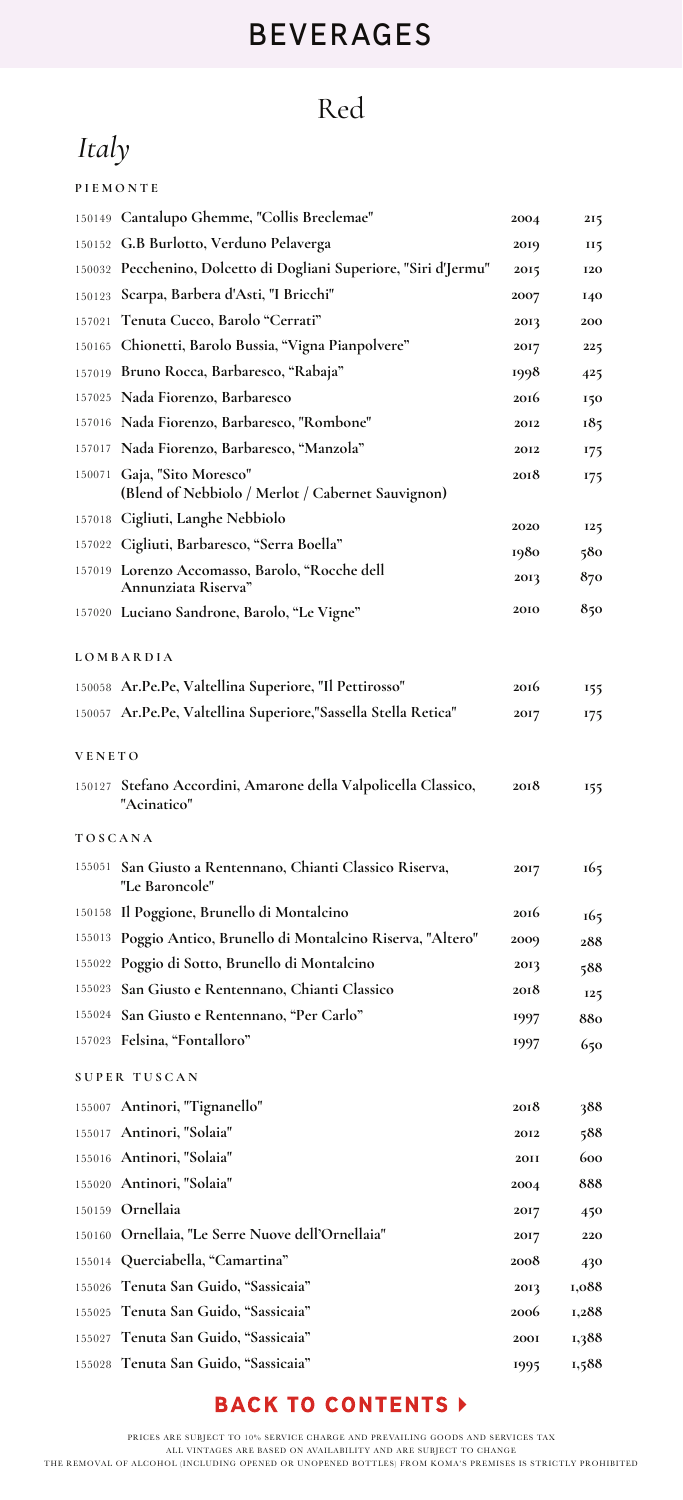|                | 155004 Fattoria Le Pupille, "Saffredi"                                                  | 2017        | 250        |
|----------------|-----------------------------------------------------------------------------------------|-------------|------------|
|                | 155008 Gaja, "Promis"                                                                   | 2015        | 150        |
|                | 150154 Ornellaia                                                                        | 2003        | 700        |
|                | 150159 Ornellaia                                                                        | 2017        | 450        |
|                | SARDEGNA                                                                                |             |            |
|                | 155023 Agricola Punica, "Montessu"                                                      | 2018        | <b>115</b> |
|                | 155024 Agricola Punica, "Barrua"                                                        | 2017        | 195        |
|                | MONTEPULCIANO D'ABRUZZO                                                                 |             |            |
|                | 158007 Masciarelli, "Marina Cvetic", Riserva                                            | 2016        | 150        |
|                | 158014 Emidio Pepe                                                                      | 1997        | 750        |
|                | 158015 Emidio Pepe                                                                      | <b>2001</b> | 650        |
| PUGLIA         |                                                                                         |             |            |
|                | 158004 Polvanera, Gioia del Colle, Primitivo                                            | 2019        | <b>I20</b> |
|                | 158006 Masseria Li Veli, "Askos", Susumaniello                                          | 2020        | <b>IIO</b> |
| <b>SICILIA</b> |                                                                                         |             |            |
|                | 158012 Tenuta delle Terrenere, "Santo Spirito"                                          | 2016        | 165        |
|                | 158016 COS, Frappato                                                                    | 2018        | 98         |
|                | OTHER REGIONS                                                                           |             |            |
| 155021         | Tabbarini, "Colle Grimaldesco" (Big, Bold)<br>Umbria, Montefalco Sagrantino             | <b>20II</b> | 160        |
|                | 150019 Elena Fucci, "Titolo" (Smooth, Rich)<br><b>Basilicata, Aglianico del Vulture</b> | 2015        | 150        |
| GAMAY          |                                                                                         |             |            |
|                | 162030 Jean Marc Burgaud, Morgon, "Côte du Py"                                          | 2018        | 105        |
|                | 162031 Mee Godard, Morgon, "Corcelette"                                                 | 2017        | 108        |
|                | TEMPRANILLO & GARNACHA                                                                  |             |            |
|                | 159008 Viña Tondonia, "Viña Cubillo" Crianza                                            | 2012        | 130        |
| 159001         | Clos Mogador, "Clos Manyetes"                                                           | 2002        | 250        |
|                | 159003 Vega Sicilia, "Unico"                                                            | 2007        | 840        |
|                | Cabernet Sauvignon & Blend                                                              |             |            |

#### **OTHER COUNTRIES**

| 150161 Domaine Hauvette, "Cornaline"<br>Provence • France | 2014        | 185   |
|-----------------------------------------------------------|-------------|-------|
| 150166 Mas de Damus Gassac<br>Languedoc • France          | 2019        | 180   |
| 142012 Chateau Musar<br>Beqaa Valley . Lebanon            | 2014        | 185   |
| FRANCE, BORDEAUX                                          |             |       |
| PRÉMIER CRU CLASSE                                        |             |       |
| 152001 Paulliac, Château Mouton Rothschild                | 1982        | 5,475 |
| 152021 Margaux, Château Margaux                           | 1999        | 2,100 |
| 150199 Pauillac, Château Lafite Rothschild                | 2006        | 2,088 |
| 150197 Paulliac, Château Mouton Rothschild                | <b>2001</b> | 1,588 |
| 150198 Paulliac, Château Mouton Rothschild                | 1998        | 1,888 |
| 150198 Pessac Leognan, Château Haut-Brion                 | 2010        | 2,288 |

### **BACK TO CONTENTS >**

PRICES ARE SUBJECT TO 10% SERVICE CHARGE AND PREVAILING GOODS AND SERVICES TAX

ALL VINTAGES ARE BASED ON AVAILABILITY AND ARE SUBJECT TO CHANGE<br>THE REMOVAL OF ALCOHOL (INCLUDING OPENED OR UNOPENED BOTTLES) FROM KOMA'S PREMISES IS STRICTLY PROHIBITED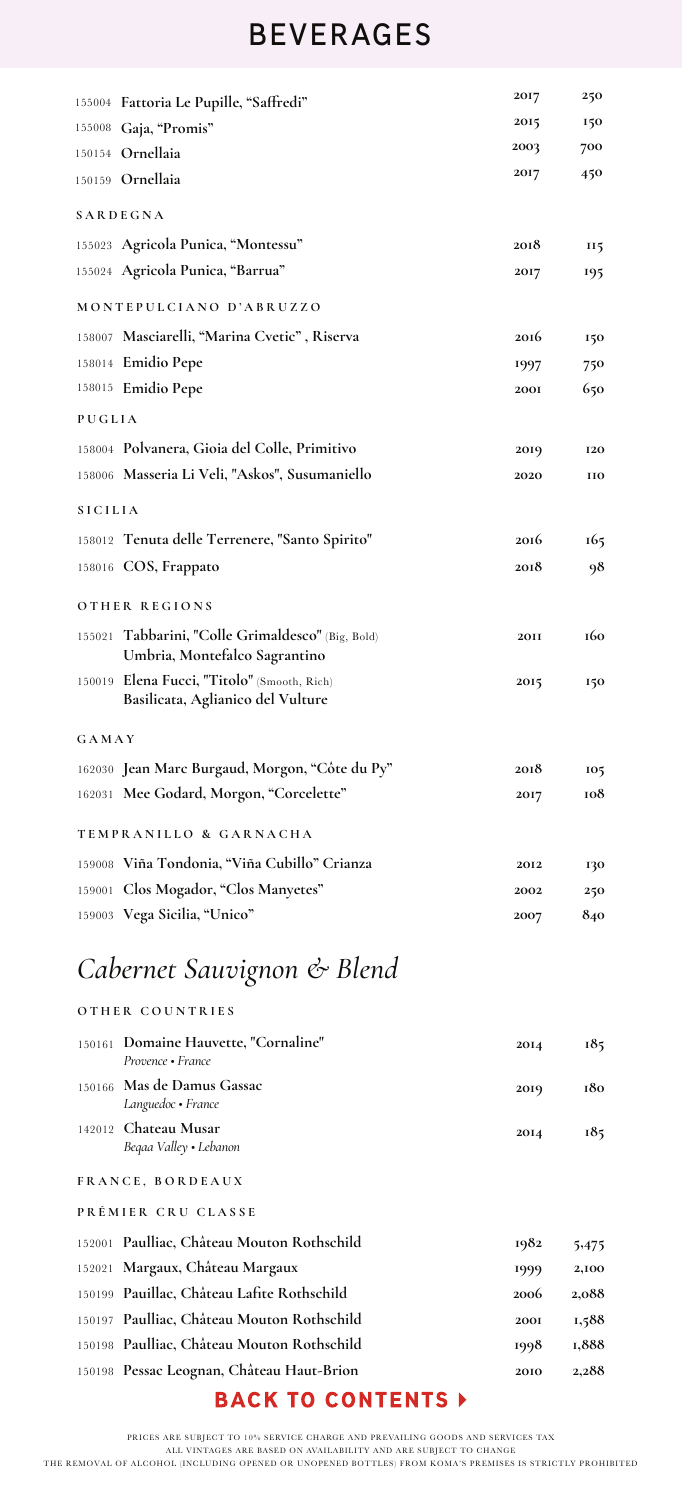### **LEFT BANK**

| 152019 Pessac-Léognan, Château Pape Clément                    | 1995        | 500   |
|----------------------------------------------------------------|-------------|-------|
| 150128 Haut-Médoc, Château Sociando Mallet                     | 2014        | 165   |
| 150130 Saint-Estèphe, Cos D'Estournel, "Pagodes de Cos"        | 2014        | 225   |
| 152005 Saint-Estèphe, Château Phélan Ségur                     | 2012        | 230   |
| 152032 Saint-Estèphe, Château Montrose                         | <b>20II</b> | 388   |
| 150072 Saint-Estèphe, Château Montrose                         | 2015        | 580   |
| 152020 Moulis-en-Médoc, Château Chasse Spleen                  | <b>2001</b> | 280   |
| 150131 Pauillac, Réserve de La Comtesse                        | 2014        | 250   |
| 152040 Pauillac, Château Lynch Bages                           | 2006        | 500   |
| 150156 Pomerol, Château La Fleur-Pétrus                        | 2004        | 888   |
|                                                                |             |       |
| RIGHT BANK                                                     |             |       |
| 150157 Saint-Émilion, Château Figeac, Premier Grand Cru Classé | 2006        | 630   |
| 152030 Saint-Émilion, Château Fonbel (Rich)                    | 2015        | 140   |
| 152031 Tertre-Roteboeuf                                        | 2018        | 750   |
|                                                                |             |       |
|                                                                |             |       |
| USA, NAPA VALLEY                                               |             |       |
| 160003 <b>Dominus</b>                                          | <b>20II</b> | 615   |
| 161010 Continuum Estate                                        | 2015        | 688   |
| 161016 Harlan Estate                                           | 2012        | 3,500 |
| 161017 Hundred Acre, "Wraith"                                  | 2016        | 1,888 |
| 150111 Kenzo Estate, "Ai"                                      | 2015        | 700   |
| 150112 Kenzo Estate, "Ai"                                      | 2016        | 650   |
| 161008 Lewis Cellars                                           | <b>2011</b> | 270   |
| 161014 Opus One                                                | 2009        | 1,488 |
| 161015 Opus One                                                | <b>20II</b> | 1,388 |
| 161009 Opus One                                                | 2015        | 1,088 |
| 161012 Paul Hobbs,, "Beckstoffer to Kalon Vineyard"            | 2012        | 988   |
| 161005 Pine Ridge                                              | 2016        | 250   |
| 162006 Peter Michael, "L'Esprit des Pavots"                    | 2012        | 390   |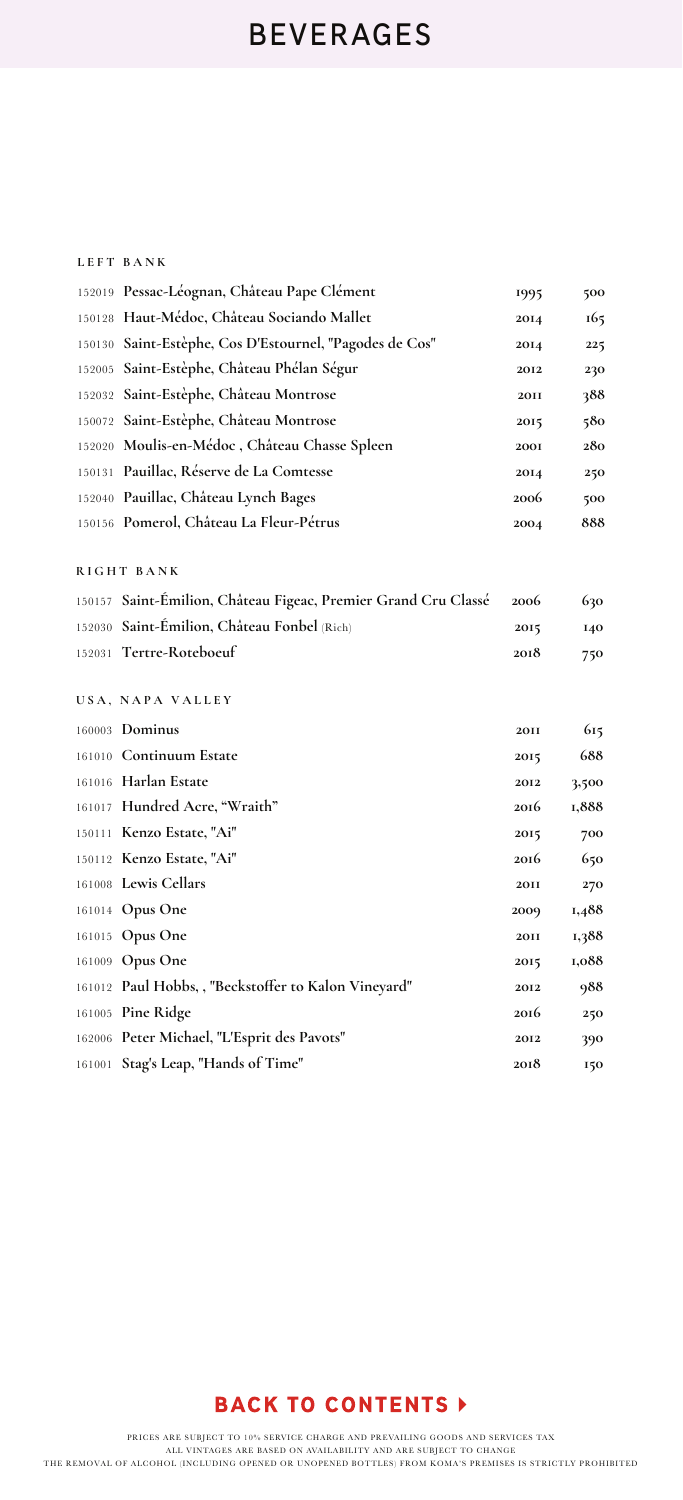# *Syrah / Shiraz*

| FRANCE, RHÔNE VALLEY                                        |      |            |  |  |
|-------------------------------------------------------------|------|------------|--|--|
| 154007 Côtes du Rhône, Gramenon, "Poignée de Raisins"       | 2018 | <b>II5</b> |  |  |
| 154013 Châteauneuf-du-Pape, Clos des Brusquières            | 2018 | 155        |  |  |
| 150142 Châteauneuf-du-Pape Vieilles Vignes, Tardieu-Laurent | 2006 | 250        |  |  |
| 150048 Côte-Rôtie, Patrick Jasmin, "La Giroflarie"          | 2017 | 190        |  |  |
| 154008 Saint-Joseph, Pierre Gonon                           | 2019 | 265        |  |  |
| 154005 Saint-Joseph, François Villard, "Reflet"             | 2008 | 220        |  |  |
| 154009 Hermitage, Paul Jaboulet, "La Chapelle"              | 1999 | 450        |  |  |

#### **AUSTRALIA, BAROSSA VALLEY**

| 165020 Two Hands, "Gnarly Dudes"                             | 2019        | <b>I2O</b> |
|--------------------------------------------------------------|-------------|------------|
| 150052 Two Hands, Bella's Garden                             | 2018        | 180.       |
| 150017 Shaw and Smith, Shiraz                                | <b>2017</b> | <b>140</b> |
| 165000 Rockford, "Basket Press Shiraz"                       | 2016        | 250        |
| 165001 Yalumba, "Signature" Shiraz, Cabernet Sauvignon Blend | 2015        | 225        |

## *Malbec*

| 150042 Mas Del Périé, "Les Escures" (Light, Clean)<br>Cahors • France                             | 2020 | 125  |
|---------------------------------------------------------------------------------------------------|------|------|
| 150043 Mas Del Périé, "Les Acacias" (Structured)<br>Cahors • France                               | 2018 | 160. |
| 167007 Catena Zapata, "Angelica"<br>Mendoza · Argentina                                           | 2016 | I45  |
| 167004 Mascota Vineyards, "Gran Mascota"<br>Mendoza • Argentina                                   | 2016 | 135  |
| 167005 Mascota Vineyards, "Unanime"<br>(Cabernet Sauvignon & Malbec blend)<br>Mendoza • Argentina | 2016 | 135  |

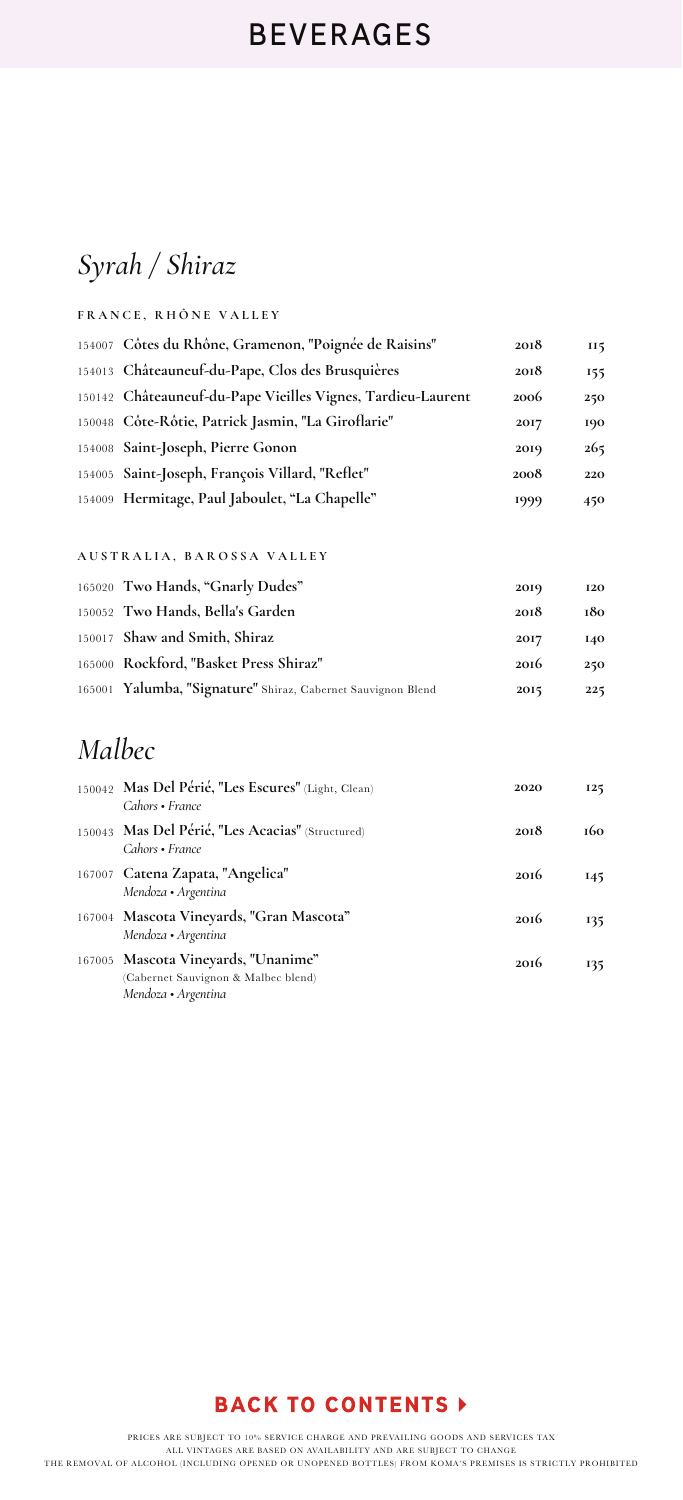# *Pinot Noir*

### **FRANCE, BURGUNDY, CÔTE D'OR**

|              | 150000 Claude Dugat, Bourgogne Rouge                         | <b>20II</b> | 200    |  |
|--------------|--------------------------------------------------------------|-------------|--------|--|
|              | 150007 Lou du Mont, Bourgogne Rouge                          | 2018        | 135    |  |
|              | 148012 Lucien Le Moine, "Bonnes Mares" [GRAND CRU]           | 2014        | 1,150  |  |
|              | 148002 Bruno Clair, "Bonnes Mares" [GRAND CRU]               | 2017        | 890    |  |
|              | MARSANNAY                                                    |             |        |  |
|              | 148001 Bruno Clair                                           | 2019        | 175    |  |
|              | 148017 Meo Camuzet                                           | 2019        | 185    |  |
|              |                                                              |             |        |  |
| <b>FIXIN</b> |                                                              |             |        |  |
|              | 148015 Berthaut-Gerbait                                      | 2018        | 180    |  |
|              | CHAMBOLLE-MUSIGNY                                            |             |        |  |
|              | 150010 Lou du Mont                                           | 2018        | 220    |  |
|              | 148009 Pascal Marchand                                       | 2019        | 255    |  |
|              | 148010 Joseph Joseph Drouhin, "Chambolle Musigny Premier Cru | 2019        | 395    |  |
|              |                                                              |             |        |  |
|              | GEVREY-CHAMBERTIN                                            |             |        |  |
|              | 150118 Armand Rousseau, "Chambertin" [GRAND CRU]             | 1998        | 6,888  |  |
|              | 150116 Claude Dugat                                          | 2008        | 300    |  |
|              | 150117 Tortochot, "Charmes Chambertin" [GRAND CRU]           | 2012        | 688    |  |
|              | 148016 Berthaut-Gerbait "Clos des Chezeaux"                  | 2019        | 215    |  |
|              | 148008 Pascal Marchand                                       | 2019        | 210    |  |
|              | 148011 Dugat-Py, "Mazoyère-Chambertin" [GRAND CRU]           | 2007        | 1,395  |  |
|              | 148013 Lucien Le Moine, "Charmes-Chambertin" [GRAND CRU]     | 2013        | 650    |  |
|              | NUITS-ST-GEORGES                                             |             |        |  |
|              | 150119 Arnoux Lachaux                                        | 2007        | 270    |  |
|              | 150070 Henri Gouges, "Les Chaignots" Premier Cru             | 2014        | 298    |  |
|              | 150005 Méo-Camuzet, "Les Perrières" Premier Cru              | 2014        | 585    |  |
|              | 148004 Hudelot Noëllat, "Les Murgers" Premier Cru            | 2017        | 380    |  |
|              | 148005 Domaine de l'Arlot "Clos des Forets Saint georges"    | 2017        | 450    |  |
|              | Premier Cru                                                  |             |        |  |
|              | VEOUGEOT                                                     |             |        |  |
|              | 148014 Lucien Le Moine, "Clos de Vougeot" [GRAND CRU]        | 2012        | 750    |  |
|              |                                                              |             |        |  |
|              | VOSNE-ROMANÉE                                                |             |        |  |
|              | 150120 Mugneret-Gibourg                                      | 2014        | 580    |  |
|              | 150073 Thibault Liger-Belair, "Richebourg" [GRAND CRU]       | 2016        | 2,280  |  |
|              | 150027 Romanée-Conti, "Grands-Échezeaux" [GRAND CRU]         | 1993        | 7,888  |  |
|              | 150029 Romanée-Conti, "La Tâche" [GRAND CRU]                 | 1999        | 16,888 |  |
|              | 150028 Romanée-Conti, "Richebourg" [GRAND CRU]               | 1998        | 8,888  |  |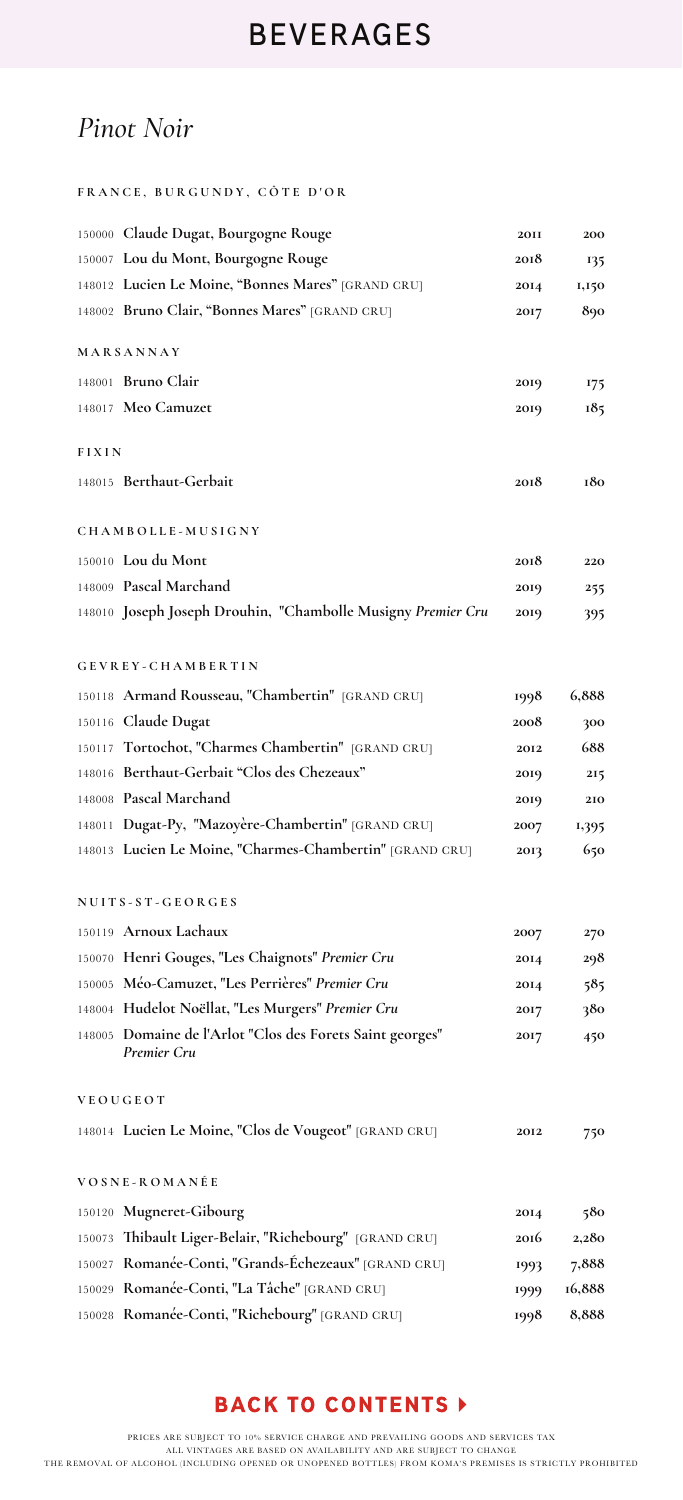| CÔTE CHALONNAISE                                                               |      |        |
|--------------------------------------------------------------------------------|------|--------|
| 148000 Château de Chamirey, Mercurey Ier Cru, "Les Cinq"                       | 2015 | 280    |
| VOSNE - ROMANÉE                                                                |      |        |
|                                                                                |      |        |
| 150120 Mugneret-Gibourg                                                        | 2014 | 580    |
| 150073 Thibault Liger-Belair, "Richebourg" [GRAND CRU]                         | 2016 | 2,280  |
| 150027 Romanée-Conti, "Grands-Échezeaux" [GRAND CRU]                           | 1993 | 7,888  |
| 150029 Romanée-Conti, "La Tâche" [GRAND CRU]                                   | 1999 | 16,888 |
| 150028 Romanée-Conti, "Richebourg" [GRAND CRU]                                 | 1998 | 8,888  |
|                                                                                |      |        |
| CÔTE DE BEAUNE                                                                 |      |        |
| 150006 Pommard, Lucien le Moine, "Epernots" Premier Cru                        | 2012 | 288    |
| 150155 Corton, Thibault Liger-Belair, "Les Renardes" [GRAND CRU]               | 2015 | 650    |
| 148007 Chandon de Briailles, Savigny-lès-Beaune,<br>"Aux Lavieres" Premier Cru | 2019 | 225    |
| 148006 Tollot-Beaut, "Corton Bressandes" [GRAND CRU]                           | 2017 | 355    |
| OTHER COUNTRIES                                                                |      |        |
| 150037 Bernhard Huber, Spätburgunder<br>Malterdingen • Germany                 | 2017 | 130    |
| 142009 Folium, "Pinot Noir Reserve"<br>Marlborough • New Zealand               | 2018 | 160    |
| 161013 Rodney Strong, "Russian River Valley"<br>Sonoma County . USA            | 2016 | 135    |
| 166005 Bass Phillip, "Crown Prince"<br>Victoria • Australia                    | 2013 | 180    |
| 142011 Littorai, "Savoy Vineyard"<br>Anderson Valley • USA                     | 2016 | 288    |
| 142010 Arnot Roberts, Heaven & Earth<br>Western Sonoma County • USA            | 2016 | 225    |

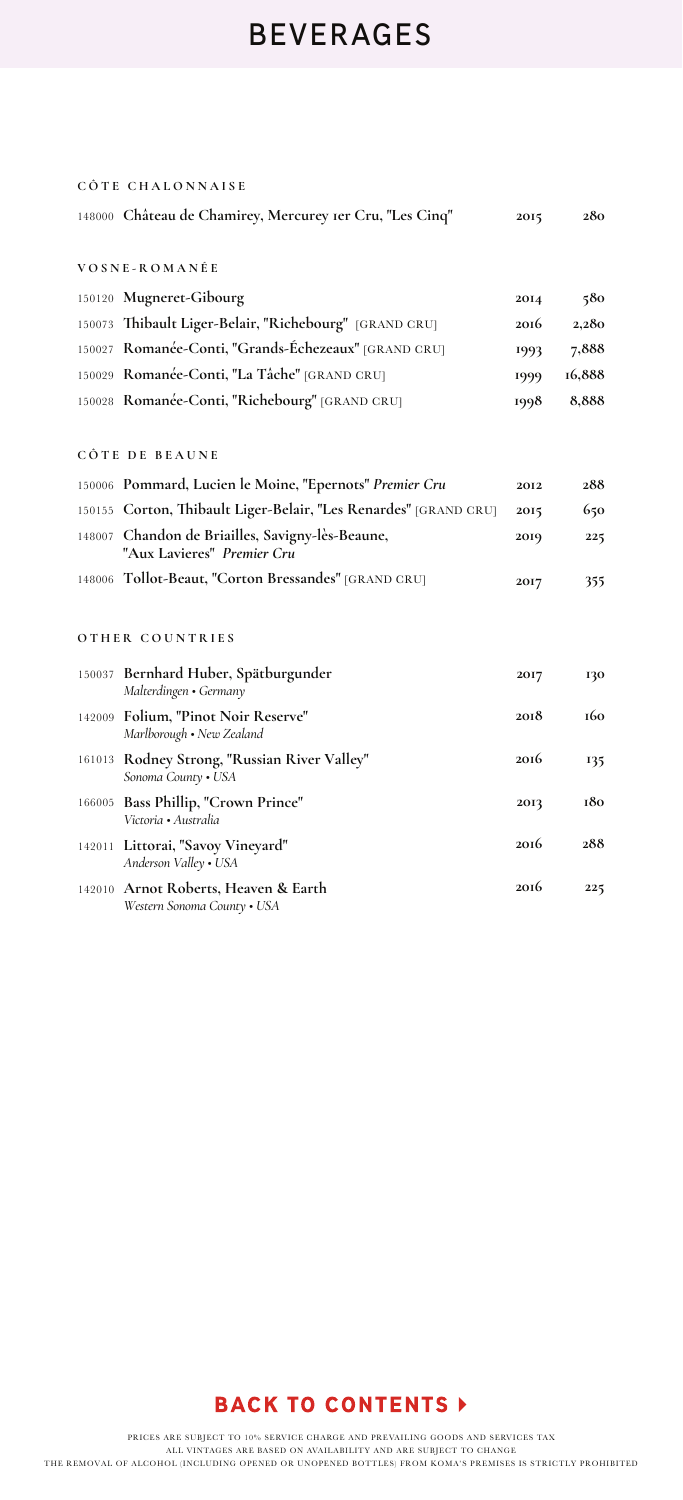## Featured Sake

#### **KOKURYU SHUZO** (Fukui)

*"If we make good sake, people will support it." That's been our motto since Kokuryu was founded in 1804 in the mountains of Fukui. It's an ancient land, nestled between snowy peaks and the Sea of Japan, not far from the main Soto Zen temple Eihei-ji. From a long tradition of sake brewing, Kokuryu today stands as one of the region's few survivors. We grow our own rice. We seek out special yeasts. And we strive for the best in brewing and maturation, hand-crafting only the highest-caliber sakes in small batches.*

| 200015 Junmai, "Kuzuryu" [SERVE WARM]                                     | 150   |
|---------------------------------------------------------------------------|-------|
| 200014 Junmai, "Kuzuryu" [SERVE WARM] [1.8L]                              | 380   |
| 200031 Junmai, "Kuzuryu: Hiyashi"                                         | 155   |
| 200030 Junmai Ginjo, "Jungin: Tarekuchi (Cloudy Dragon)" [NIGORI, GENSHU] | 170   |
| 200029 Junmai Ginjo, "Jungin: Akiagari"                                   | 185   |
| 200001 Junmai Ginjo, "Jungin: Black Dragon"                               | 165   |
| 200017 Junmai Ginjo, "Jungin: Black Dragon" [1.8L]                        | 398   |
| 220001 Daiginjo, "Ryu"                                                    | 325   |
| 210009 Junmai Daiginjo, "Ishidaya"                                        | 1,988 |
| 210007 Junmai Daiginjo, "Nizaemon"                                        | 1,988 |

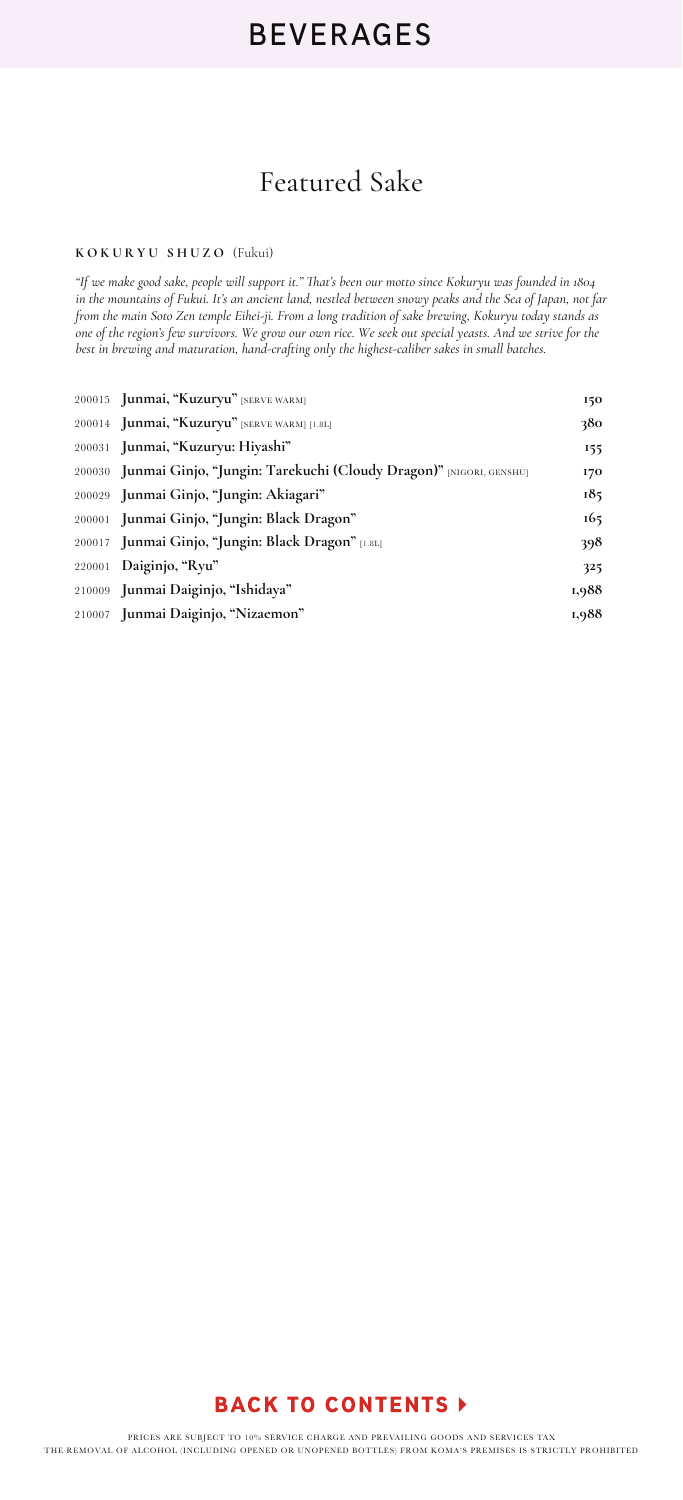#### **TAKAGI SHUZO : JUYONDAI** (Yamagata)

*It is not too much of an overstatement to call Takagi Shuzo one of the most influential sake breweries in the world. In 1993 fifteenth generation owner Akitsuna Takagi took over the brewery at the age of 21 when he was still a student, learning the art of brewing on the job. This was at a time when few young brewers were entering the business, and Takagi set out to make a distinctive sake, one that fruit forward and vibrant as opposed to the light and dry style that was popular at the time. The resulting brand was Juyondai, literally "fourteenth generation" in honor of Takagi's father calling attention to the long lineage of the family.*

| 200022 Junmai, Kakushin Nakadori Muroka Honnama [1.8L] | 2,445 |
|--------------------------------------------------------|-------|
| 200023 Junmai Daiginjo, "Betsusen Morohaku"            | 1,698 |
| 200021 Junmai Daiginjo, "Tatsuno Otoshigo" [1.8L]      | 2,588 |
| 210011 Junmai Daiginjo, "Ryugetsu"                     | 5,888 |
| 210012 Junmai Daiginjo, "Chotokusen"                   | 1,900 |
| 210013 Junmai Daiginjo, "Chotokusen" [1.8L]            | 4,750 |

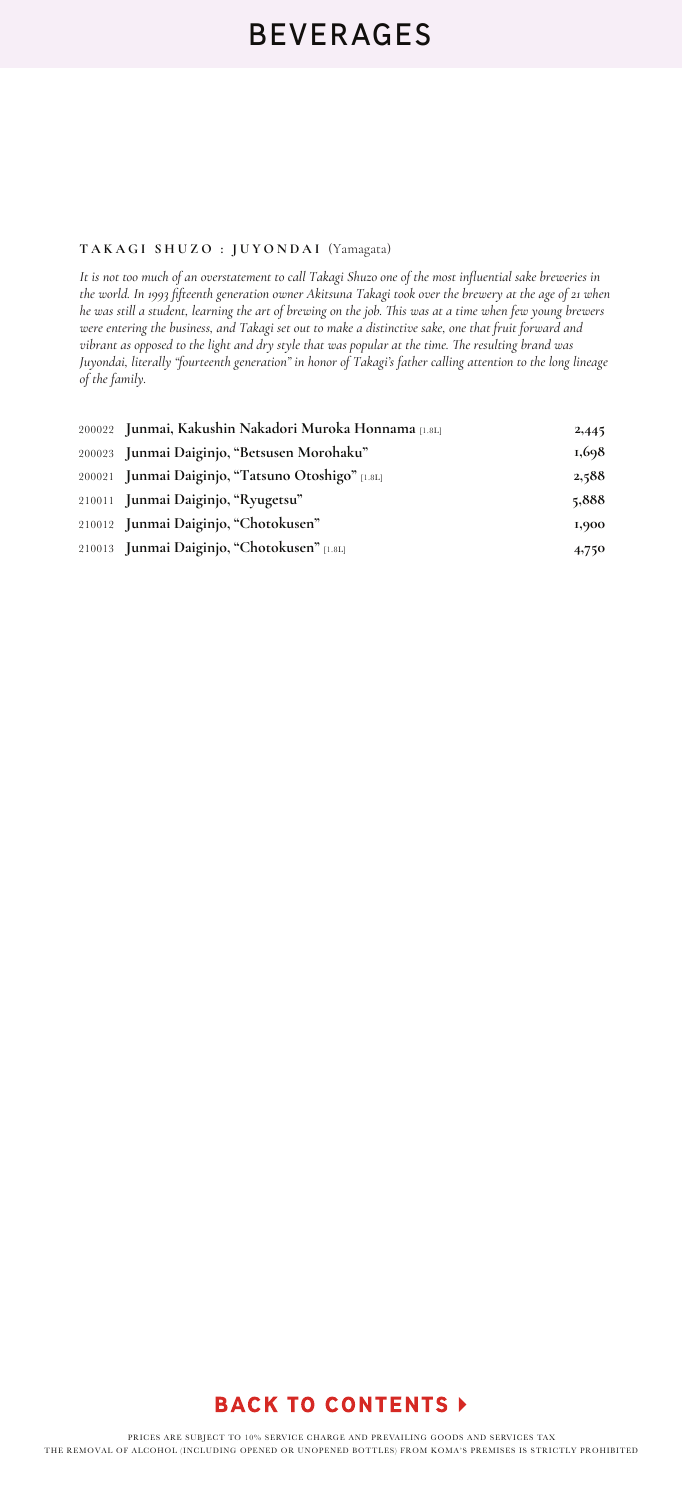**ISOJIMAN PREMIUM SAKE BREWING COMPANY** (Shizuoka)

*Isojiman Shuzo was established in Yaizu City, Shizuoka Prefecture in 1830 (Tenpo Era, First year). Like many sake breweries established in Edo Period, the owner of Isojiman Shuzo was a major landowner in Yaizu, and possibly the village headman.*

*Isojiman is born from the harmony between carefully selected sake rice, excellent water (soft water) from the South Alps in Japan, and the brewers. It is Isojimans' sincerest desire that all of our products convey the "Isojiman" image when enjoyed by customers. It is the fusion of tradition and leading technology, and the path from innovation to reality. Isojiman are constantly involved in heartfelt sake brewing by "putting forth a little more effort," in order to provide customers with even better products.* 

210014 **Junmai Daiginjo, "Omachi 40"** 210016 **"La Isojiman"** 

**598**



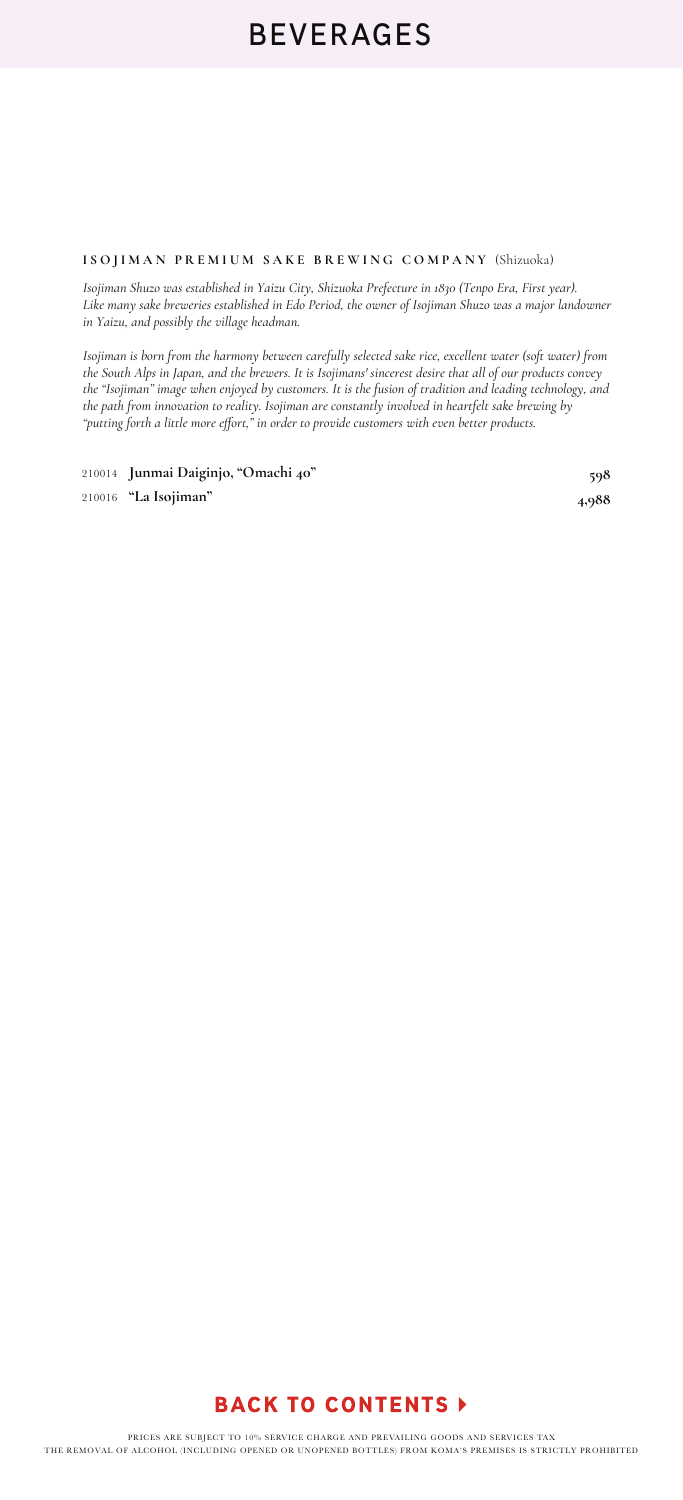#### **ASAHI SHUZO** (Yamagata)

*At Asahi Shuzo, we only make one sake: Dassai. From all the different categories of sake, Dassai is of the most premium "Junmai-Daiginjo" category. Junmai means it is naturally fermented, without any alcohol added. Additionally the word Daiginjo is very important: it describes top-quality sake that is made using rice that has been polished to remove at least the outer 50% of the original rice grain.* 

*Dassai is made using only one variety of rice: Yamada Nishiki rice, often called "the king of sake-making rice". In the past, we have tried to use many different varieties of rice, but Yamada Nishiki was the one we considered to be the best for us to craft a great sake. And eventually, Dassai became a Junmai Daiginjo sake only crafted with Yamada Nishiki rice.*

*Fujita area is one of these "Special A area" and we have managed to contract with farmers there to purchase their entire production of Yamada Nishiki. But Yamada Nishiki is the one of the most challenging varieties of rice to cultivate. It falls easily as it is about 120cm high, 20cm taller than ordinary varieties of rice grown for eating. Its grains are also bigger: if ordinary rice weighs 22 grams per 1,000 grains, Yamada Nishiki weighs 27 grams or more. As it is taller and heavier than others, it tends to fall easily. To prevent it from falling, farmers try all kinds of things every year such as tilling as deeply as possible during the winter.* 

| 220002 Junmai Daiginjo, "Dassai 45"            | 135   |
|------------------------------------------------|-------|
| 260006 Junmai Daiginjo, "Dassai 45" [1.8L]     | 270   |
| 220011 Junmai Daiginjo, "Dassai 39"            | 205   |
| 260010 Junmai Daiginjo, "Dassai 39" [1.8L]     | 395   |
| 220010 Junmai Daiginjo, "Dassai 23"            | 320   |
| 260005 Junmai Daiginjo, "Dassai 23" [1.8L]     | 500   |
| 220009 Junmai Daiginjo, "Dassai Beyond"        | 1,888 |
| 260008 Junmai Daiginjo, "Dassai Beyond" [2.8L] | 5,888 |

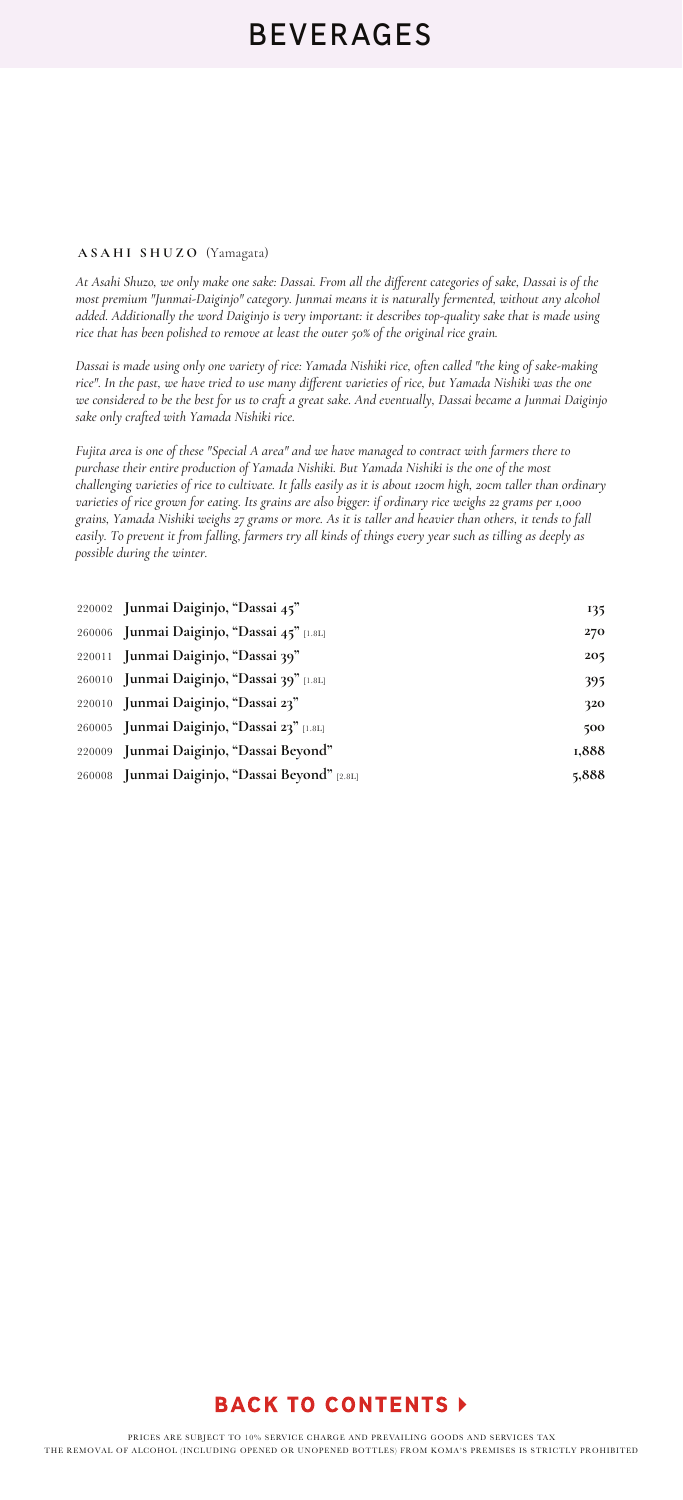# Special Format

STYLE. • RICE. • PREFECTURE. • SMV

|        |                                                                                                                                                                                                   | BTL   |
|--------|---------------------------------------------------------------------------------------------------------------------------------------------------------------------------------------------------|-------|
| 250000 | Ota, "Hanzo", Karakuchi 300ML                                                                                                                                                                     | 55.   |
|        | Tokubetsu Junmai • Mie Local Rice • Iga • +4<br>Named after the famous ninja, "Hanzo" from the Edo Era. Light, refreshing,<br>and dry (Karakuchi) sake that is perfect to start a meal with       |       |
| 250002 | Kobayashi, "Kitano-Roman" 300ML                                                                                                                                                                   | 50    |
|        | Tokubetsu Junmai • Suisei • Hokkaido • +9<br>Gentle, soft but dry sake made from naturally-melted snow water                                                                                      |       |
| 260008 | Asahi, "Dassai Beyond" 2.3L                                                                                                                                                                       | 5,888 |
|        | Yamada Nishiki • Yamaguchi • N/A<br>A masterpiece; the sake that surpasses all expectations and stays true to its name<br>by being beyond comparison                                              |       |
| 200017 | Kokuryu, "Jungin" 1.8L                                                                                                                                                                            | 380   |
|        | Gohyakumangoku • Fukui • $+$ 3<br>"Black dragon" from Fukui. A rich, complex and savory sake that perfectly complements the meal                                                                  |       |
| 200033 | Ryujin, "Oze no Yukidoke", Aiyama 1.8L                                                                                                                                                            | 450   |
|        | Junmai Daiginjo • Aiyama & Yamadanishiki • Gunma • +1<br>Made from extremely soft $\phi$ feminine underground water from brewery, resulting<br>ultimate balance between citrus & floral sweetness |       |
| 200007 | Sawanotsuru, "Jyosen", Karakuchi 1.8L                                                                                                                                                             | 180   |
|        | Honjozo • Yamadanishiki • Hyogo • $+4$<br>Dry (Karakuchi) sake made by the historic producer, Sawanotsuru. Can be enjoyed both warm or cold                                                       |       |
| 260007 | Saiya, "Yuki no Bosha", Hiden Yamahai 1.8L                                                                                                                                                        | 330   |
|        | Junmai Ginjo • Yamada Nishiki & Akita Sake Komachi • Akita • +1<br>Creamy, complex sake made by the "post-traditional" Yamahai Method. An "all-rounder"                                           |       |
| 260011 | Yoshida, "Tedorigawa Shukon" 1.8L                                                                                                                                                                 | 300   |
|        |                                                                                                                                                                                                   |       |

*Yamada Nishiki & Gohyaku Mangoku* • *Ishikawa* • *+4 "The Birth of Sake". Mild, gentle but floral sake made with unique Kanazawa yeast from their prefecture*

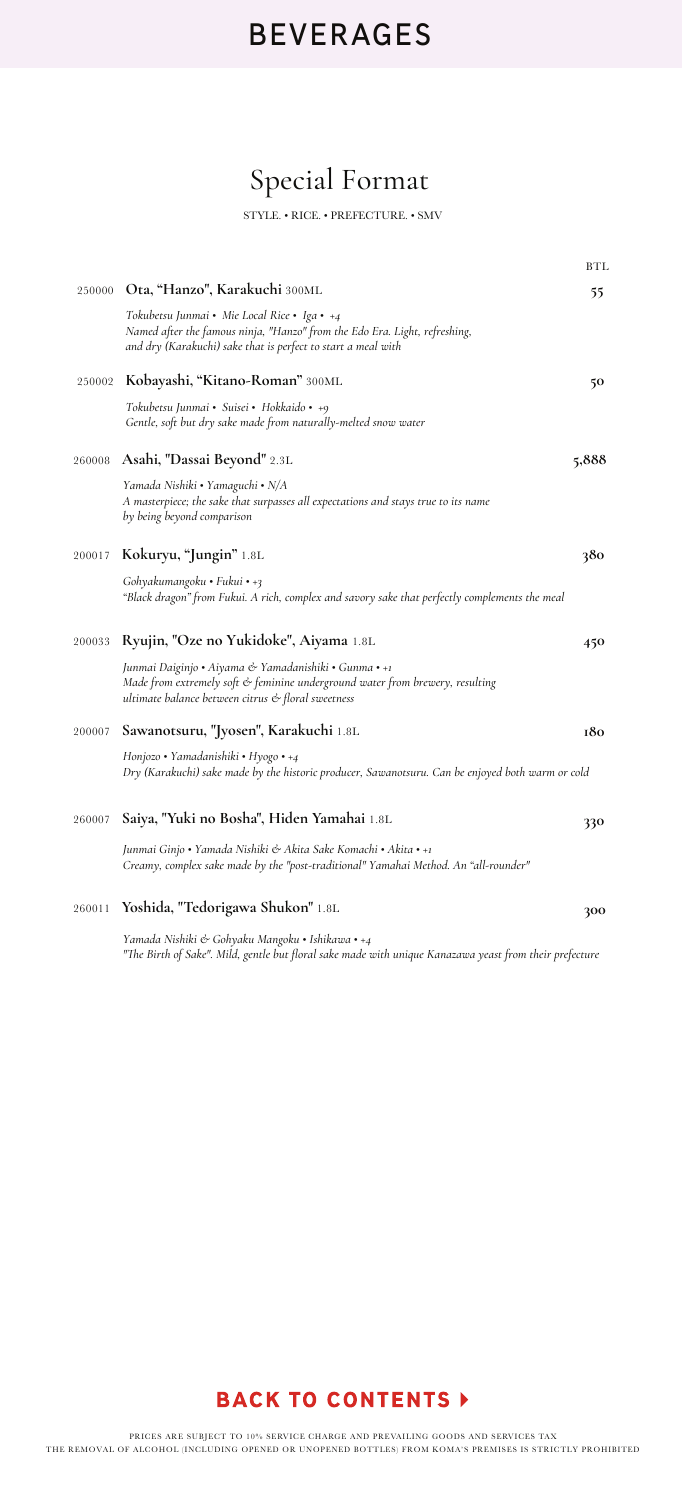# Sake by the Bottle

STYLE. • RICE. • PREFECTURE. • SMV

#### **NON GRADED SAKE**

RICE. • PREFECTURE. • SMV

|        |                                                                                                                                                                                                                                                                                                                                                                                                                                                                                                             | BTL        |
|--------|-------------------------------------------------------------------------------------------------------------------------------------------------------------------------------------------------------------------------------------------------------------------------------------------------------------------------------------------------------------------------------------------------------------------------------------------------------------------------------------------------------------|------------|
| 200034 | Huchuhomare, "Wataribune: Ohta no Tani", Vintage 2020                                                                                                                                                                                                                                                                                                                                                                                                                                                       | 180        |
|        | Tankan wataribune • Ibaraki • N/A<br>The rice Tankan Wataribune is considered as "Father of Yamadanishiki".<br>Re-cultivated rice, which could been extinct!                                                                                                                                                                                                                                                                                                                                                |            |
| 200035 | Suginomori, "Narai" Vintage 2020                                                                                                                                                                                                                                                                                                                                                                                                                                                                            | 350        |
|        | Local Nagano Rice . Nagano . N/A<br>Coming from Japan's smallest brewery, made from 1000m above sea level.<br>Extremely clean and elegant.                                                                                                                                                                                                                                                                                                                                                                  |            |
|        | JUNMAI DAIGINJO                                                                                                                                                                                                                                                                                                                                                                                                                                                                                             |            |
|        | Rice polishing rate: Minimum 50%. The most premium category and the unique expression of a brewer's<br>style. Here, brewers spend a lot of time and effort to produce their signature sakes, through milling at least<br>half of the rice harvested and using quality ingredients and their best techniques to produce these fine<br>sakes. Some brewers take it as far as milling their rice to 7% (Zankyo) and beyond. Perfect for someone<br>looking for finesse, elegance, and a long lingering finish. |            |
|        | RICE. • PREFECTURE. • SMV                                                                                                                                                                                                                                                                                                                                                                                                                                                                                   |            |
|        |                                                                                                                                                                                                                                                                                                                                                                                                                                                                                                             | <b>BTL</b> |
|        | 220102 Hakugakusen, "Tokusen"                                                                                                                                                                                                                                                                                                                                                                                                                                                                               | 230        |
|        | Ginnosato • Fukui • +4.5<br>Clean but complex sake for savory dishes.<br>Pure expression of local rice and mountain water created by organic farming.                                                                                                                                                                                                                                                                                                                                                       |            |
| 220103 | Hamakawa, "Bijoufu: Hina"                                                                                                                                                                                                                                                                                                                                                                                                                                                                                   | 180        |
|        | Yamada Nishiki • Kochi • +4.5<br>Humble but sophisticated craftmanship meets the nature of Kochi.<br>Smooth, round and long lingering finish calls for a pairing of rich meats                                                                                                                                                                                                                                                                                                                              |            |
| 220004 | Kobayashi, "Houou Biden; Gold Phoenix, Vintage 2020"                                                                                                                                                                                                                                                                                                                                                                                                                                                        | 340        |
|        | Aiyama • Tochigi • -1<br>The next level of sake from Hokkaido. Charming, luxurious, sweet aromas derived<br>from unique Aiyama rice that is the perfect accompaniment throughout a meal                                                                                                                                                                                                                                                                                                                     |            |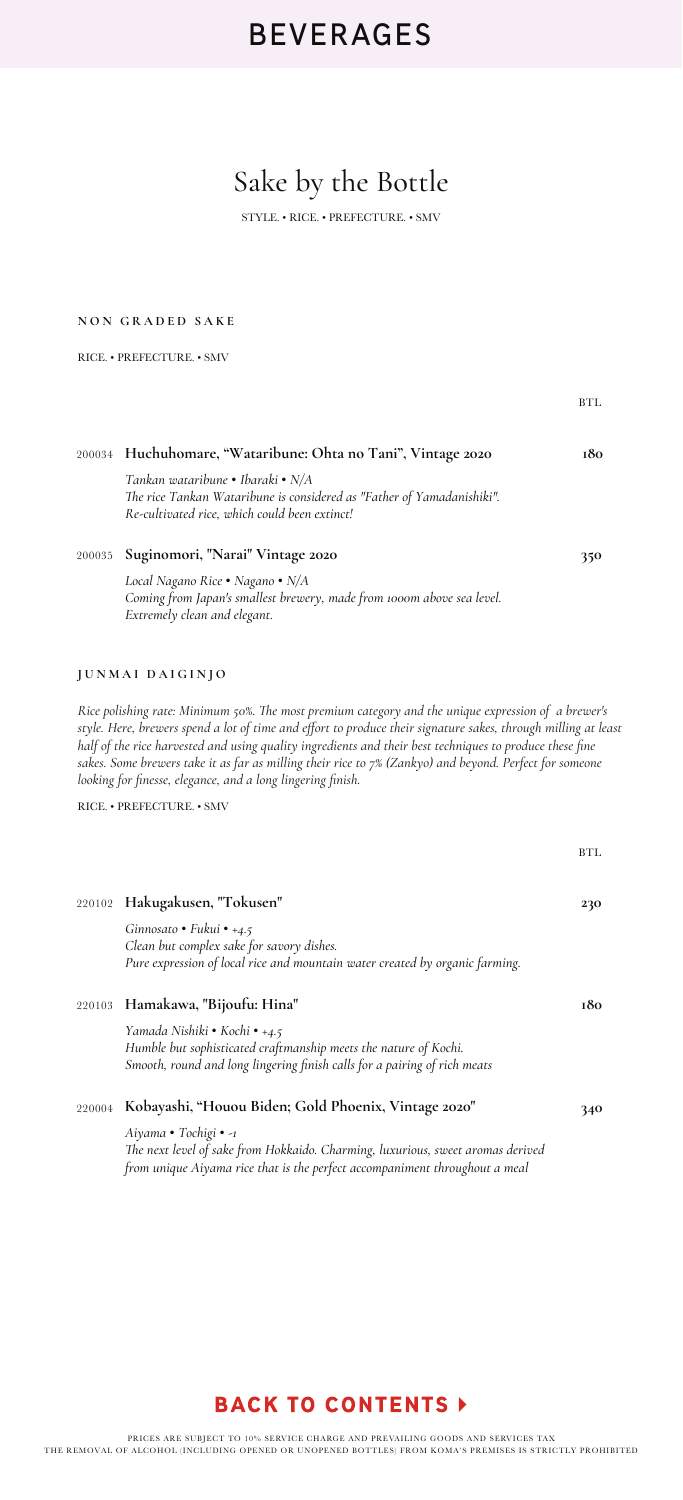|        | 220006 Kobayashi, "Kitano-Nishiki"                                                                                                                                                               | 170   |
|--------|--------------------------------------------------------------------------------------------------------------------------------------------------------------------------------------------------|-------|
|        | Junmai Daiginjo • Suisei • Hokkaido • -2<br>"Bringing home the glory" sake. Smooth, rich sake that is best enjoyed with savory dishes                                                            |       |
| 220104 | Niizawa, Junmai Super Daiginjo, "Zankyo; Super 7, Vintage 2019"                                                                                                                                  | 1,350 |
|        | Kura no Hana • Miyagi • o<br>"Ultimate food sake". Pushing all limits and reaching the extreme level<br>of "Vibrant (Zankyo)" balance. A feat only achieved by brewer, Niizawa                   |       |
| 220003 | Nakano, "Chie Bijin - Black Label"                                                                                                                                                               | 225   |
|        | Yamada Nishiki • Oita • N/A<br>The idea of comfort; as soft as a "Beautiful Grandmother (Chie Bijin)".<br>Fine polishing of rice results in lean, long finesse, matched with generous soft water |       |
| 210017 | Hachinohe, "Mutsu Hassen : Hanaomoi 40"                                                                                                                                                          | 180   |
|        | Hanaomoi • Aomori • -1<br>Only 100% local Aomori Rice, based on idea of supporting local farmers.<br>Well known for clear, fruity taste                                                          |       |
|        | 210002 Nanbu Bijin, "Aiyama"                                                                                                                                                                     | 205   |
|        | Aiyama • Iwate • -2<br>The sake that represents the Iwate prefecture.<br>Made with unique Aiyama rice to achieve lean, long and lingering sweetness                                              |       |
| 220005 | Omoya, "Yokoyama Goju Black"                                                                                                                                                                     | 170   |
|        | Yamada Nishiki • Iki • -2<br>"Renaissance of Iki sake, to the world". Revival of forgotten sake from Iki island.<br>Full, rich, juicy sake akin to biting into a juicy red apple                 |       |
| 200032 | Ryujin, "Oze no Yukidoke", Aiyama                                                                                                                                                                | 190   |
|        | Aiyama & Yamadanishiki • Gunma • +1<br>Made from extremely soft & feminine underground water from brewery, resulting<br>ultimate balance between citrus & floral sweetness                       |       |
| 220007 | Kiyosu, "Shouhou 39"                                                                                                                                                                             | 290   |
|        | Yamada Nishiki • Aichi • o<br>"Silent Phoenix (Shouhou)". Fragrant and juicy sake that is perfect to drink on its own                                                                            |       |



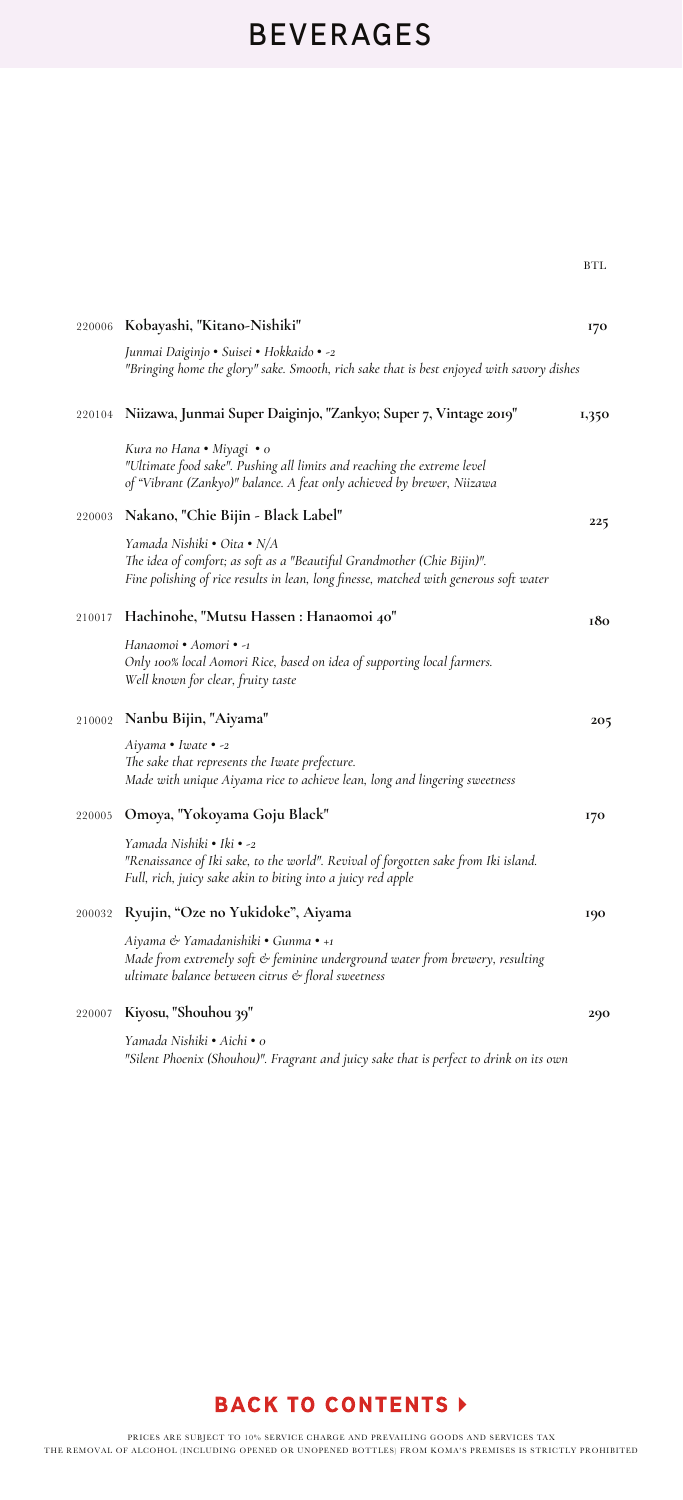#### **DAIGINJO**

*Rice polishing rate: Minimum 50%. A touch of alcohol has been added to Junmai Daiginjo sake to give extra texture and mouthfeel. In general, Daiginjo sakes are a bit more savory and richer than Junmai Daiginjo.* 

**BTL** 

STYLE. • RICE. • PREFECTURE. • SMV

| 220001 | Kokuryu, "Ryu"                                                                                                                                                                         | 325 |
|--------|----------------------------------------------------------------------------------------------------------------------------------------------------------------------------------------|-----|
|        | Yamada Nishiki • Fukui • +4.5<br>The first, ambitious sake made using the French wine maturation technique.<br>Results in a generous, round body with the mouthfeel of tropical fruits |     |
| 220008 | Tokun, "Kano"                                                                                                                                                                          | 245 |
|        | Yamada Nishiki • Chiba • +3<br>"Power (Kano)" sake made since the Edo era. Structured, masculine sake that can<br>be paired with rich dishes                                           |     |
|        |                                                                                                                                                                                        |     |
|        |                                                                                                                                                                                        |     |
|        | JUNMAI GINJO                                                                                                                                                                           |     |

*Rice polishing rate: Minimum 60%. With Junmai, the sake is made only from rice, water, yeast, and Koji. In this category, we pay special attention to delicacy and aromas.Generally, Ginjo grade sakes are differentiated by their unique, refreshing, aromatic nuances (known as "Ginjoka"). These sakes can either be fruity or mineral-driven, depending on the type of water used. Pair with delicate sashimi dishes or drink on its own as an aperitif.* 

STYLE. • RICE. • PREFECTURE. • SMV

|        |                                                                                                                                                                            | <b>BTL</b> |
|--------|----------------------------------------------------------------------------------------------------------------------------------------------------------------------------|------------|
|        | 210010 Dan, Yamahai                                                                                                                                                        | 195        |
|        | Bizen Omachi • Yamanashi • -2<br>Ambitious sake that aims to be the No.1 Sake from Japan's wine-growing region.<br>Great for one who has never tried sake. An all-rounder  |            |
| 210005 | Nakano, "Chie Bijin: White Label"                                                                                                                                          | 135        |
|        | Yamada Nishiki • Oita • +1<br>Delicious, semi-dry sake that made with "award-winning" soft water                                                                           |            |
| 210018 | Matsumidori, "S.Tokyo" (Genshu)                                                                                                                                            | 150        |
|        | Miyamanishiki • Kanagawa • Non disclosed<br>"Miracle Revival" of the second oldest Sake years, made by modern sake brewery.<br>Offering round, smooth but clean finish.    | 290        |
|        | 210004 Niseko, "Green"                                                                                                                                                     | <b>140</b> |
|        | Suisei • Hokkaido • o<br>Pure, aromatic and clean sake made from the native rice of Hokkaido.<br>Great with sashimi or to drink as an aperitif                             |            |
| 210006 | Kobayashi, "Houou Biden"                                                                                                                                                   | 160        |
|        | Gohyakumangoku & Yamada Nishiki • Tochigi • +2<br>The heart of Hokkaido meets the artisan spirit of Tochigi brewers.<br>Gentle yet complex, followed by a subtle sweetness |            |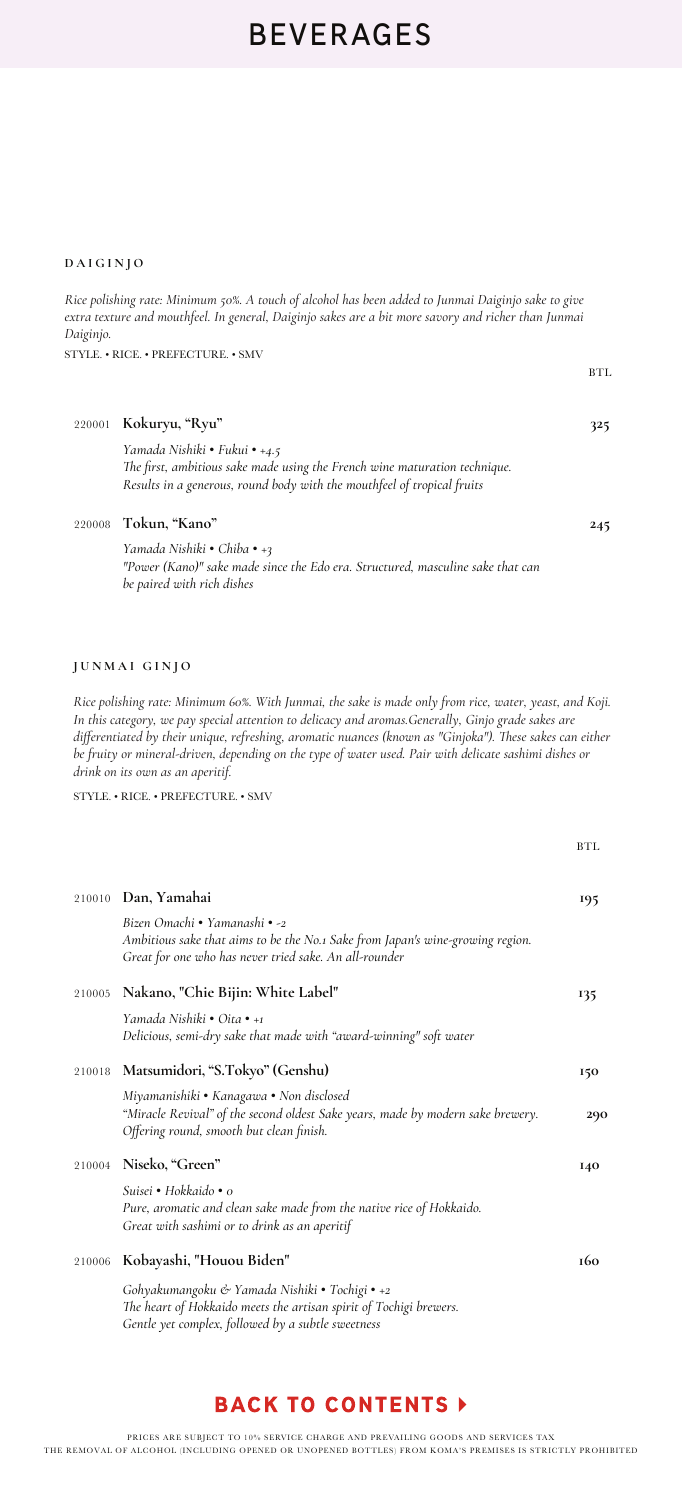**170**

**Sawanotsuru, "Kobe 1717"**  210003

|        | Yamada Nishiki • Hyōgo • +1<br>Sake for the future of Kobe. Crunchy, dry sake made from "Hard-Rock-Water"<br>from Nada                                                                                                                                                                                                                                                                   |            |
|--------|------------------------------------------------------------------------------------------------------------------------------------------------------------------------------------------------------------------------------------------------------------------------------------------------------------------------------------------------------------------------------------------|------------|
| 210008 | Yoshida, "Tedorigawa: Shukon"                                                                                                                                                                                                                                                                                                                                                            | 155        |
|        | Gohyaku Mangoku & Yamada Nishiki • Ishikawa • +2<br>"The Birth of Sake". Mild, gentle but floral sake made with unique Kanazawa<br>yeast from their prefecture                                                                                                                                                                                                                           |            |
|        |                                                                                                                                                                                                                                                                                                                                                                                          |            |
| JUNMAI |                                                                                                                                                                                                                                                                                                                                                                                          |            |
|        | general, the Junmai grade of sake showcases the unique rice used and savory flavor, since the sake<br>keeps the rustic savoriness of the rice husks. Compared to the Junmai Ginjo and Daiginjo categories,<br>these sakes show more masculine structures and can be served warm or paired with savory meat<br>dishes. This category also includes the Chokara (Extra Dry) style of sake. |            |
|        | STYLE. • RICE. • PREFECTURE. • SMV                                                                                                                                                                                                                                                                                                                                                       |            |
|        |                                                                                                                                                                                                                                                                                                                                                                                          | <b>BTL</b> |
| 200013 | Nakano, "Chie Bijin - Red Label"                                                                                                                                                                                                                                                                                                                                                         | 125        |
|        | Yamada Nishiki • Oita • +0<br>Semi-dry sake made with "award-winning" soft water. Great balance between<br>savoriness and sweetness                                                                                                                                                                                                                                                      |            |
|        | 200004 Yoshida, "Tedorigawa: Silver Mountain", Yamahai                                                                                                                                                                                                                                                                                                                                   | 155        |

*Yamada Nishiki & Gohyaku Mangoku* • *Ishikawa* • *+4 The best of both worlds; sake made with Yamada Nishiki from Hyogo and Gohyaku from Ishikawa that results in a bold, dry flavor. Best enjoyed warm*

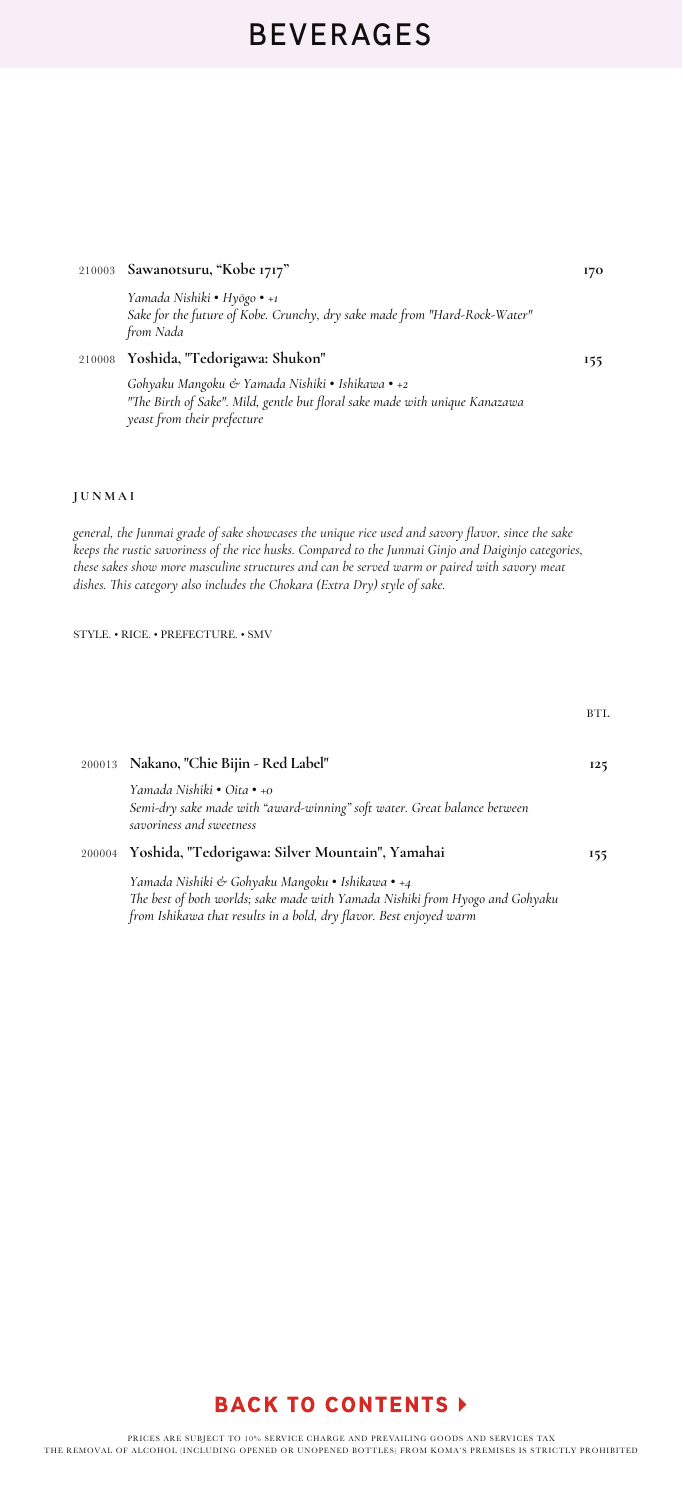#### **T OKUBETS U JUNMA I**

*Rice polishing rate: Minimum 60%. Tokubetsu (Special) Junmai refers to a category of sake that had a special reason to be produced: the brewer either uses special rice that only grows in their region or the sake is produced for a specific market. This is certainly an indication of a brewer wanting to show their true house style through their products. Great insight into a brewery's style, without a hefty price tag.*

BTL

STYLE. • RICE. • PREFECTURE. • SMV

|        | 200000 Heiwa, "KID", Karakuchi                                                                                                               | <b>II5</b> |
|--------|----------------------------------------------------------------------------------------------------------------------------------------------|------------|
|        | Yamada Nishiki • Wakaγama • +6<br>Crisp sake that filteres through charcoal. Leaves a dry (Karakuchi), clean finish                          |            |
|        | 200008 Kobayashi, "Kitano-Roman"                                                                                                             | II5        |
|        | Suisei • Hokkaido • +9<br>Gentle, soft but dry sake made from naturally-melted snow water                                                    |            |
| 200005 | Hamakawa, "Bijofu"                                                                                                                           | 125        |
|        | Matsuyama Rice • Kochi • +5<br>"Beautiful, strong and kind (Bijofu)". A sake made from soft water that<br>results in a smooth, gentle flavor |            |
| 200012 | Sawanotsuru, "Honkaku", Amakuchi                                                                                                             | 180        |
|        | Yamada Nishiki • Hyōgo • -12<br>"Double flavor with concentration". Full, concentrated sweetness (Amakuchi)<br>followed by savoriness.       |            |

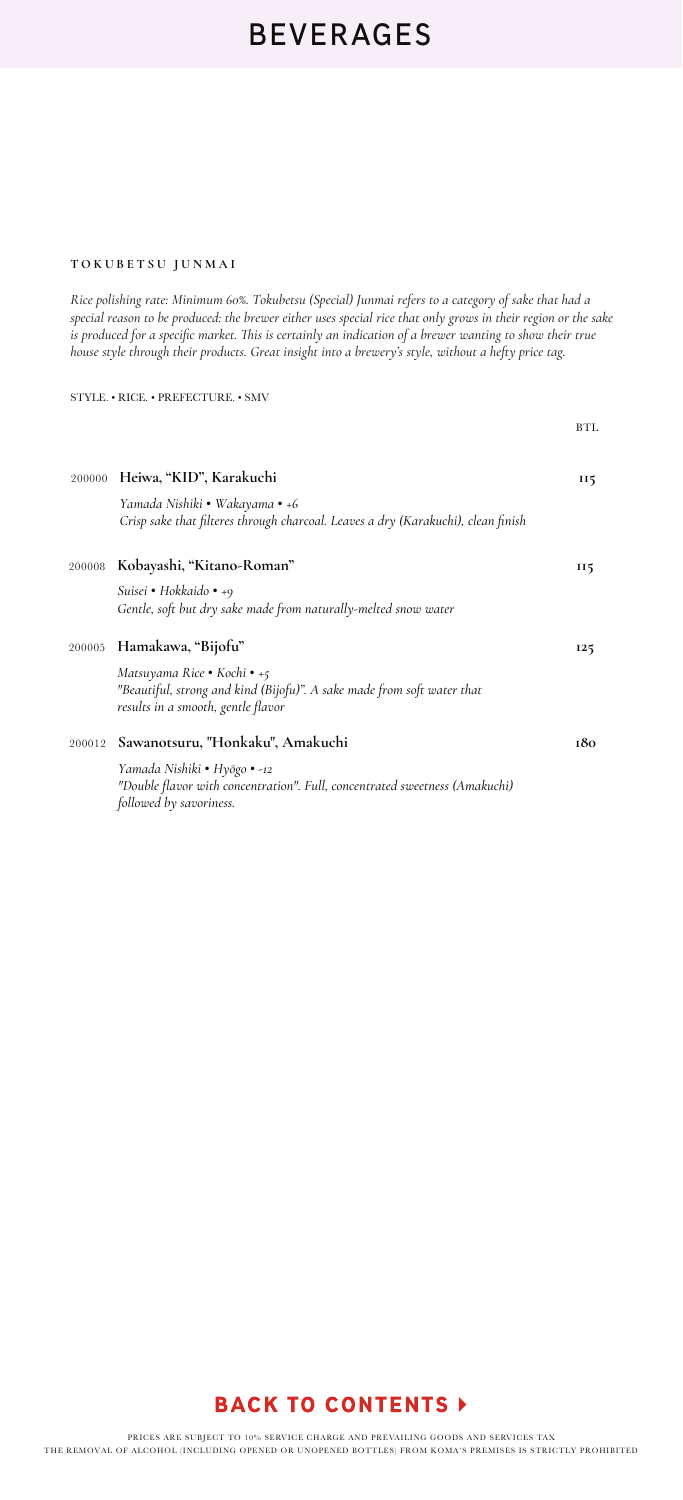## Gin

| JAPANESE GIN                           | 45ML      | <b>BTL</b> |
|----------------------------------------|-----------|------------|
| Roku                                   | $\bf{22}$ | 330        |
| Nikka Coffey                           | 23        | 350        |
| Komasa                                 | 23        | 250        |
| Sakaki XV                              | 24        | 255        |
| Sakaki XIX                             | 26        | 270        |
| Sakurao, "Original"                    | 23        | 250        |
| Sakurao, "Limited Edition"             | 30        | 450        |
| OTHERS                                 |           |            |
| <b>Bombay Saphire</b>                  | 15        | 225        |
| <b>Botanist</b>                        | 20        | 300        |
| <b>Brass Lion Gin</b>                  | 24        | 260        |
| Cirka - Gin Sauvage                    | 24        | 260        |
| Hendrick's                             | 16        | 240        |
| Monkey 47                              | 30        | 330        |
| Plymouth, "London Dry"                 | 23        | 245        |
| Tanqueray                              | 20        | 300        |
| Tanqueray No.10                        | 28        | 420        |
| That Boutique-y Gin Company, Yuzu Gin  | 23        | 245        |
| Widges                                 | 14        | 210        |
| Distillerie du St Laurent - St Laurent | 24        | 260        |

## Vodka

| <b>Belvedere</b>  | 17 | 255 |
|-------------------|----|-----|
| <b>Grey Goose</b> | 20 | 300 |
| Ketel One         | 15 | 225 |
| Nikka Coffey      | 17 | 255 |
| Tito's            | 17 | 255 |
| Tried & True      | 14 | 210 |

# Tequila & Mezcal

| Azul, Reposado        | 36  | 575   |
|-----------------------|-----|-------|
| Azul, "Ultra"         | 250 | 3,950 |
| Código 1530, Reposado | 23  | 380   |
| Código 1530, Rosa     | 2I  | 335   |
| Don Julio, Reposado   | 15  | 240   |
| Don Julio, Anejo      | 16  | 255   |
| Don Julio, 1942       | 35  | 560   |
| Patrón XO Café        | 22  | 350   |
| Del Maguey, Vida      | 18  | 288   |
| Ocho, Blanco          | 14  | 150   |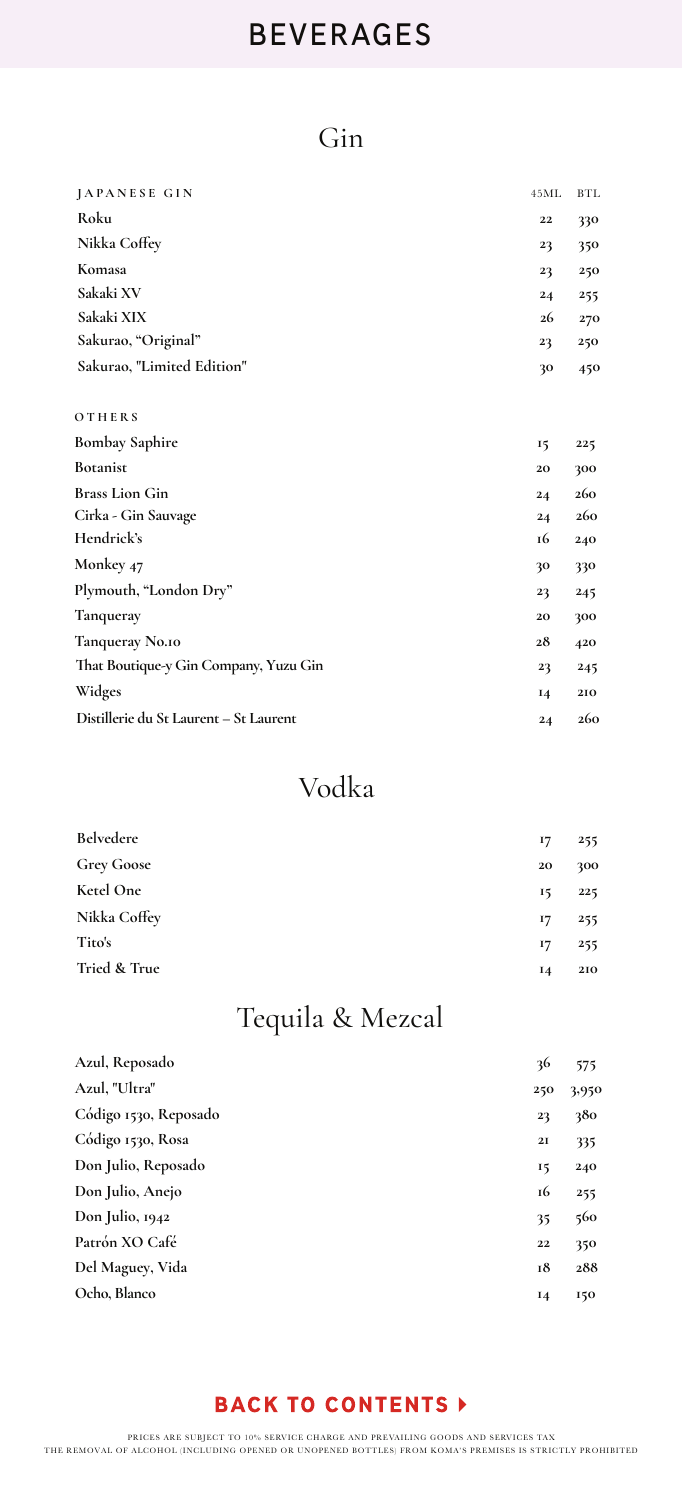# Whisky from Japan

CATEGORY • REGION • CASK • ABV

### **CHICHIBU DISTILLERY BY VENTURE WHISKY**

*Chichibu Distillery opened in 2008, and at the time was Japan's first independent distillery to open in over three decades. Its success since then cannot be underrated. The distillery and founder Ichiro Akuto are recognized both inside and outside of Japan as producing some of the best Japanese whisky available today.* 

|                                      | ABV      | <b>HALF</b><br>(3OML) | <b>FULL</b><br>(60ML) | BTL |
|--------------------------------------|----------|-----------------------|-----------------------|-----|
| Ichiro's Malt & Grain Blended Whisky | 46.0%    | 22                    | 46                    | 501 |
| Ichiro's Malt, Mizunara Wood Reserve | $46.5\%$ | $2\Delta$             | 48                    | 517 |

#### **KYUSHU COWBOY (KYUSHU SPIRITS CORPORATION)**

*Cowboys are known for their rugged nature and brazen approach. Just as the Old West had its cowboys, the island of Kyushu has its 'danji'. These Kyushu danji, or cowboys, built a reputation dating back to the days of the samurai for being hot-blooded and toughened by a hard living. They are proud to be known for their passion for life, food and liquor. The Kyushu Cowboys conform only to their own set of rules.* 

| Kyushu Cowboy, "The Inoue"    | 36.0% |  | 313 |
|-------------------------------|-------|--|-----|
| Kyushu Cowboy, "The Toyonaga" | 40.0% |  | 313 |

#### **NIKKA**

*Mastaka Taketsuru, who was born in Sake brewery, also the visionary man had a dream of making top quality whisky from the Japan. He was the first one who studied whisky technique from the Scotland. Latter, he was a founding member of Suntory whisky but by the time, he always dreamed of making serious whisky.* 

#### **TAKETSURU SERIES**

*This is a signature label in honor of Nikka's founter Masataka Taketsuru, the first Japanese who mastered whisky-making in Scotland and brought this expertise back to Japan. A "Pure malt" is a blend of malt whiskies from various distilleries, whereas a "Single Malt" is a whisky made exclusively from one distillery. A "pure malt" is also known as a "blended malt".* 

| Taketsuru, "Pure Malt" | 43.0% | 12  | 24         | 252   |
|------------------------|-------|-----|------------|-------|
| Taketsuru, "17 Years"  | 43.0% | -28 | 76         | 814   |
| Taketsuru, "21 Years"  | 43.0% | 50  | <b>100</b> | 1,078 |

#### **SINGLE MALT SERIES**

*Founded in 1969, Mr. Taketsuru aimed to make a complete contrast between two distilleries, Miyagikyo and Yoichi. Miyagikyo malts are described as elegant and fruity, made from light peated and non-peated malted barley, whereby Scotland style, bold, strong & refined peaty.* 

| Yoichi                               | 45.0% |    | 30 | 316 |
|--------------------------------------|-------|----|----|-----|
| Miyagiko                             | 45.0% |    | 30 | 316 |
| Miyagiko, "Apple Brandy Wood Finish" | 47.0% | ΔI | 82 | 897 |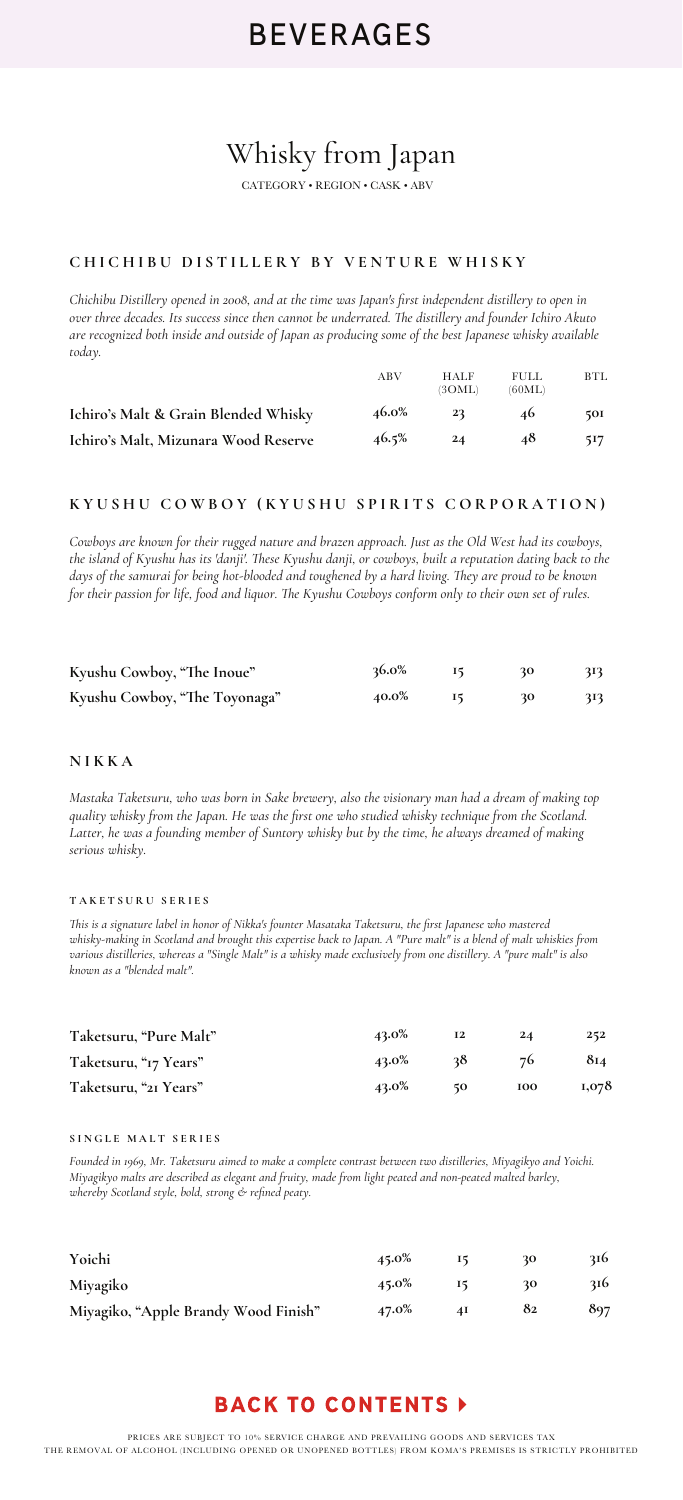#### **COFFEY SERIES**

*The Coffey still is the world's first patented continous still invented by Aenas Coffey in 1830. While Mr. Taketsuru was staying in Scotland, he had an opportunity to learn how to distill grain whisky in a Coffey still firsthand from craftsmen at James Calder in Bo'ness in 1919. Mr. Taketsuru valued the feature of this type of still and installed two sets of Coffey stills after he established Nikka Whisky. Traditional Coffey stills are not easy to operate and not efficient to obtain spirits. However, they retain flavors originating from ingredients and deliver a distinctive creamy texture.*

|             | ABV   | <b>HALF</b><br>(3OML) | <b>FULL</b><br>(60ML) | BTL |
|-------------|-------|-----------------------|-----------------------|-----|
| Coffey Malt | 45.0% | <b>I4</b>             | 28                    | 288 |

#### **BLENDED WHISKY SERIES**

*The true skill of Master distiller is determined how he make perfect blend and results what he wants. From From tailor designed formula to unique combination of complex blending to full and rich flavour from the barrel, there are endless possibility to make another great whisky from this method.*

| <b>From The Barrel</b><br>Small block of Whisky, Blend of multiple<br>Whisky barrel | $51.0\%$ | 12 | 24 | 175 |
|-------------------------------------------------------------------------------------|----------|----|----|-----|
| The Nikka, "Tailored"<br>Mainly malt, supported by Coffey Grain                     | 43.0%    | 22 | 44 | 468 |

### **SUNTORY**

*Shinjiro Torii was born in the Meiji Period, when Western culture and civilization suddenly flowed into Japan. In 1923, Mr. Shinjiro envisioned a whisky filled with the essence of Japanese nature and hand-crafted by artisans through a patient process of enhancing the work of nature. Though initially inspired by traditional Scottish whisky, Torii envisioned a Japanese approach by choosing a terrain and climate completely different from those of Scotland. Torii chose the region of Yamazaki, on the outskirts of Kyoto as the birthplace of Japanese Whisky.*

#### **YAMAZAKI SERIES**

*Inspired by traditional Scottish whisky, Mr. Torii envisioned a Japanese approach by choosing a terrain and climate completely different to those of scotland to create a unique kind of whisky. The Yamazaki Distillery is thus the completely different to those of scotland to create a unique kind of whisky. The Yamazaki Distillery is thus birthplace of Japanese whisky. Nestled proudly on the periphery of Kyoto, this region was formerly referred to as "Minaseo", where one of the purest waters of Japanese originates.*

|                            | ABV   | <b>HALF</b><br>(30ML) | <b>FULL</b><br>(60ML) | <b>BTL</b>  |
|----------------------------|-------|-----------------------|-----------------------|-------------|
| <b>Distiller's Reserve</b> | 43.0% | 20                    | 40                    | 435         |
| 12 Years                   | 43.0% | 45                    | 90                    | 979.        |
| 18 Years                   | 43.0% | 188                   | 376                   | $4,$ II $4$ |

#### **HIBIKI SERIES**

*"Hibiki" was created in 1989 to celebrate Suntory's 90 year anniversary as a blend using whiskies from its main distilleries Yamazaki and Hakushu. The goal was to create the ultimate Japanese whisky based on the concept of harmony between man and nature, as derived from the philosophy of Japanese culinary tradition. It is now one of the most highly regarded Japanese whiskies in the world with its complex yet harmonious character.*

| Harmony  | 43.0% | 19         | 38  | 402   |
|----------|-------|------------|-----|-------|
| 17 Years | 43.0% | <b>IO7</b> | 214 | 2,340 |
| 21 Years | 43.0% | 158        | 316 | 3,454 |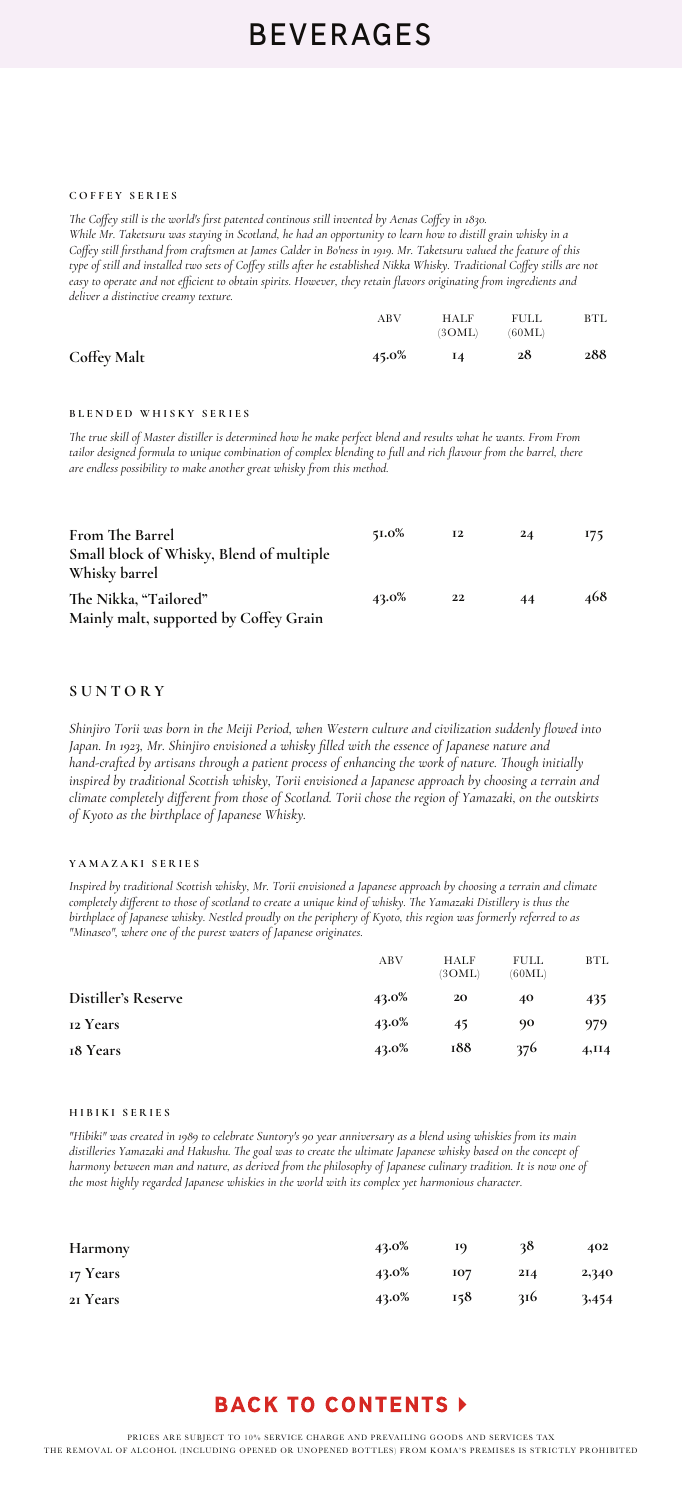#### **HAKUSHU SERIES**

*"Hakushu" is named after one of the most famous water areas in Japan, located at the foot of the Southern Japan Alps. The distinctive water allows for the distillation of a soft whisky with a vibrant, fresh taste with balanced minerality.*

|                            | ABV   | <b>HALF</b><br>(3OML) | <b>FULL</b><br>(60ML) | <b>BTL</b> |
|----------------------------|-------|-----------------------|-----------------------|------------|
| <b>Distiller's Reserve</b> | 43.0% | 20                    | 40                    | 435        |
| 12 Years                   | 43.0% | 46                    | 92                    | 1,005      |

#### **UMIKI**

*World's first ocean-Fused Whisky from the heart of Japanese pine. To honor the life-giving ocean and the long-living pine tree that graces the coasts of Japan, Umiki distillery blended flitered ocean-water from depths of Pacific ocean. With Japanese ocean-side distilled malt whiskies and grain whiskies from abroad after finishing the curation of Japanese pine Barrels.* 

| Umiki                                               | 46.0% | <b>I2</b> | 24 | 257 |
|-----------------------------------------------------|-------|-----------|----|-----|
| OTHERS                                              |       |           |    |     |
| Kinnura, Blended Whisky                             | 43.0% | 16        | 32 | 247 |
| Karugamo, "Clear & Smooth"                          | 40.0% | 18        | 36 | 288 |
| Helios, Kura, "White Oak, Cask Strength"<br>8 Years | 40.0% | 24        | 48 | 510 |
| Mars Maltage, "Cosmo"                               | 43.0% | 18        | 36 | 418 |
| Sea Front, "Mellow & Mild"                          | 40.0% | 18        | 36 | 288 |

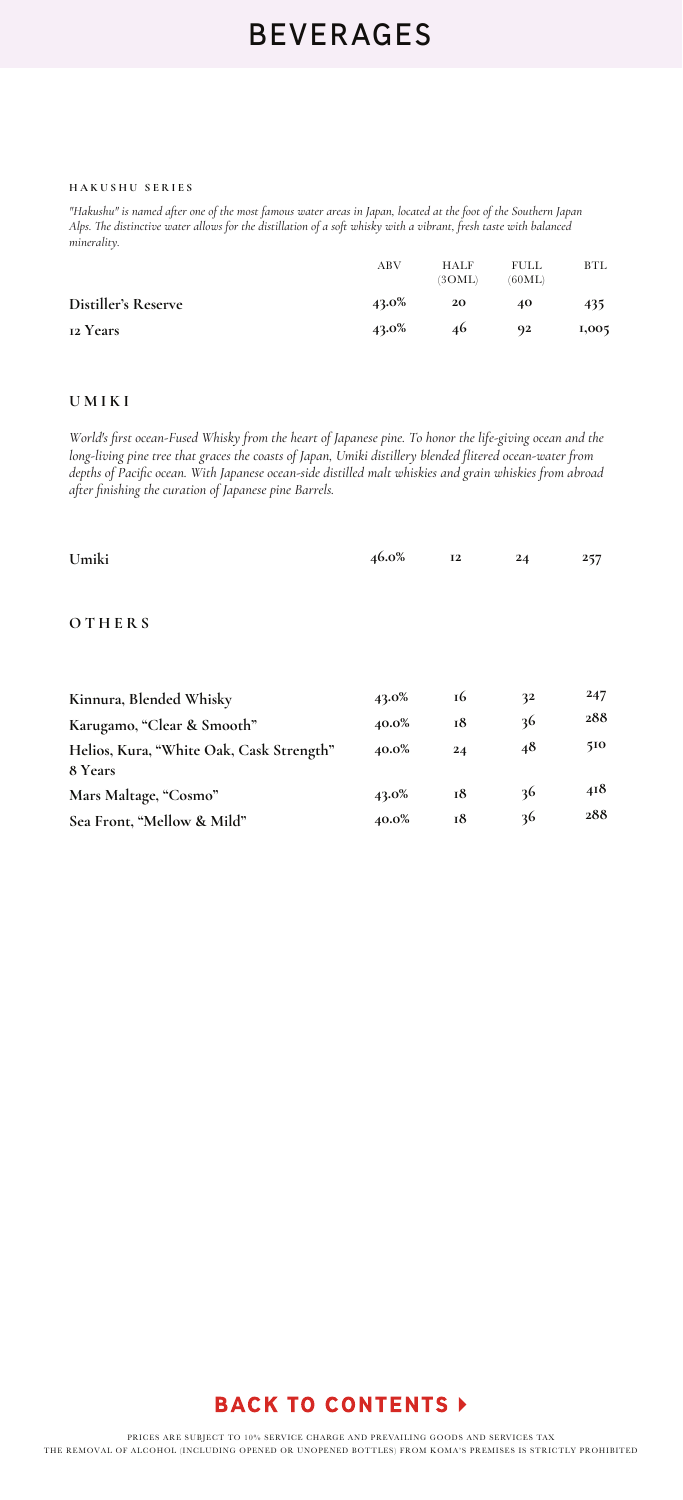## Whisky from the World

CATEGORY • REGION • CASK

| SOUTH EAST ASIA                                                                                                                                                                                                                                          | ABV      | HALF<br>(30ML) | FULL<br>(60ML) | <b>BTL</b> |
|----------------------------------------------------------------------------------------------------------------------------------------------------------------------------------------------------------------------------------------------------------|----------|----------------|----------------|------------|
| Amrut, "Fusion"<br>Single Malt . India . Non Disclosed                                                                                                                                                                                                   | 50.0%    | 13             | 26             | 270        |
| Kavalan, Ex-Sherry Oak<br>Single Malt . Taiwan . Sherry Oak                                                                                                                                                                                              | 46.0%    | 19             | 38             | 405        |
| Kavalan, "Solist", Peated Malt,<br><b>Singapore Edition 2020</b><br>Single Malt . Yilan County . Sherry Oak                                                                                                                                              | $56.0\%$ | 36             | 72             | 780        |
| SCOTLAND                                                                                                                                                                                                                                                 |          |                |                |            |
| COMPASS BOX                                                                                                                                                                                                                                              |          |                |                |            |
| Hendonism<br>Blended Grain / Blend of Cameronbridge, North British,<br>Girvan, The Port Dundas Distillery / First & Recharred<br>Bourbon Barrel                                                                                                          | 43.0%    | 17             | 34             | 365        |
| Hendonism, "Felicitas", Limited Edition<br>Blended Grain / Blend of Port Dundas, North British,<br>Strathclyde Distillery / First Fill Bourbon, Recharred<br>American Oat Barrel, Refill Sherry Butt                                                     | 53.0%    | 34             | 68             | 730        |
| The Peat Monster<br>Blended Grain / Blend of Laphroig & Caol Ila & Highland<br>Malt / Custom French Oak Cask & Refill Hogshead                                                                                                                           | 46.0%    | 16             | 32             | 340        |
| <b>Glasgow Blend</b><br>Blended Grain / Blend of Cameronbridge & Highland Malt<br>& Clynelish & Laphroig & Aberlour & Laphroig & Caol Ila<br>& Highland Malt Distillery / First Fill Bourbon Barrel &<br>Custom French Oak Cask & First Fill Sherry Butt | 43.0%    | 15             | 30             | 315        |
| GORDON & MACPHAIL                                                                                                                                                                                                                                        |          |                |                |            |
| Glen Spey, Vintage 2009<br>Single Malt / Scotland / Refilled Bourbon & Côte Rôtie<br>Cask Finish                                                                                                                                                         | 45.0%    | 19             | 38             | 410        |
| SpeyBurn, Refill Sherry Cask Finish<br>Vintage 2009<br>Single Malt / Scotland / Refilled Bourbon & Côte Rôtie<br>Cask Finish                                                                                                                             | 46.0%    | 17             | 34             | 368        |
| Strathmill, Selected Bourbon Cask Finish,<br><b>Vintage 2006</b><br>Single Malt / Scotland / Refilled Bourbon & Côte Rôtie<br>Cask Finish                                                                                                                | 46.0%    | 22             | 44             | 460        |
| Caol Ila, Vintage 2007<br>Single Malt / Scotland / Hermitage Cask Finish                                                                                                                                                                                 | 45.0%    | 15             | 52             | 550        |
| MACALLAN                                                                                                                                                                                                                                                 |          |                |                |            |
| Macallan 12 Years, "Sherry Oak"                                                                                                                                                                                                                          | 40.0%    | 18             | 36             | 385        |
| <b>Macallan 15 Years, "Double Oak"</b>                                                                                                                                                                                                                   | 43.0%    | 28             | 56             | 605        |
| Macallan 18 Years, "Sherry Oak"                                                                                                                                                                                                                          | 43.0%    | 55             | 110            | 1,199      |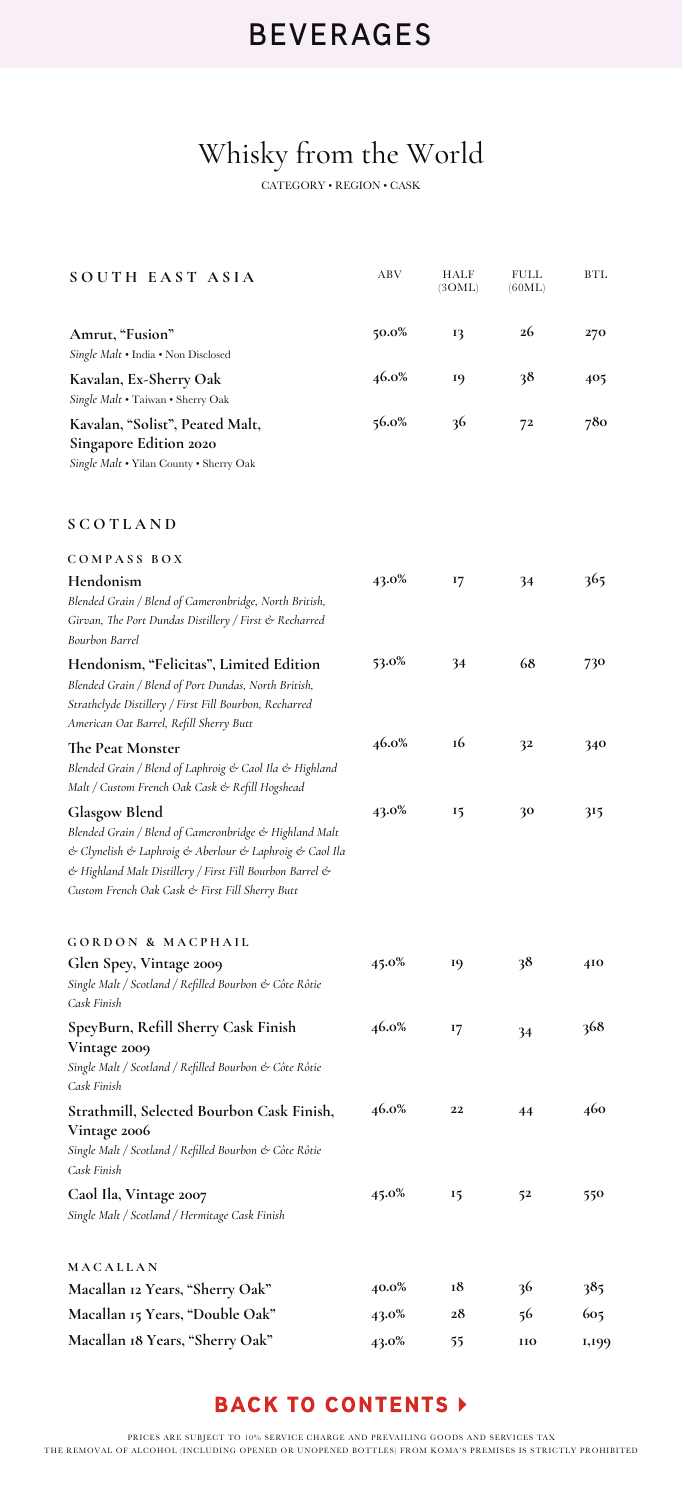| KILCHOMA - ISLAY, SCOTLAND                                                                                                    |          |              |    |     |
|-------------------------------------------------------------------------------------------------------------------------------|----------|--------------|----|-----|
| 100% Islay, Vintage 2011, 10 Years<br>Single Malt & Single Farm / Islay / Bourbon Cask &<br>Oloroso Sherry Butts              | 54.2%    | 32           | 64 | 699 |
| <b>IRISH</b>                                                                                                                  |          |              |    |     |
| TEELING - DUBLIN, IRELAND<br><b>Small Batch</b><br>Grain & Malt / Ex-Bourbon Barrels, Finished Central<br>American Rum Cask   | 46.0%    | 13           | 26 | 275 |
| Rennaisance, 18 Years<br>Single Malt / Ex-Bourbon Barrels, Finished Ex-red Peneau<br>des Charentes fortified wine casks       | 46.0%    | 32           | 64 | x   |
| SINGLE MALT - OTHERS<br>Old Pulteney, 15 Years<br>Single Malt / Highland, Scotland / Ex-Bourbon Barrels<br>& Ex Sherry Cask   | 46.0%    | 19           | 38 | 415 |
| Bowmore, "Elements of Islay, BW8"<br>Single Malt / Islay, Scotland / Ex-Bourbon Barrels &<br>Ex Sherry Butts                  | $51.2\%$ | 49           | 98 | 780 |
| Dalmore, 12 Years<br>Single Malt / Highland, Scotland / American White Oak<br>Ex-bourbon Casks & Finished Oloroso Sherry Cask | 40.0%    | 16           | 32 | 340 |
| Glenfiddich, 12 Years<br>Single Malt / Highland / Oloroso Sherry & Bourbon Barrels                                            | 40.0%    | $\mathbf{I}$ | 22 | 222 |
| Glenfiddich, 18 Years<br>Single Malt / Highland / Oloroso Sherry & Bourbon Barrels                                            | 40.0%    | 20           | 52 | 430 |
| Glenmorangie, Nectar d'Or<br>Single Malt / Highland / Ex Bourbon Casks & Finished in<br>Sauternes Casks                       | 46.0%    | 15           | 30 | 315 |
| Laphroaig Io Years<br>Single Malt / Islay / Ex-Bourbon Casks                                                                  | 40.0%    | 14           | 28 | 295 |
| Lagavulin 16 Years<br>Single Malt / Islay / Ex-Sherry Casks                                                                   | 43.0%    | 16           | 32 | 350 |
| <b>Talisker 10 Years</b><br>Single Malt / Highland / American Oak Casks                                                       | 45.0%    | 15           | 30 | 315 |
| Talisker 18 Years<br>Single Malt / Islay / American Oak Casks                                                                 | 45.8%    | 23           | 46 | 490 |
| BLENDED SCOTCH - OTHERS                                                                                                       |          |              |    |     |
| Chivas Regal, 12 Years<br>Blended Scotch / Scotland / Non Disclosed                                                           | 40.0%    | 10           | 20 | 209 |
| Chivas Regal, 18 Years<br>Blended Scotch / Scotland / Non Disclosed                                                           | 40.0%    | 15           | 30 | 319 |
| Chivas Regal, "Royale Salute" 21 Years<br>Blended Scotch / Scotland / Non Disclosed                                           | 40.0%    | 26           | 52 | 550 |
| Johnnie Walker, "Black Label"<br>Blended Scotch / Scotland / Non Disclosed                                                    | 40.0%    | 13           | 26 | 275 |
| Johnnie Walker, "Blue Label"<br>Blended Scotch / Scotland / Non Disclosed                                                     | 40.0%    | 29           | 58 | 615 |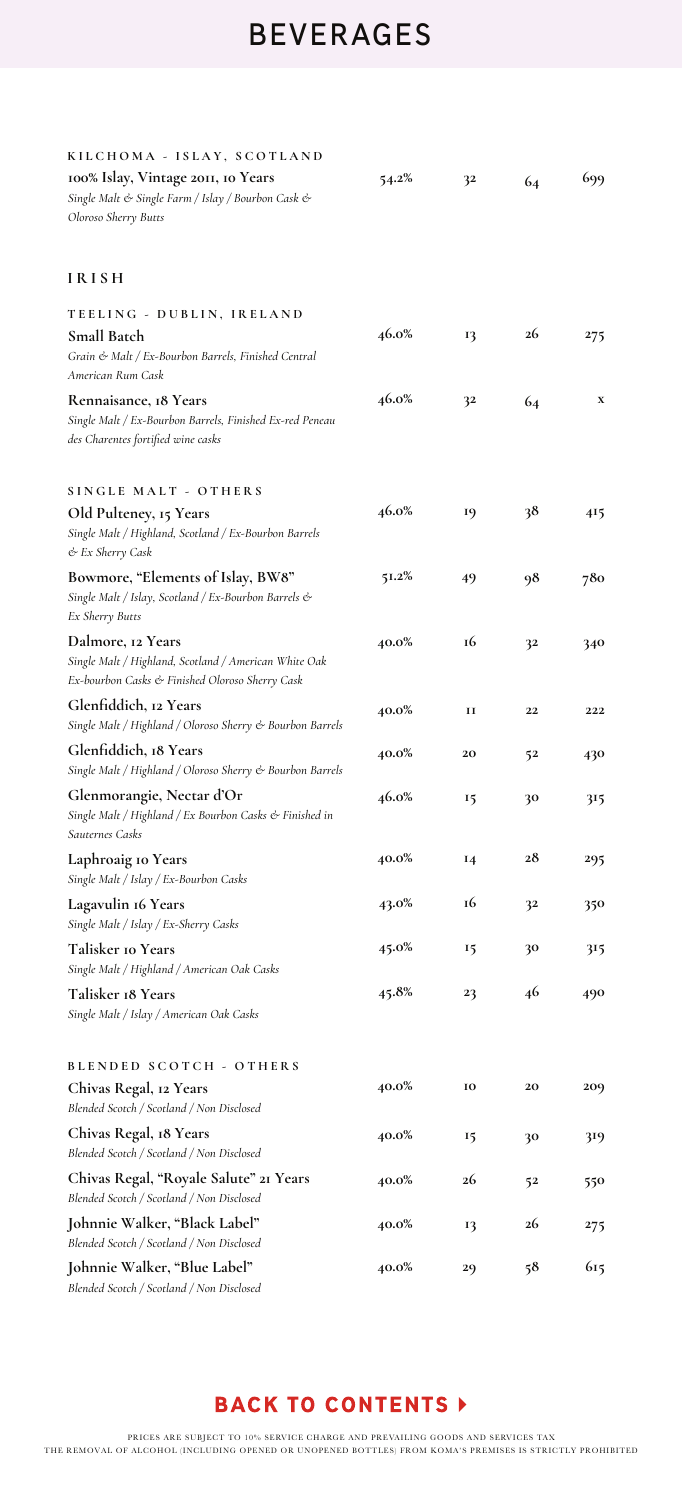| AMERICAN                            | ABV   | HALF<br>(30ML) | FULL<br>(60ML) | BTL.  |
|-------------------------------------|-------|----------------|----------------|-------|
| <b>BOURBON</b>                      |       |                |                |       |
| <b>Blanton's Original</b>           | 46.5% | 13             | 26             | 270   |
| Blanton's, Straight from the Barrel | 64.6% | 22             | 44             | 465   |
| Bulleit                             | 45.0% | 10             | 20             | 145   |
| Jack Daniel, Single Barrel Select   | 47.0% | 13             | 26             | 297   |
| Maker's Mark                        | 45.0% | $\mathbf{I}$   | 22             | 230   |
| Michter's "Kentucky Straight"       | 45.7% | <b>I2</b>      | 24             | 275   |
| Michter's "Sour Mash"               | 43.0% | 13             | 26             | 300   |
| Woodford Reserve                    | 43.2% | <b>I2</b>      | 24             | 250   |
| <b>RYE</b>                          |       |                |                |       |
| Bulleit                             | 45.0% | $\mathbf{I}$   | 22             | 230   |
| Jack Daniel's, Single Barrel Select | 47.0% | 13             | 26             | 297   |
| Whistle Pig 12 Yo                   | 43.0% | 18             | 36             | 435   |
| Whistle Pig 15 YO                   | 46.0% | 56             | <b>II2</b>     | 1,210 |
|                                     |       |                |                |       |